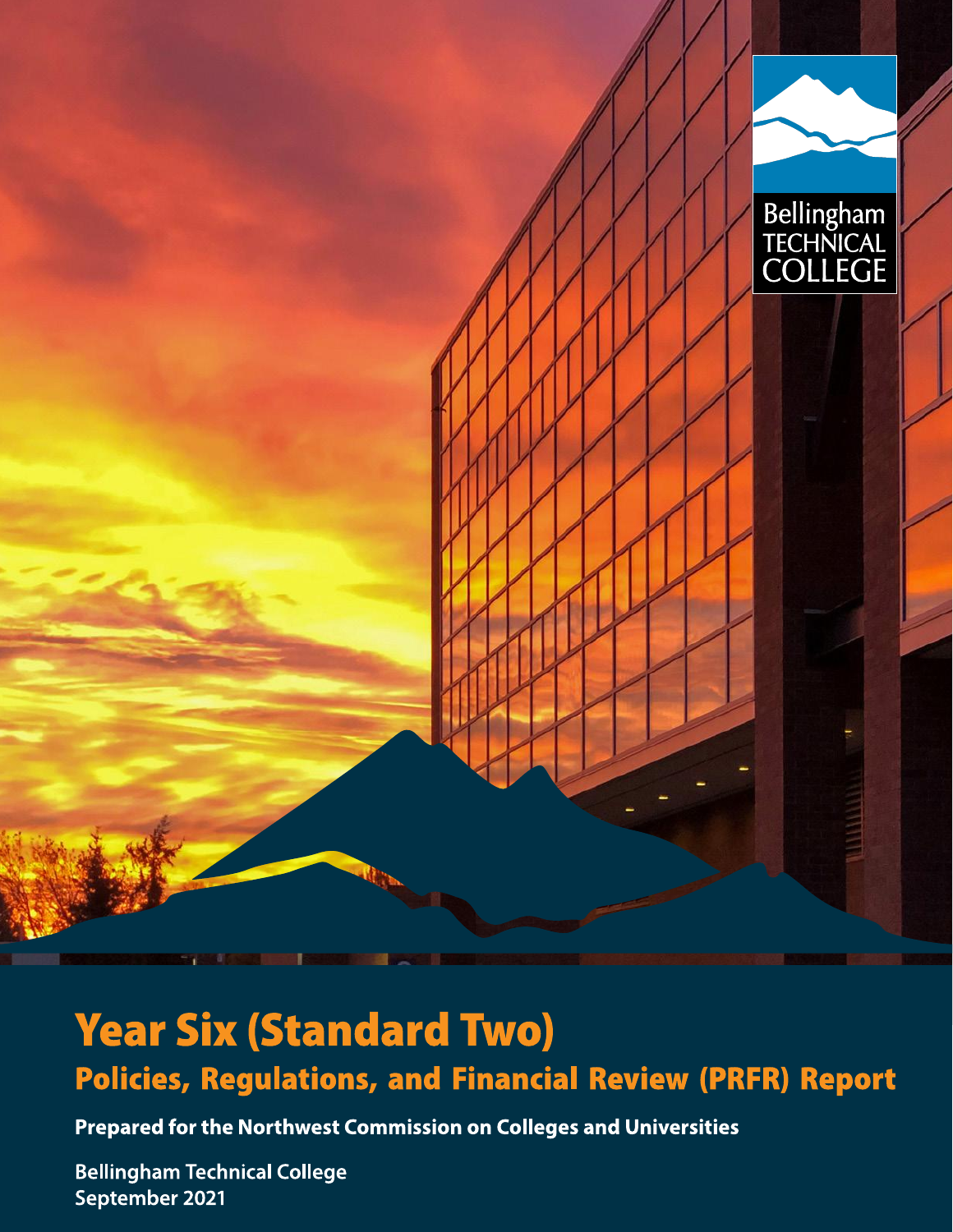# Table of Contents

| 2.E.1.<br>.20 |
|---------------|
|               |
|               |
|               |
|               |
|               |
|               |
|               |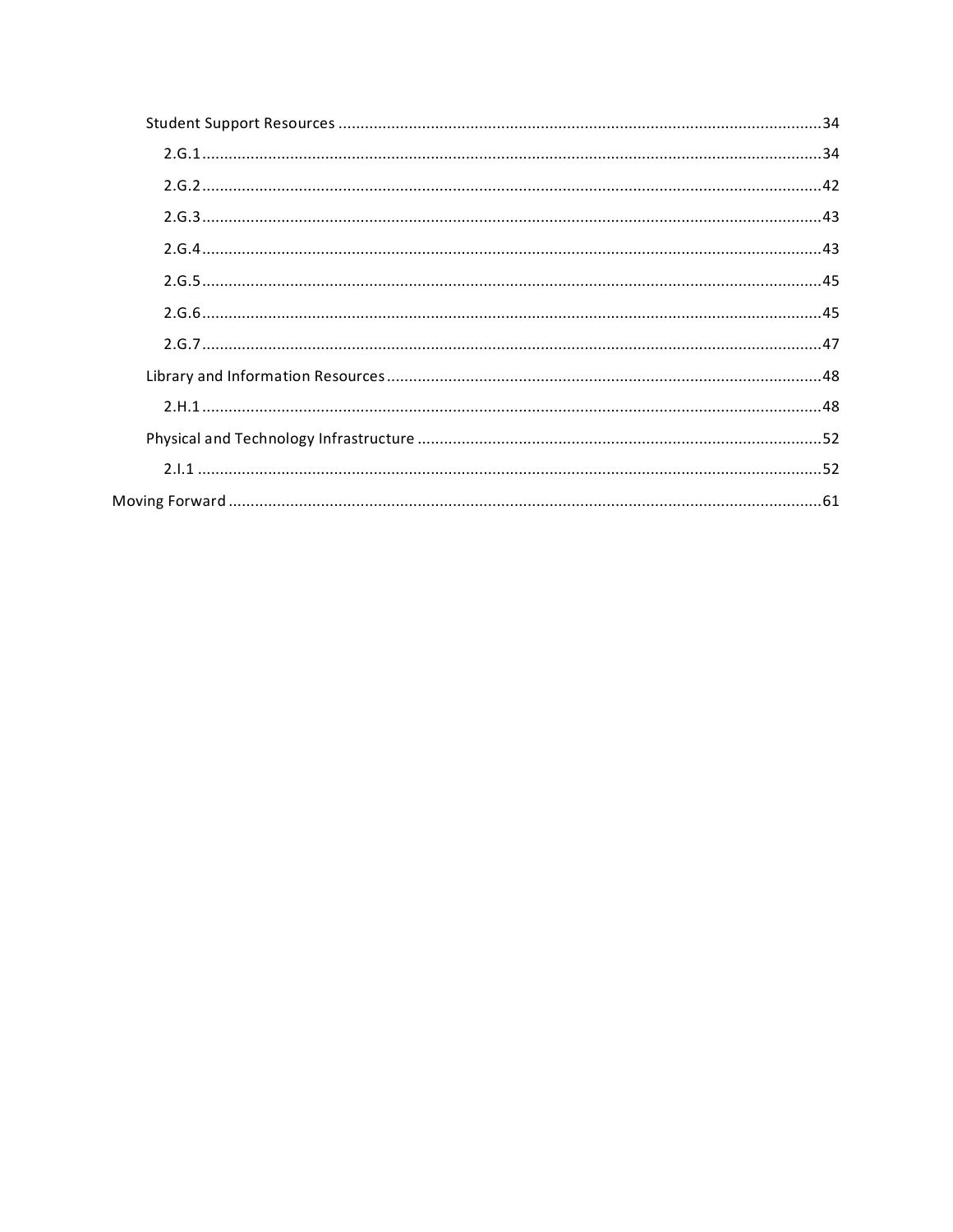# <span id="page-3-0"></span>Report Development Process

BTC's long-standing, cross-representational Accreditation Steering Committee (ASC) is one of the college's nine governance committees. Throughout the 2017-18 academic year and in Fall 2018, ASC engaged in a self-assessment process using the former standards. As NWCCU began reviewing and updating the standards, this preparatory work was put on hold until completion of NWCCU's process. In November 2019, ASC voted to use the new NWCCU standards for BTC's Year 6 and 7 reports, and began providing feedback on all elements included in the Standard One and Two reports - including identifying areas of strength and opportunity - throughout the Winter and Spring. BTC's Standard Two report was drafted and ASC review began in Fall 2020.

In Winter 2021, staff completed nearly 20 individual Subject Matter Expert input and review sessions to ensure Year 6 report content accuracy and completeness. ASC also formed two taskforces: one to prioritize, recommend and contribute areas for improvement across NWCCU standards; and a second to gather campus input for the Year 6 report and coordinate broader campus engagement in preparation for the Year 7 visit. Based on this work, an ASC sub-team hosted nine open campus sessions (hosted via zoom) in Winter 2021 to gather campus input on the nine elements included in the Year 6 report. Over 50 participants, including members of BTC's Associated Student Body Executive Team, attended these sessions and provided input.

After incorporating edits and suggestions as appropriate, ASC formally approved the report (April 2021) and sought review and approval through BTC's participatory governance structure, including the College Assembly, administration, and Board of Trustees (all three groups approved June 2021). Final updates based on late-Spring and Summer 2021 progress were integrated into the report in July and August 2021.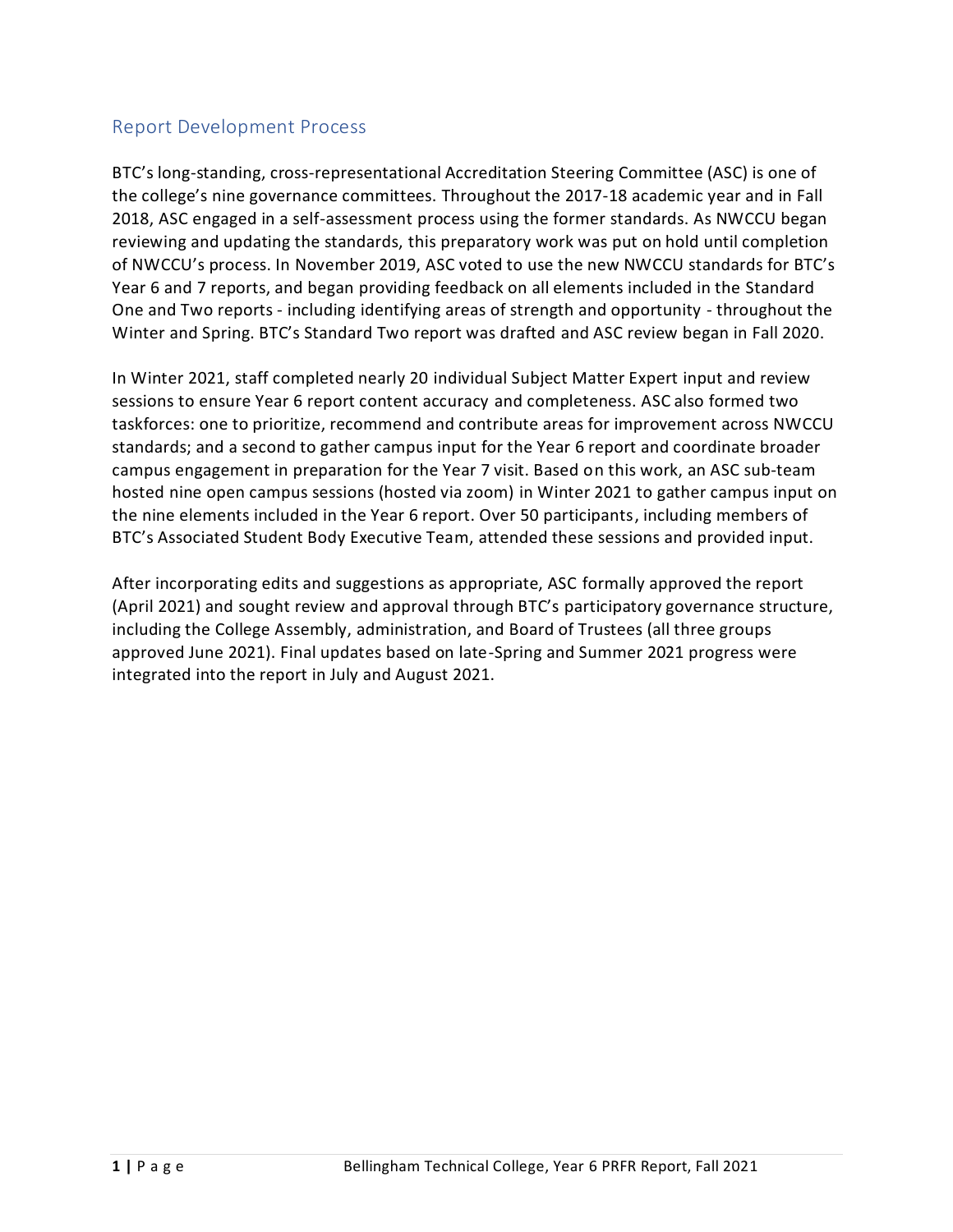# <span id="page-4-0"></span>Executive Summary: Mission Fulfillment

*Bellingham Technical College provides student-centered, high-quality professional technical education for today's needs and tomorrow's opportunities.*

The college's current mission statement was collaboratively updated and approved in August 2012 to incorporate a strong focus on student learning and achievement, and reaffirmed by the campus community in Spring 2017. BTC's mission is at the heart of everything that employees do at BTC.

BTC's Strategic Plan is used to guide the college's work as it strives to accomplish its goals and fulfill its mission. In 2017, BTC began the process of updating its previous Strategic Plan to develop a new five-year plan for 2018-23. This process centered around gaining a comprehensive understanding of the needs and direction of the college by implementing a collaborative, campus-wide discussion process which included BTC students, employees, and board members. The results of this work were used to develop new campus themes and a revised set of strategic goals organized by theme. For the 2018-23 Strategic Plan, the college developed a common set of accreditation and strategic planning themes and goals to align these two major institutional processes. BTC identified four overarching themes, 13 strategic goals, and 12 Key Performance Indicators (KPIs) for consistent, college-wide use. The crossconstituency Planning and Resource Allocation (PARA) committee and two PARA taskforces one focusing on broad strategic planning and the second focused on identifying meaningful KPIs—worked together to develop the college's current themes, goals, and KPIs.

A combination of new and continuing KPIs are aligned with the college's mission, themes, strategic goals, and other major initiatives, and include both quantitative and qualitative measures. Major components of the KPI development process included: identifying guiding principles; reviewing relevant NWCCU standards; exploring existing KPI examples from other colleges and universities, as well as state and national frameworks; drafting BTC's KPIs and measurement details (e.g., baselines, standards, and targets); gathering campus feedback via 12 interactive events; and revising the draft KPIs and measurement details based on this feedback. The college has identified a five-year standard (reflecting a minimum performance expectation) and five-year target (reflecting a stretch performance expectation) for each KPI, and sets annual targets across each year of the Plan.

BTC defines mission fulfillment as (a) making progress across its strategic goals and (b) meeting standards for 80% of its KPIs. The Accreditation Steering Committee (ASC) reviewed and slightly revised its performance indicator evaluation framework during Winter and Spring 2019. In alignment with this structure, the ASC updated BTC's three categories of indicator accomplishment to: 1) Meets Target, 2) Meets Standard, and 3) Doesn't Meet Standard. Strategic goal and KPI progress is documented in an Annual Review that is shared with the Board of Trustees and campus community, and helps inform planning for the subsequent academic year. Performance indicator results are analyzed and documented via the KPI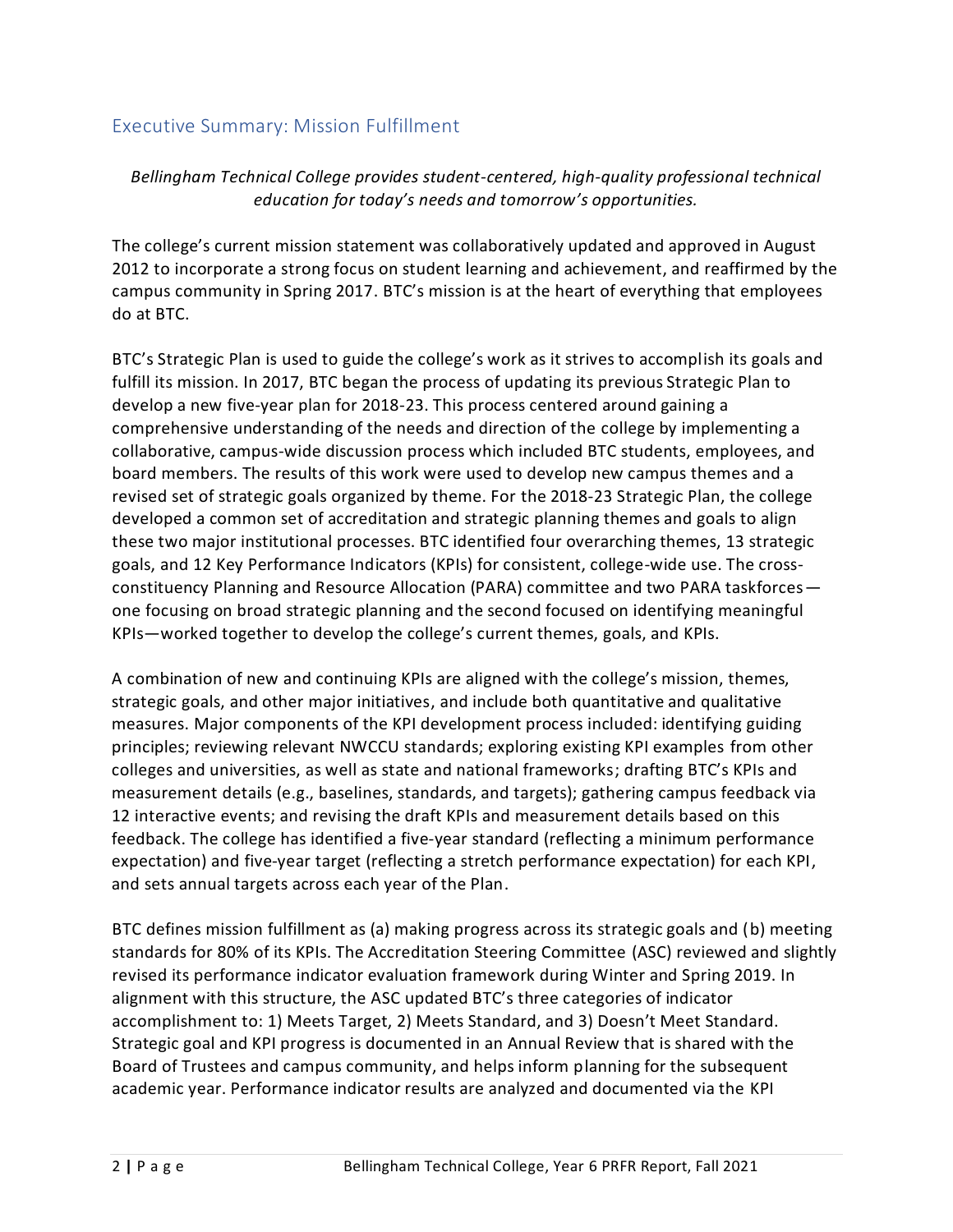dashboard, BTC Annual Review, Program Effectiveness Reports (one report per instructional program), and accreditation self-study reports.

# <span id="page-5-0"></span>ELIGIBILITY REQUIREMENTS

Bellingham Technical College remains compliant with all NWCCU Eligibility Requirements.

# <span id="page-5-1"></span>STANDARD TWO – GOVERNANCE, RESOURCES, AND CAPACITY

*The institution articulates its commitment to a structure of governance that is inclusive in its planning and decision-making. Through its planning, operational activities, and allocation of resources, the institution demonstrates a commitment to student learning and achievement in an environment respectful of meaningful discourse.*

# <span id="page-5-2"></span>GOVERNANCE

<span id="page-5-3"></span>2.A.1 **The institution demonstrates an effective governance structure, with a board(s) or other governing body(ies) composed predominantly of members with no contractual, employment relationship, or personal financial interest with the institution. Such members shall also possess clearly defined authority, roles, and responsibilities. Institutions that are part of a complex system with multiple boards, a centralized board, or related entities shall have, with respect to such boards, written and clearly defined contractual authority, roles, and responsibilities for all entities. In addition, authority and responsibility between the system and the institution is clearly delineated in a written contract, described on its website and in its public documents, and provides the NWCCU accredited institution with sufficient autonomy to fulfill its mission.**

The State Board for Community and Technical Colleges (SBCTC) is responsible for administering the Community and Technical College Act and providing leadership and coordination for Washington's public system of 34 community and technical colleges. The SBCTC is a coordinating board and is governed by a nine-member board appointed by the Governor. The Washington State Community and Technical College system has an organizational structure that provides input to the SBCTC from WACTC, the statewide Presidents' group.

An online [SBCTC policy manual](https://www.sbctc.edu/colleges-staff/policies-rules/policy-manual/default.aspx) provides direction on statewide procedures for instruction, student services, and administration. Employees from the colleges provide information and input from these areas from their respective campuses up through councils to commissions to the statewide President's Council. BTC employees also bring information on system-wide information and issues back to the campus from this system. Each college develops its own policy and procedure guide within the standards outlined in the Washington Administrative Code, [Revised Code of Washington](https://apps.leg.wa.gov/wac/default.aspx?cite=131) and the SBCTC Policy Manual.

Bellingham Technical College has a structured [system of governance](https://nwccu.box.com/s/u5xvca666f68x9zr5ts910pwq3yc8jja) with [defined roles.](https://nwccu.box.com/s/zg0y8azj3j9nlgdkmslhv8i2o4a6z34r) Policies [105,](https://nwccu.box.com/s/8czj0fu4hxfmoxgdu09zoh529be93ksm) [105.1,](https://nwccu.box.com/s/kobwggyiwv44sb2ow7wkgzvlb1bmcsqc) and [105.1.1](https://nwccu.box.com/s/x6c3l58og5v8i2i6iivxvprf76210cng) outline the college's Board of Trustees (BOT) organization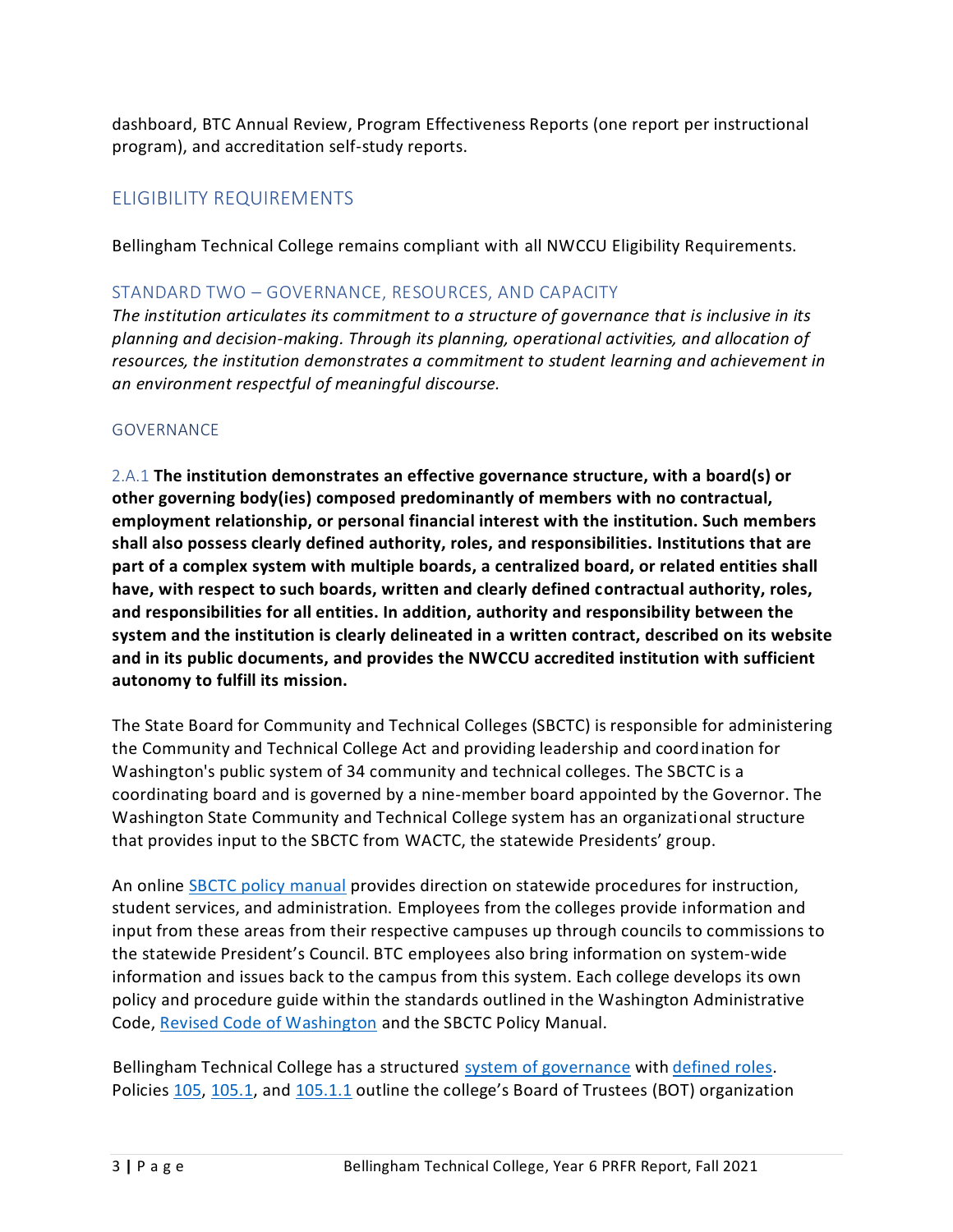and [bylaws,](https://sharepoint2013.btc.ctc.edu/sites/accreditation/Shared%20Documents/Board-of-Trustees/Bylaws/Board%20of%20Trustees%20-%20Bylaws.pdf) and are posted in the BTC Policy and Procedures Guide on the campus intranet.

Legal power and responsibility for the operation of Bellingham Technical College rests with the BOT. Five board members are appointed by the Governor for a five-year term, which can be extended by one term. [Meetings of the BOT](https://nwccu.box.com/s/ylbioydfqf3394j7btdn8n40yeo80x8q) are open and held on a monthly basis. Employee constituency group representatives and student representatives may also attend. The protocol to present or add to the agenda is posted in the college's Policy and Procedures Guide. Each agenda includes an opportunity for Comments from the Public. [Minutes](https://sharepoint2013.btc.ctc.edu/sites/accreditation/SitePages/Board.aspx?WikiPageMode=Edit&InitialTabId=Ribbon.EditingTools.CPEditTab&VisibilityContext=WSSWikiPage) are posted on the front page of the college's intranet under *BTC News and Campus Updates* and *Board of Trustees [Minutes](https://sharepoint2013.btc.ctc.edu/sites/accreditation/SitePages/Board.aspx?WikiPageMode=Edit&InitialTabId=Ribbon.EditingTools.CPEditTab&VisibilityContext=WSSWikiPage) and Department Updates* (updates are monthly reports shared with the Board as part of each meeting). Since Fall 2015, the Executive Assistant to the President has also sent out a campus-wide email regarding key outcomes from each BOT meeting.

The President reports to the [Board of Trustees,](https://sharepoint2013.btc.ctc.edu/sites/accreditation/Shared%20Documents/Board-of-Trustees/Trustee-Terms/Members.pdf) and the role and authority of the President is outlined in the BOT's [bylaws.](https://sharepoint2013.btc.ctc.edu/sites/accreditation/Shared%20Documents/Board-of-Trustees/Bylaws/Board%20of%20Trustees%20-%20Bylaws.pdf) All organizational [charts](https://sharepoint2013.btc.ctc.edu/sites/accreditation/SitePages/Human%20Resources.aspx) are posted on the college's intranet. The President's Leadership Team meets weekly: this group includes the vice presidents, Executive Assistant to the President, Executive Director of Human Resources, and Executive Director of Institutional Planning and Advancement. Governance committees and other BT[C teams](https://sharepoint2013.btc.ctc.edu/sites/accreditation/Shared%20Documents/Committees-and-Councils/Councils,%20Committees,%20and%20Taskforces%20-%202014-2015.docx) and [workgroups](https://sharepoint2013.btc.ctc.edu/sites/accreditation/Shared%20Documents/Committees-and-Councils/Councils,%20Committees,%20and%20Taskforces%20-%202014-2015.docx) route operational recommendations directly to the President's Leadership Team or to the appropriate administrator for review and consideration.

<span id="page-6-0"></span>2.A.2 **The institution has an effective system of leadership, staffed by qualified administrators, with appropriate levels of authority, responsibility, and accountabi lity who are charged with planning, organizing, and managing the institution and assessing its achievements and effectiveness.**

BTC administrators include the [President,](https://nwccu.box.com/s/xqzkgp8yg4s5g8szgcpfeod0ho9omdxt) [Vice President of Administrative Services,](https://nwccu.box.com/s/9n9wp4stpq04s2eku954thdxubdwwd1i) [Vice](https://nwccu.box.com/s/rftg96j4dhxks8ouo3jb7vpshtj3m4k5)  [President of Student Services,](https://nwccu.box.com/s/rftg96j4dhxks8ouo3jb7vpshtj3m4k5) [Vice President of Academic Affairs](https://nwccu.box.com/s/xqzkgp8yg4s5g8szgcpfeod0ho9omdxt) and Student Learning, [Executive Director of Institutional Planning](https://nwccu.box.com/s/jusrk4xqg0kikj6dml76oo1dg8aki659) and Advancement[, Executive Director of Human](https://nwccu.box.com/s/ddl98a2apyz4khxgkk9udkvm0oq068hy)  [Resources,](https://nwccu.box.com/s/ddl98a2apyz4khxgkk9udkvm0oq068hy) and deans. These employees are responsible for moving the college toward its strategic goals and fulfilling its mission. The Administrative Team meets monthly. Annually, administrators report on the progress of Strategic Plan goal attainment to the Board of Trustees in an Annual Review (created based on employee input and shared with the college community).

Each member of th[e BTC administration](https://nwccu.box.com/s/isqs71zmvg7qbw3rn7c98qpi0ev1chwd) and the President's [Leadership Team](https://nwccu.box.com/s/13y0ik9j5r6ltd5u7wml0ttponutut3u) (PLT), which includes the three Vice Presidents, two Executive Directors, and Executive Assistant to the President, has a clear position description and is responsible for the operation and effectiveness of their areas and its support of other areas for the college. Each member is scheduled to be evaluated every two years by their supervisor. The Leadership Team is responsible for supporting development of the Strategic Plan and assisting with gathering feedback and implementing strategies to achieve the college's strategic goals and initiatives.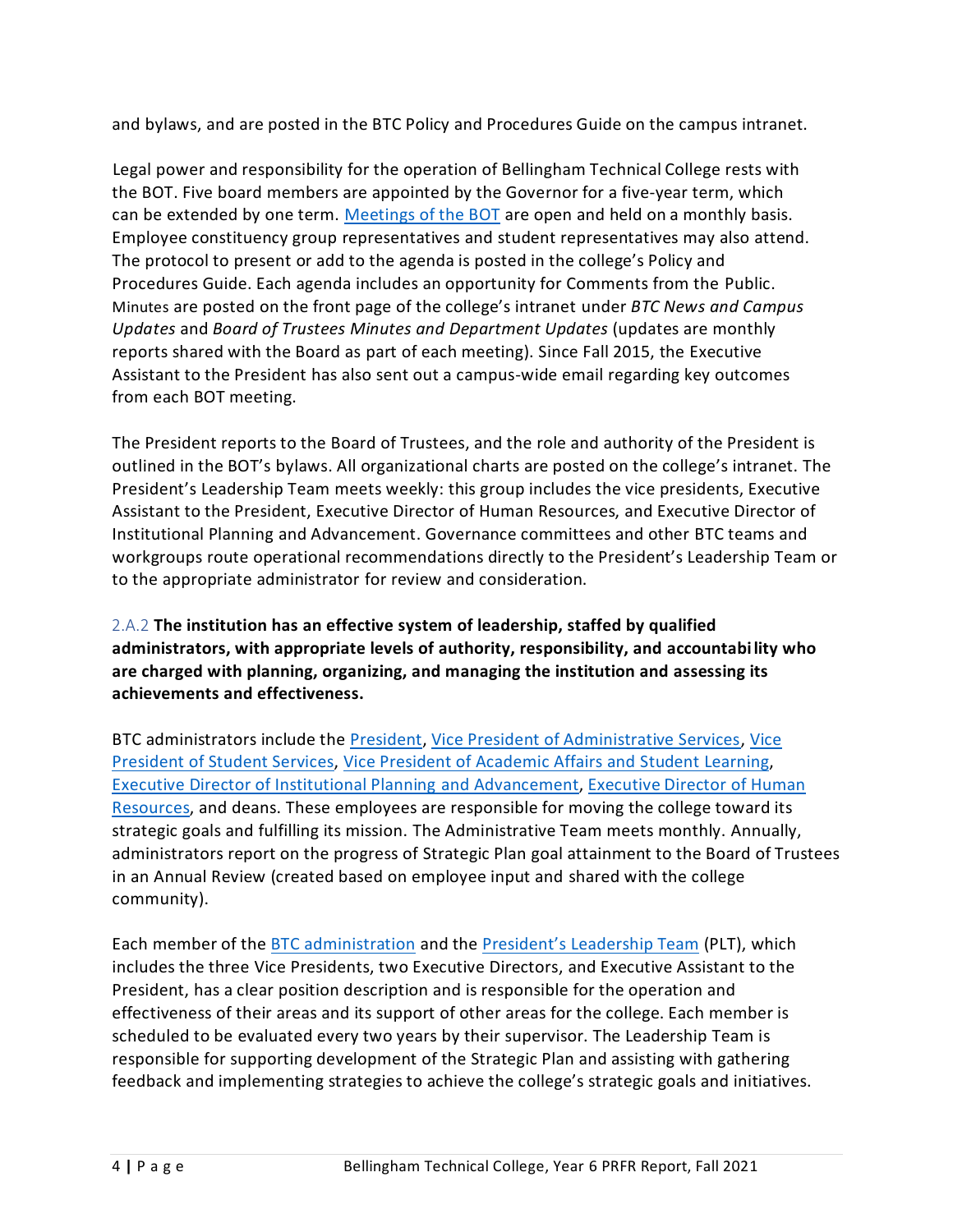PLT meets weekly to discuss issues and opportunities, make or offer recommendations on decisions related to the operations of the college, and address any recommendations from BTC governance committees. The team meets more frequently in times of intensive response and/or planning. For example, in the weeks and months following the onset of the COVID-19 pandemic, PLT met daily to consider new information and make plans to help keep the campus community safe. Almost all (96%) of BTC employees who completed a late-Spring 2020 survey reported that BTC's response to the pandemic was effective.

# <span id="page-7-0"></span>2.A.3 **The institution employs an appropriately qualified chief executive officer with full-time responsibility to the institution. The chief executive may serve as an ex officio member of the governing board(s) but may not serve as its chair.**

[Walter Hudsick](https://nwccu.box.com/s/hadpoyizlm8p9qaw0ayvnv0jxfeh5pwh), BTC's Vice President of Academic Affairs and Student Learning, was [appointed](https://nwccu.box.com/s/dyr3soinhkxei56ixgpaw1d1v6pldah9) as BTC's [Interim President](https://nwccu.box.com/s/pv6lqg5jt54klnu3jafiku2oypbjr0nm) and Chief Academic Officer in January 2021. Mr. Hudsick replaced Dr. Kimberly Perry, who had served as BTC's President for five years and retired in December 2020.

Walter Hudsick began his post-secondary education pathway with an Associate of Arts degree at a college in New York before obtaining a Bachelor of Science in Criminal Justice and Philosophy from Excelsior College in Albany, New York and a Master of Arts in English Composition and Rhetoric from Eastern Washington University. He has a varied professional background which includes experience as a police officer, library associate and English teacher.

Mr. Hudsick's teaching experience began as a faculty member in the humanities, English and ESL areas. In higher education management, his particular strengths are in team building, instructional management and strategies, student support management, budget management, and faculty development. Hudsick is also an experienced grant developer and manager, overseeing major grants (including serving as a Project Director for Title III grants) from Federal agencies such as the Departments of Education and Labor.

Mr. Hudsick has served in a variety of roles with Bellingham Technical College since 2015, including as a dean and Vice President of Academic Affairs and Student Learning. During his time at the college, he has served on a variety of State Commissions and Councils and forged connections within state government and regional community organizations. He has also served as an Accreditation Evaluator for the Northwest Commission on Colleges and Universities. He is recognized and respected in the state system for his variety and depth of educational and professional experience.

Interim President Hudsick has facilitated critical cultural and systemic changes within the institution, including expanding current and adding new degrees and certificates and developing and institutionalizing improved communication and collaborative campus-wide planning efforts. Recently, Mr. Hudsick has found resources for and led the current development of BTC's Guided Pathways model.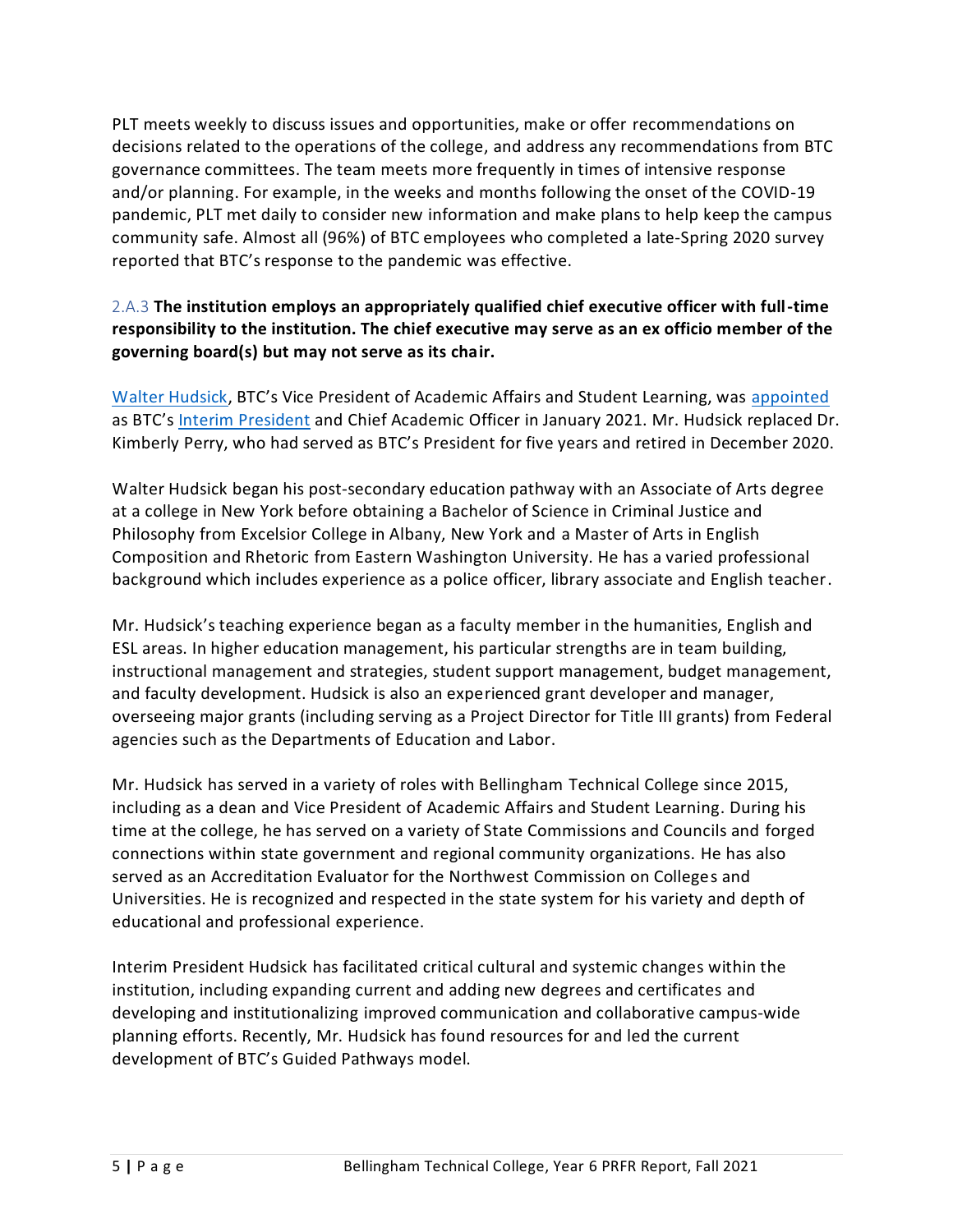The Board of Trustees delegates to the college President the authority and responsibility to administer Bellingham Technical College in accordance with laws, policies, and rules approved or sanctioned by the Board of Trustees. BTC policies 106 and 106.1 provide guidance for presidential hiring, appointment and evaluation processes. At the operational level, the President has administrative authority over all matters affecting the college. The President serves as secretary to the Board of Trustees.

# <span id="page-8-0"></span>2.A.4 **The institution's decision-making structures and processes, which are documented and publicly available, must include provisions for the consideration of the views of faculty, staff, administrators, and students on matters in which each has a direct and reasonable interest.**

BTC maintains nine [governance committees,](https://nwccu.box.com/s/u5xvca666f68x9zr5ts910pwq3yc8jja) including its College Assembly. Each governance committee maintains its own operating guidelines (e.g., [Planning and Resource Allocation](https://nwccu.box.com/s/uazhwy18i6ve14krn3x8pbo7bommf6fh)  [Committee guidelines\)](https://nwccu.box.com/s/uazhwy18i6ve14krn3x8pbo7bommf6fh), has a membership that reflects broad campus representation, and meets approximately once per month to address relevant topics. These major groups facilitate cross-campus communication and problem-solving. The College Assembly is a crossconstituency group that provides input, policy direction, general advice and recommendations to the administration and Board of Trustees. Representatives from all BTC employee groups and student representatives serve on this deliberative body, which sets the institutional agenda for the college and monitors the college's progress toward achieving its goals.

To increase the effectiveness of its new participatory governance structure, BTC piloted a governance committee evaluation process in 2018-19, beginning with the College Assembly, and each of the remaining governance committees participated in this process over the following two years. Committees use this review process to identify areas of strength as well as any opportunities to improve committee operations. Participatory governance is also one of 12 Key Performance Indicators under BTC's 2018-23 strategic plan. To help assess the effectiveness of BTC's governance system, BTC conducts an annual employee survey measuring the percentage of employees who feel represented in BTC's participatory governance structure. Almost 90% (89%) of employees who responded to the Spring 2021 survey indicated that they felt represented. The college plans to continue refining its participatory governance structure in the coming years.

The committees that provide governance-related input into the College Assembly are:

- Accreditation Steering Committee (ASC)
- Diversity, Equity, and Inclusion Committee (DEIC)
- Facilities Planning Committee (FPC)
- Instructional Council (IC)
- Planning and Resource Allocation (PARA) Committee
- Safety Committee
- Student Access and Success (SAS) Committee
- Technology Committee

The College Assembly submits formal recommendations to the administration or directly to the President. The President is responsible for accepting, amending or rejecting each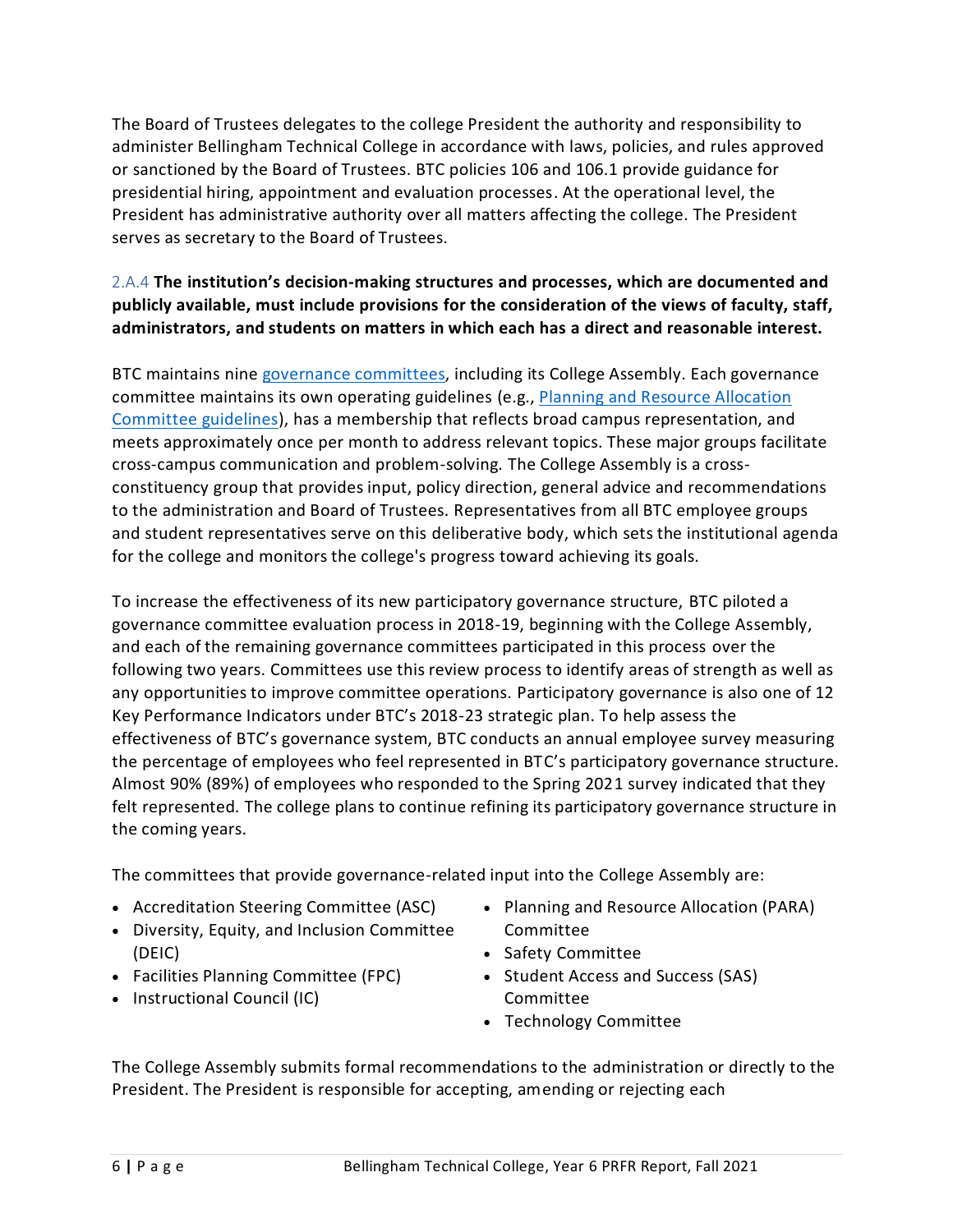recommendation. If the recommendation is substantively amended or rejected, the President will provide their rationale in writing one week prior to the next regularly scheduled meeting of the College Assembly. The Assembly also serves as a communication network and a venue to maintain consistency of major college processes. Any BTC employee or student is welcome to attend College Assembly meetings as an observer and can contribute comments at the end of the meeting.

In addition to the committees represented in BTC's participatory governance system, prior workgroups and committees that contributed to BTC operations remained active. Depending on the group's charge and role, members volunteer, are appointed, are selected by employee groups, or are chosen based on a combination of these processes.

Governance-related questions, issues, or recommendations made on the part of operational committees or workgroups may be received and considered by college governance committees and shared with College Assembly; relevant issues and questions identified by these committees may come before the Board. Schedules for meetings are developed by the groups. Campus-wide emails (including regular publications such as the monthly Notable News newsletter), open campus forums, and internal campus-wide events such as Campus Kick-Off and Faculty In-service Days are all vehicles to help keep the college community involved and updated on issues and decisions.

Monthly faculty meetings are faculty-only (as needed) or are jointly facilitated by the Vice President of Academic Affairs and Student Learning (VPAASL) and faculty leaders. Identified issues, recommendations and changes in processes are presented at these meetings for broader input and feedback. The Vice Presidents of Administrative Services and Student Services, Student Services Directors and other support staff join the monthly faculty meetings when invited or as appropriate to help facilitate communication and gather input on issues related to their areas. Deans hold area faculty meetings periodically to facilitate communications and address current issues.

BTC instructional deans and directors also meet together on a weekly basis to facilitate communications. BTC's Student Services department holds monthly All-Staff meetings, while the Student Services Leadership Team holds a weekly 'Team Huddle' to briefly share information and updates which are emailed out to all Student Services employees. The Leadership Team also meets on a bi-weekly basis to address issues and engage in student services planning. The Associated Students of Bellingham Technical College (ASBTC) follows procedures set forth in their organizational bylaws. These bylaws are established to comply with state law governing student organizations [\(RCW 28A.325\)](https://app.leg.wa.gov/RCW/default.aspx?cite=28A.325&full=true). Executive Team members are hired annually, and one or two representatives from each program on campus can serve on the Student Senate, depending on class size. BTC's Director of Student Life works closely with the ASBTC. The ASBTC Executive Team meets weekly with this Director, and meets with administrators as needed to assess any student concerns or issues.

Three collective bargaining agreements with employees help define workloads, compensation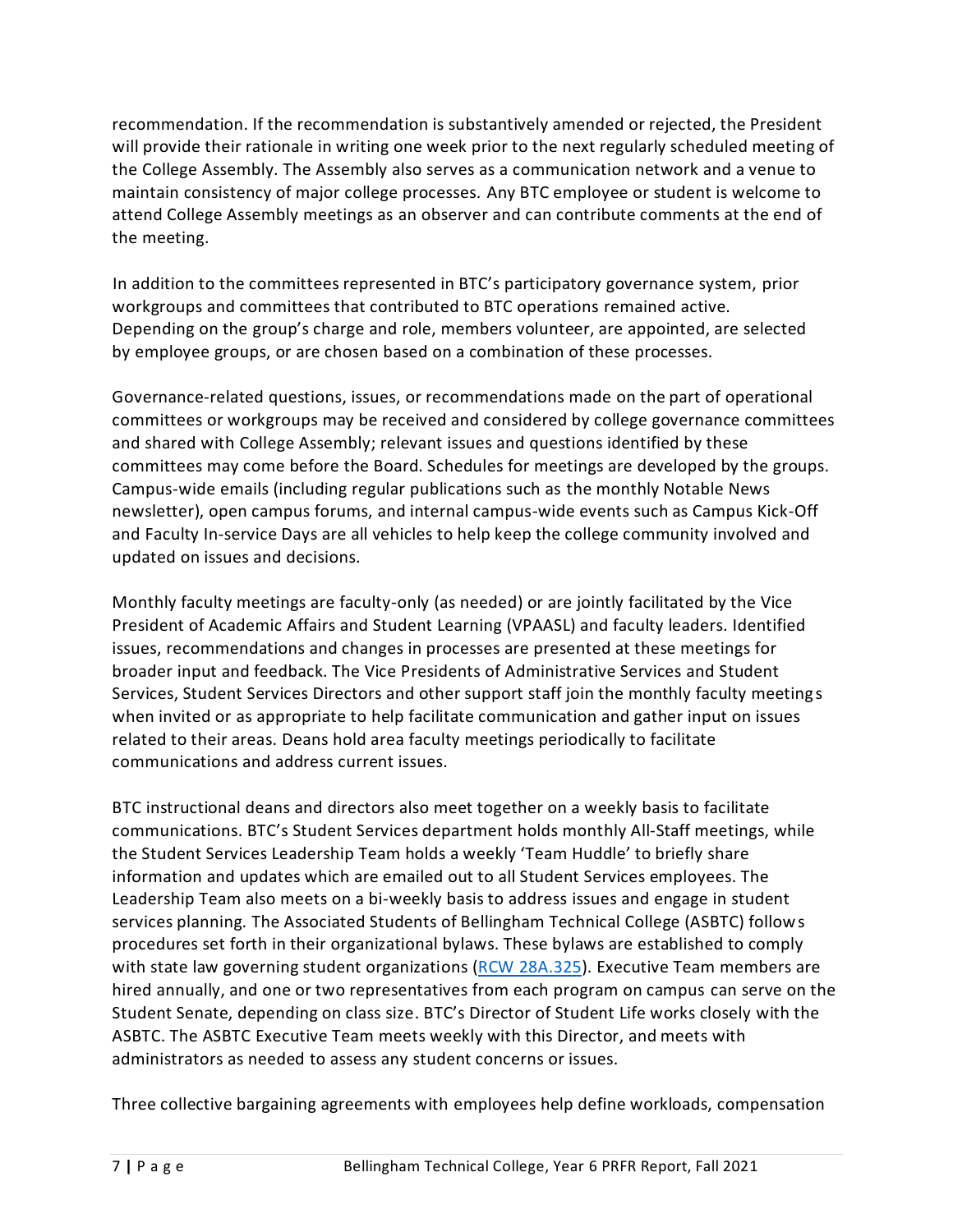and policies, and other working conditions. Each association/union [\(Bellingham Educational](https://sharepoint2013.btc.ctc.edu/sites/accreditation/Shared%20Documents/Human-Resources/Bargaining-Agreements/Collective%20Bargaining%20Agreement-Faculty%20(BEA).pdf)  [Association](https://sharepoint2013.btc.ctc.edu/sites/accreditation/Shared%20Documents/Human-Resources/Bargaining-Agreements/Collective%20Bargaining%20Agreement-Faculty%20(BEA).pdf) – faculty[, Bellingham Educational Support Team](https://sharepoint2013.btc.ctc.edu/sites/accreditation/Shared%20Documents/Human-Resources/Bargaining-Agreements/Collective%20Bargaining%20Agreement-Classified%20Staff%20(BEST).pdf) – classified, and General Teamsters Local Union #231 – classified) selects its own leadership and meets as needed. Each of these unions represents a constituency group, as do the Exempt Consortium and Administrator Group. The Exempt Consortium and Administrator Group are consortia of non-represented BTC employees.

In Fall 2013 and Fall 2017, job actions occurred between the college and two of BTC's unions (BEA and BEST). The issue of input into decision-making and governance, while not a negotiation issue, came forward on both occasions. The campus community has and is working to address these and other concerns. Ad-hoc representative campus committees have worked to improve climate and communication issues after each action. These committees included 1) the 2013 Collaboration and Commitment Committee, which was formed to help address climate issues on the BTC campus; 2) the Decision-Making/Governance Ad Hoc Task Force, which created BTC's participatory governance structure and handbook in 2016; and 3) the Heart of BTC Design Team in 2017, which helped the college respond to employee concerns regarding campus communications, culture and climate. Following the 2017 action, and based on recommendations of the Heart of BTC Design Team, the college implemented a three-phase process, including hiring an external consultant to conduct interviews and focus groups across campus that involved all BTC employees; open sharing of that data collection and analysis; and development of collaboration, management and communication strategies based on those results. The college plans to continue building upon the strengths of these successful collaborations moving forward.

Based in part on increased focus on open communication and collaboration, faculty and classified staff have both recently completed contract cycles that were considered more collaborative by all parties and resulted in on-time agreements. Based on employee suggestions, and as included in the faculty contract, BTC established and implemented a Labor/Management Communication Committee in Fall 2019, whose purpose is to promote communication and information-sharing between BTC administration and the college's labor groups. A focus of this group, which includes union and administrative leaders, is discussion and resolution of workplace issues and improvement of climate for employees.

# <span id="page-10-0"></span>ACADEMIC FREEDOM

# <span id="page-10-1"></span>2.B.1 **Within the context of its mission and values, the institution adheres to the principles of academic freedom and independence that protect its constituencies from inappropriate internal and external influences, pressures, and harassment.**

BTC's Academic Freedom Policy [\(301\)](https://nwccu.box.com/s/jwxotg5b0gsfl4zaz2ccfaedab760sj1) is included in the BEA (faculty) [Collective Bargaining](https://nwccu.box.com/s/7vl81ke2k2jbnteinpry9kvpdrd5aimv)  [Agreement](https://nwccu.box.com/s/7vl81ke2k2jbnteinpry9kvpdrd5aimv) and is published in the college's Policy and Procedures Guide. The policy specifically addresses the college's responsibility to protect the academic freedom of its constituents, and includes language verifying that the college and the faculty association "agree that academic freedom is essential to the fulfillment of the purposes of the college and acknowledge the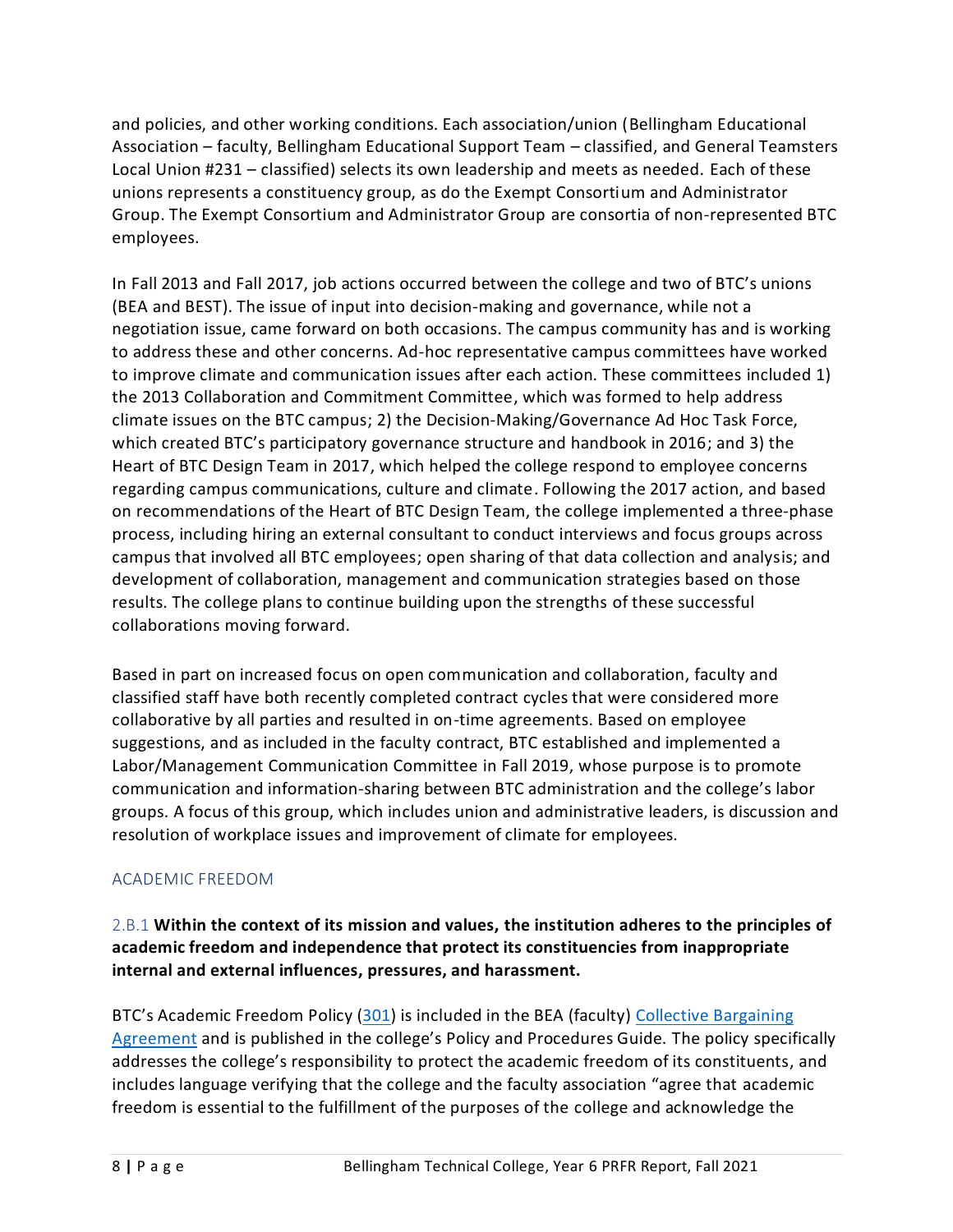fundamental need to protect faculty from censorship or restraint which might interfere with their obligations in the performance of their professional duties." The Vice President of Academic Affairs and Student Learning is responsible for maintaining Policy 301.

<span id="page-11-0"></span>2.B.2 **Within the context of its mission and values, the institution defines and actively promotes an environment that supports independent thought in the pursuit and dissemination of knowledge. It affirms the freedom of faculty, staff, administrators, and students to share their scholarship and reasoned conclusions with others. While the institution and individuals within the institution may hold to a particular personal, social, or religious philosophy, its constituencies are intellectually free to test and examine all knowledge and theories, thought, reason, and perspectives of truth. Individuals within the institution allow others the freedom to do the same.**

Academic freedom for faculty [\(Policy 301\)](https://nwccu.box.com/s/jwxotg5b0gsfl4zaz2ccfaedab760sj1) is addressed in section 5.5 of the [Collective](https://nwccu.box.com/s/7vl81ke2k2jbnteinpry9kvpdrd5aimv)  [Bargaining Agreement.](https://nwccu.box.com/s/7vl81ke2k2jbnteinpry9kvpdrd5aimv) Passage 5.5.4 states that "faculty members shall be guaranteed full freedom in classroom presentations and discussions and may explore controversial materials relevant to course content." Faculty members must develop curriculum content that is consistent with the mission of the college: to provide student-centered, high-quality professional technical education in their particular program. Within these parameters, faculty have the freedom to implement innovative teaching and learning methods in relation to identified professional and technical skills.

BTC complies with the Revised Code of Washington (RCW), including [RCW 28B.10.039,](https://apps.leg.wa.gov/rcw/dispo.aspx?cite=28B.10.039) which mandates that state higher education institutions adopt policies to accommodate student absences for reasons of faith or conscience or for activities conducted under the auspices of a religious organization. BTC syllabi include information for how to obtain accommodations for absences based on reasons of Faith or Conscience.

The college encourages its employees and students to share research and information with others, and supports employee and student attendance at conferences, council meetings, and in other venues. Professional development, which includes opportunities to participate in events/presentations, is addressed in all three collective bargaining agreements (Faculty [\[BEA\]](https://sharepoint2013.btc.ctc.edu/sites/accreditation/Shared%20Documents/Human-Resources/Bargaining-Agreements/Collective%20Bargaining%20Agreement-Faculty%20(BEA).pdf) and Facilities [\[Teamsters\]](https://sharepoint2013.btc.ctc.edu/sites/accreditation/Shared%20Documents/Human-Resources/Bargaining-Agreements/Collective%20Bargaining%20Agreement-Classified%20Staff%20(Teamster).pdf)) and in all employee handbooks [\(Administrator,](https://sharepoint2013.btc.ctc.edu/sites/accreditation/Shared%20Documents/Human-Resources/Employee-Handbooks/Employee%20Handbook-Administrators.pdf) [Exempt,](https://sharepoint2013.btc.ctc.edu/sites/accreditation/Shared%20Documents/Human-Resources/Employee-Handbooks/Employee%20Handbook-Exempt.pdf) [BEA,](https://sharepoint2013.btc.ctc.edu/sites/accreditation/Shared%20Documents/Human-Resources/Employee-Handbooks/Employee%20Handbook-Faculty.pdf) [BEST,](https://sharepoint2013.btc.ctc.edu/sites/accreditation/Shared%20Documents/Human-Resources/Employee-Handbooks/Employee%20Handbook-Classified%20Staff%20(BEST).pdf) [Teamsters\)](https://sharepoint2013.btc.ctc.edu/sites/accreditation/Shared%20Documents/Human-Resources/Employee-Handbooks/Employee%20Handbook-Classified%20Staff%20(Teamster).pdf).

# <span id="page-11-1"></span>POLICIES AND PROCEDURES

<span id="page-11-2"></span>2.C.1 **The institution's transfer-of-credit policy maintains the integrity of its programs and facilitates the efficient mobility of students desirous of the completion of their educational credits, credentials, or degrees in furtherance of their academic goals.**

Shortly after beginning the college application process, students must either take the college's placement test or provide transcripts showing equivalent testing or coursework. Transitional Studies students, including English Language Learners, might not fill out a BTC admissions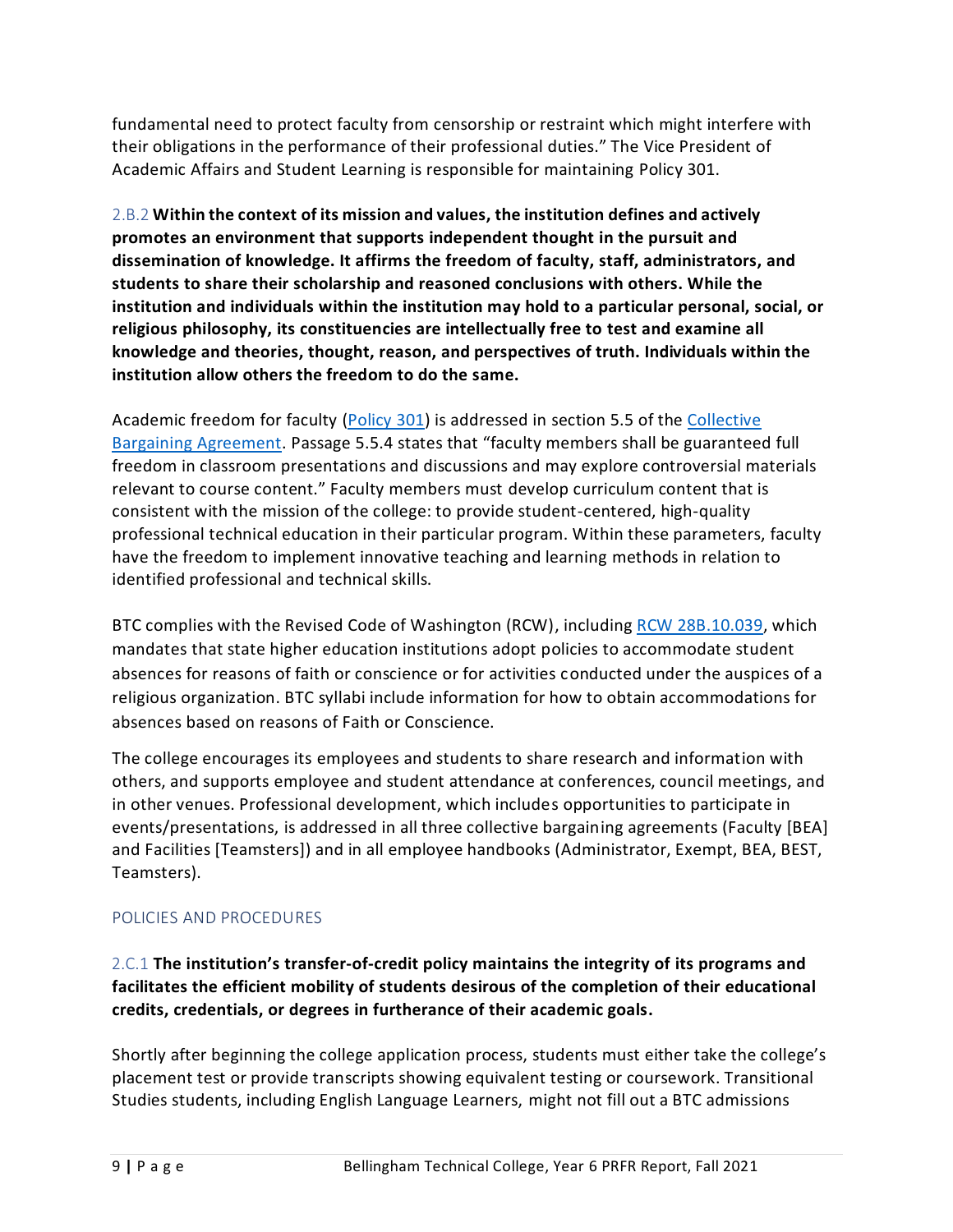application, but come directly to the Transitional Studies department to enroll in courses. These students attend a department orientation that includes an intake meeting with support staff, complete a Comprehensive Adult Student Assessment System (CASAS) assessment, and engage in goal-setting and other intake processes prior to placement in a Transitional Studies program or course.

Students are assigned a College Navigator early in their onboarding process to encourage an early connection with advising and to help them continue a seamless pathway through the orientation process. College Navigators are trained to perform unofficial transfer credit evaluations for colleges within Washington State while the official transcript evaluation is in progress. This enables transfer students to progress more quickly through the admissions process and connect early with their College Navigators. Students who have applied to the college and completed assessment processes must sign up for a mandatory *[GET Started](https://www.btc.edu/FutureStudents/FirstTimeStudent.html#3AdvisingRegistration)* session to learn how to, among other things, navigate the website, register for classes, create an academic plan, and learn about college resources.

BTC students applying for admission into most Allied Health programs must complete and submit an application packet that includes transcripted evidence of pre-requisite course completion. Students can also use high school or previous college transcripts to show evidence that they meet entry requirements for BTC programs. BTC's Acceptance of Transfer Credit Policy [\(331\)](https://nwccu.box.com/s/gbz1ud6izmxey7no9pxk883g8guryewp) is clearly articulated in th[e college catalog.](https://nwccu.box.com/s/c3zoglzvgpk0qzrky64eac34t3lwk9qf) Credit transfer guidelines, including for College Board Advanced Placement (AP) credit, International Baccalaureate, Cambridge, DANTES Subject Standardized Tests (DSST), College-Level Examination Program (CLEP), and Career and Technical Education (CTE) Dual Credit, as well as courses from other regionallyaccredited institutions, are clearly outlined in the college catalog and on the web. BTC transfer guidelines are based on [SBCTC standards for transfer.](https://nwccu.box.com/s/0auebg7v0w5n7fhph8krqfnhhdempbyt) On its '[Transfer Student](https://www.btc.edu/FutureStudents/TransferStudent.html)' webpage, BTC maintains a linked [table of courses](https://tes.collegesource.com/publicview/TES_publicview01.aspx?rid=d45f6ad8-8c59-464d-b914-e70154dc3ccc&aid=c771ab6d-c848-4247-b18d-708691c9346a) it accepts in transfer from the other universities and twoyear community and technical colleges. The college's Academic Credit for Prior Learning (ACPL) Policy [\(332\)](https://nwccu.box.com/s/nb439a9u1kslbri00zd8a433fn6mjod0) has been recently updated and is consistently followed by BTC's Credential Evaluator, working in collaboration with BTC's Director of Instructional Programs and Projects.

<span id="page-12-0"></span>BTC's '[Transfer Options](https://www.btc.edu/Academics/TransferOptions.html)' webpage contains instructions and information for students and others on transferring credit to four-year institutions from BTC. The site contains information on the college's direct transfer degrees, and a chart of articulated BTC programs and courses accepted at other institutions is available. BTC support staff discuss options and counsel students who are interested in transfer opportunities, and special programs such as TRIO Student Support Services sponsor activities encouraging BTC students to continue their education at the baccalaureate level.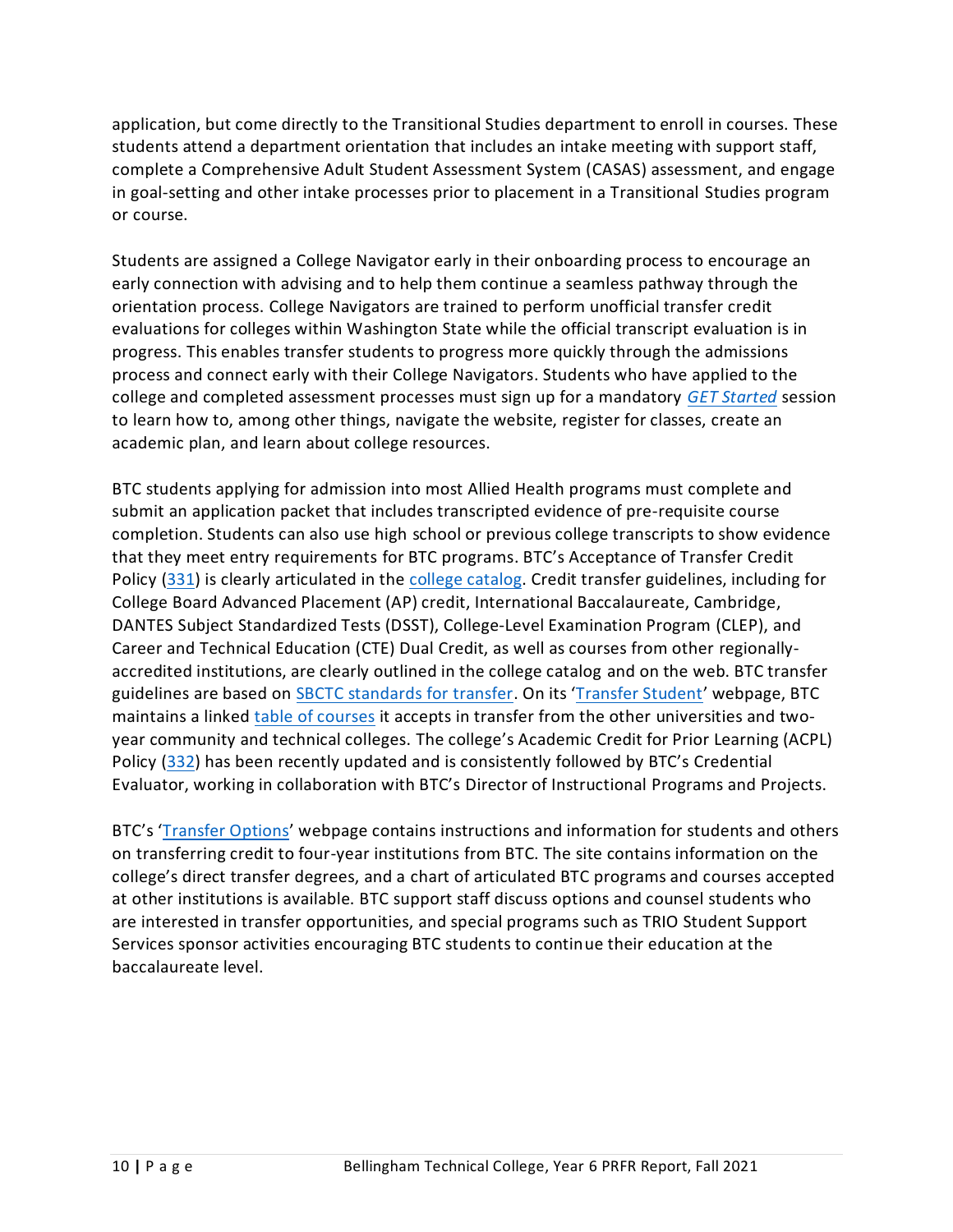# 2.C.2 **The institution's policies and procedures related to student rights and responsibilities should include, but not be limited to, provisions related to academic honesty, conduct, appeals, grievances, and accommodations for persons with disabilities.**

The BTC [catalog](https://nwccu.box.com/s/91kgi9wlahvvxsrta3tqvrgg3vihu518) is primarily available online, and contains information on student rights and responsibilities, including policies on progress, attendance, conduct, and the process for appealing decisions regarding student conduct. Limited hard copies of the catalog are available upon request. The entire [Student Code of Conduct](https://nwccu.box.com/s/5z1gmnp6gblfj5i7biwe1oy4rb1mdtvl) has recently been updated, and reflects new information in a variety of areas, including new Federal Title IX regulations, academic dishonesty procedures, and potential educational sanctions based on conduct issues. The Code is published and available to students and the campus community in the catalog, through the Office of the Vice President of Student Services, and on the BTC Student Resources webpage.

Students in programs for special populations may be required to follow additional requirements: for example, Accessibility Resources (Policie[s 412](https://nwccu.box.com/s/h1fwqtsszcbi9m8a55kkoe5obxtbdtmj) an[d 412.0.A\)](https://nwccu.box.com/s/jjh50rh6f88k442yx3nkv0fvb962411a) provides students with guidelines for accessing these resources, including a [handbook](https://nwccu.box.com/s/gpx8z7vxp9f2oygc4gzjmvr3ewfcs93n) with information on disabilities policies, processes and documentation steps, which is accessible on the website and made available through BTC's Accessibility Resources Office. Once students have completed their Accessibility Resources access planning and log in to the MyAR system (an online student portal for students to request accommodations thru Accessibility Resources), they are required to sign a Rights and Responsibilities agreement, which aligns with the BTC Code of Conduct.

Bellingham Technical College has a policy and procedure [\(419\)](https://nwccu.box.com/s/ihi25rlggl2yp87rmi8w356b6zh404wy) posted on the institutional web site regarding the handling of grievances by a student against the application of a policy or practice of the college or college staff that is considered improper or unfair, or where there has been deviation from or misinterpretation or misapplication of a practice or policy. A grade appeal is not considered a grievance and is covered by a separate policy and process, as are appeals of student conduct decisions. The process for filing a grievance includes both informal and formal resolution processes and procedures, and was last updated in February 2020. Appeal processes are outlined as well.

If a student complaint is not resolved in the articulated informal process with the appropriate BTC employee, the student may initiate an informal process with the appropriate supervisor. If the student complaint is not resolved with the appropriate supervisor, or if the student wishes to appeal the supervisor's decision regarding their complaint, the student may file a formal grievance using the grievance form available on BTC's website, where it will be routed to the appropriate Vice President or designee to review and respond. If a resolution is not reached, the Vice President or designee convenes a Grievance Hearing Committee to review the complaint. The committee reviews the complaint and make a written report to the Vice President or a designee, which may include calling a full hearing if the committee determines that the nature of the grievance requires one. After the conclusion of a hearing, the committee has 10 business days to deliver a written disposition of the grievance to the involved parties. The student may appeal any final decision of the committee to the college President. Upon considering an appeal, the President issues a written decision to the parties involved within 30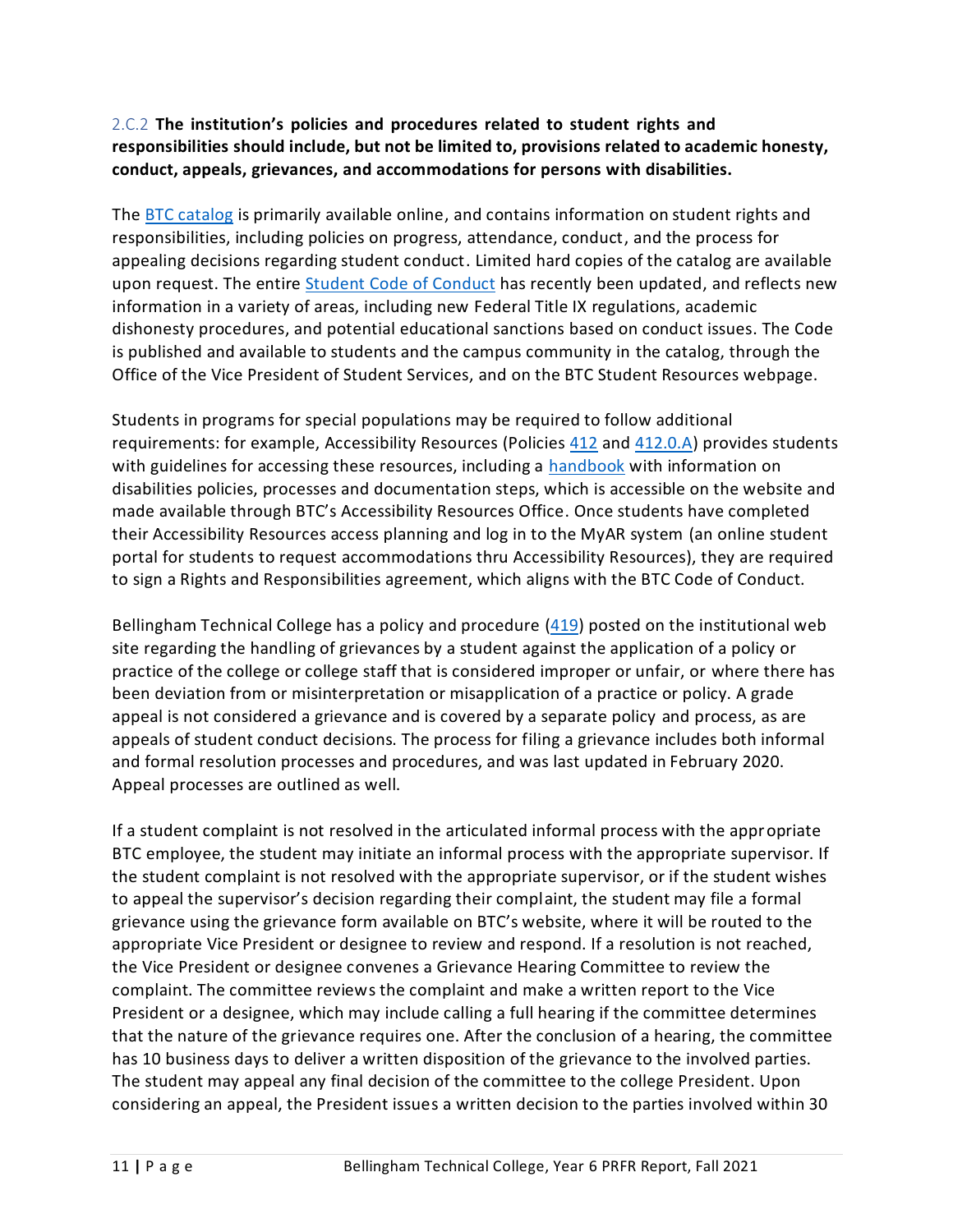business days of the receipt of the appeal, and may uphold the decision of the committee or may determine a remedy. The decision of the President is final and no further appeals within the college are considered.

The Vice President of Student Services' office keeps a record of all formally -submitted student complaints and related documentation. Records related to student grievances are maintained in the student's file and an online database in accordance with FERPA guidelines. The college maintains an electronic log to track and aggregate student complain information and the disposition of the complaints to determine whether improvements may be appropriate. In 2017, BTC contracted with Maxient, LLC, to upgrade reporting and case management options, which also included the creation of a user-friendly, easily accessible incident reporting form for student grievances. The tracking of formal student complaints and related documentation also migrated to Maxient, with the Vice President of Student Services' office collecting data from the system annually for review. In February 2020, the college updated the student grievance policy and procedure to provide clearer instructions for following the grievance process. As a result, the majority of complaints are being resolved through the informal resolution process and are not escalated to formal complaints.

Between 2014 and July 2021, BTC received 41 student complaints. Of those, the majority were related to program requirements, classroom management, or interactions with employees. Most of these complaints were resolved through the student meeting with a Vice President or designee, with fewer than five complaints proceeding to a full hearing by a Grievance Hearing Committee. In a few cases, students have also either withdrawn their complaint or declined to pursue resolution after submitting the initial documentation.

BTC has recently updated the Academic Appeal Process for grade disputes and academic sanctions. The policy and procedure for student grade appeals [\(380,](https://nwccu.box.com/s/51u1pejipbqrn99vn8x2qqdul1rcdelt) [380.A\)](https://nwccu.box.com/s/m5hyi3n2uqgqlwf23w0ku1mi7ppf8llm) is included on the website and in the catalog, and describes the process a student should follow in order to appeal what they believe to be an incorrect final grade in any course. Grade appeals must demonstrate an arbitrary or capricious evaluation of student work or a calculation error. Information regarding informal and formal procedures are outlined, along with the process to appeal the initial decision.

<span id="page-14-0"></span>The college's Academic Integrity Policy [\(390\)](https://nwccu.box.com/s/vc2snrmnsc2qkdlj4odtqllil37aykd0) addresses consequences for academic dishonesty or abetting in academic dishonesty. Policies and procedures governing the imposition of academic sanctions for academic dishonesty can be found in the college's Academic Integrity policy, course syllabi, and program handbooks.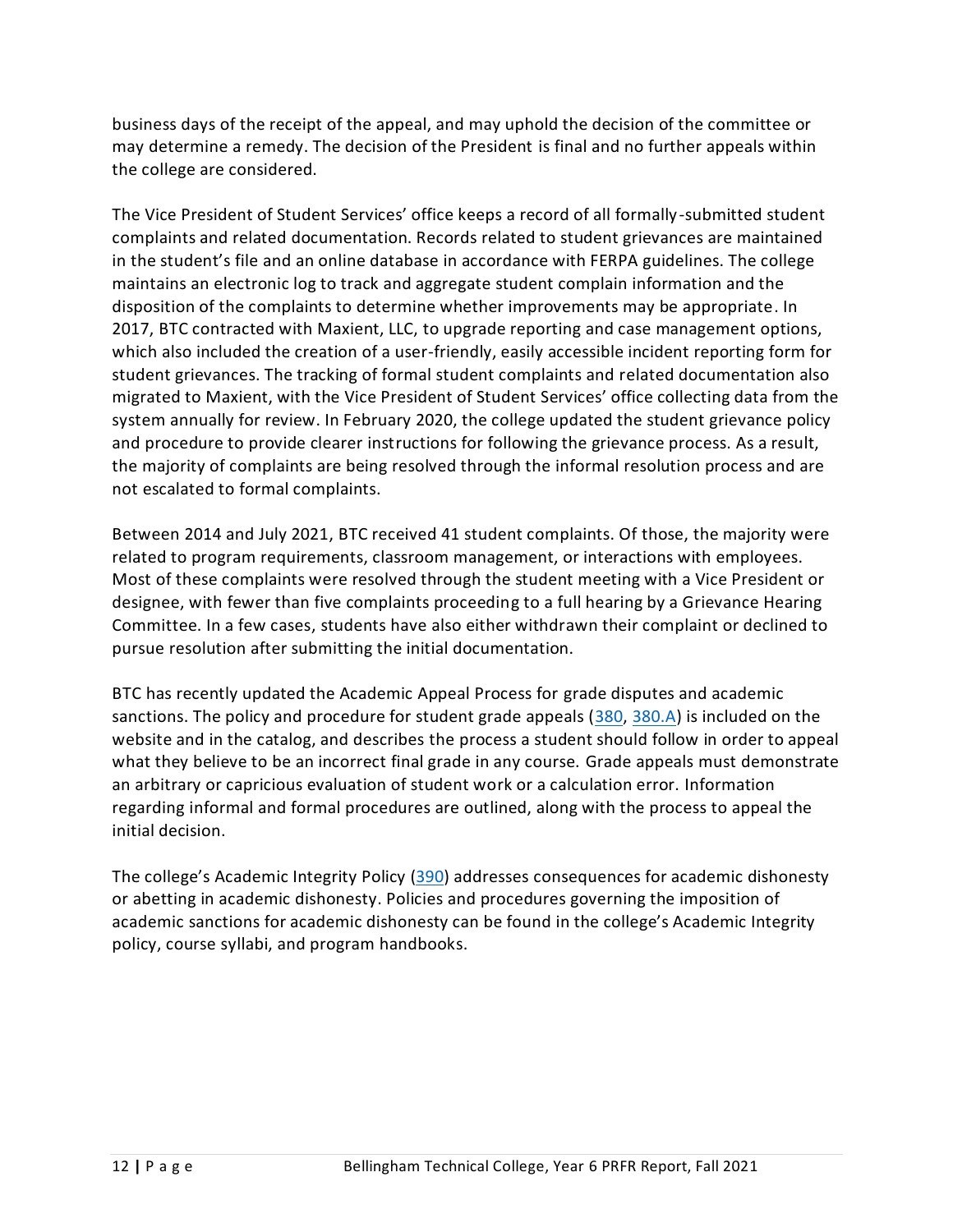2.C.3 **The institution's academic and administrative policies and procedures should include admission and placement policies that guide the enrollment ofstudents in courses and programs through an evaluation of prerequisite knowledge, skills, and abilities to ensure a reasonable probability of student success at a level commensurate with the institution's expectations. Such policies should also include a policy regarding continuation in and termination from its educational programs, including its appeal and re-admission policy.**

BTC maintains an open [admissions policy.](https://nwccu.box.com/s/bxc2sx9g2ndh4fk5k0q6pe5idmqdm21h) Admission to most programs is granted to any individual 18 years or older (or those under 18 years of age who satisfy the provisions of the local enrollment option) who complete and submit an admission application, and achieve program-ready reading, sentence skills and mathematics scores via the ACCUPLACER Next Gen<sup>®</sup> assessment [\(405,](https://nwccu.box.com/s/bxc2sx9g2ndh4fk5k0q6pe5idmqdm21h) [405.1,](https://nwccu.box.com/s/he7nvr73q0u7t9p7uel6ujrv8l1ufz47) [405.2,](https://nwccu.box.com/s/9hovdqhderi7udwwj20wwb9cs51qk3dv) [405.3\)](https://nwccu.box.com/s/krab2ryuffxulfzcd60j282yd8g8ae4e), through evaluation of official transcripts, or by demonstrating equivalency through alternative assessment options. Transitional Studies students may be referred to the Transitional Studies area as a result of Accuplacer assessment scores, or go directly to the department to complete an intake process and register for Transitional Studies courses or programs. Dedicated advising is provided to students, whether placing into pre-college or college-level, to assist with pathway planning.

In the past several years, the college has implemented several alternative placement methods. Students may now submit high school English and/or math GPAs from the last five years for evaluation, submit SAT and ACT test scores, or submit scores on other common placement tests (such as COMPASS, ALEKS, or Asset tests). BTC also accepts GED scores and the Smarter Balance 11th Grade Assessment. The college continues to look at improved placement policies and procedures, including using multiple placement measures, and has recently developed remote testing capabilities. BTC has also developed a placement dashboard that helps employees assess 1) where students are placing in general education coursework and professional technical programs, and 2) what methods they are using to fulfill college assessment requirements.

BTC information on assessment and placement options are included in the [Admissions welcome](https://nwccu.box.com/s/2jac05igt2hy9twjfcbyzcmgt36wbb91)  [letter](https://nwccu.box.com/s/2jac05igt2hy9twjfcbyzcmgt36wbb91) (which goes out to every student who has applied to the college), are included on the admission steps webpage, and are discussed in admissions and advising appointments. Transitional Studies students fill out a special application online, and ELL students at basic language levels do intake and advising directly with their instructor or College Navigator. BTC policies and procedures guiding admission are published in the BTC Policy and Procedures Guide, and guidelines are summarized in the [BTC catalog,](https://nwccu.box.com/s/4ls9xfy97l6swlo1amq8und480qbjcpx) along with policies pertaining to special programs such as Running Start (high school dual-credit program). Several BTC programs across Nursing, Allied Health, and other professional technical areas have more stringent admissions requirements, including multiple prerequisites and/or internship and clinical sitespecific expectations. Admissions criteria for each BTC program are specified on the BTC program webpages.

BTC employees perform transcript evaluations, assess the results of non-BTC placement tests, and conduct Advanced Placement assessment for students requesting coursework credit.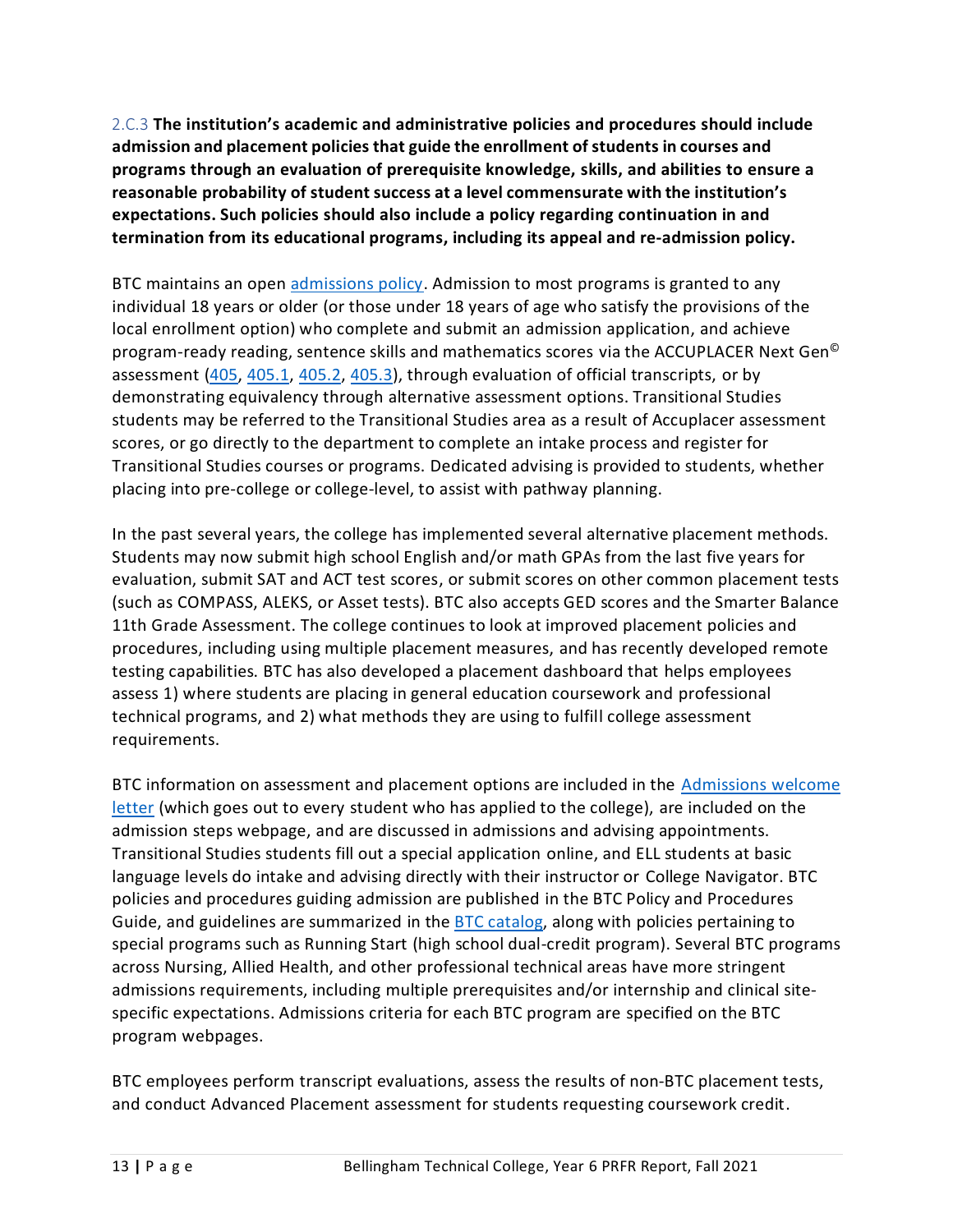Faculty review any technical courses that are submitted for transfer credit approval and make the determination of whether or not to award credit. Student Services staff evaluate the transferability of any general education coursework submitted for [transfer credit](https://nwccu.box.com/s/mko6x7l0vzg0kqap8uz27a4l38o3awmx) approval. When necessary, College Navigators provide unofficial transcript evaluations to expedite student enrollment into general education courses. BTC also awards Academic Credit for Prior Learning (ACPL). BTC Policy [332](https://nwccu.box.com/s/h0iwszrd8qippcxv1pwg9aptfpv5sevz) specifies how the college may evaluate a student's existing knowledge and competencies for credit, including knowledge that may have been acquired through military training. Faculty may grant ACPL requests through student testing, course challenges, portfolios, or course crosswalks. The BTC Foundation recently established an ACPL fund and endowment to support BTC in further developing this program and provide scholarships to students who are eligible for ACPL.

Admissions procedures and policies are covered on the "Future Student" portion of the website, in the BTC Policies and Procedures Guide, and are available to students in Admissions and Advising. Students are sent email correspondence as they move through each step of the admissions process, and BTC employees continue to work on automating general information communications based on application responses to help prospective students navigate the process. Students in instructional programs that require additional admissions steps receive individualized emails with that information, and students eligible for specialized support programs (such as Veteran's Benefits), receive emails encouraging them to access related support resources. Transitional Studies students may be referred to the area based on assessment scores, and these students are also referred to support resources on campus as appropriate. Once students have completed all admissions requirements, they are emailed notification of their acceptance into their program of choice and when their program registration will begin. Over the past few years, a SAS subcommittee reviewed and edited college-student communications to increase clarity and inclusive language, and the college is currently working on an implementation plan to begin using text messages to communicate admissions information to incoming students.

In a collaborative effort between Instruction and Student Services, program waitlists (long a tradition at BTC) have been eliminated for most professional technical programs over the past few years, with the exception of a small number of programs that have a selective component in their admissions process. Students who meet the admissions requirements for most professional technical programs now enroll on a first-come, first-served basis during scheduled registration periods. Students seeking enrollment into a single course which is currently full and has a class waitlist available can add themselves to the class waitlist. Students are then moved into the class automatically when space is available through the first day of the quarter and after the first day, by instructor permission. This process is also outlined on the website and in the catalog.

Programs may have minimum GPA requirements; any special program retention requirements are reflected on the program web pages and in the catalog, and are covered in any special orientations for specific programs. Program completion forms, which can be completed and submitted online, electronic Degree Audit tools, and face-to-face or remote meetings with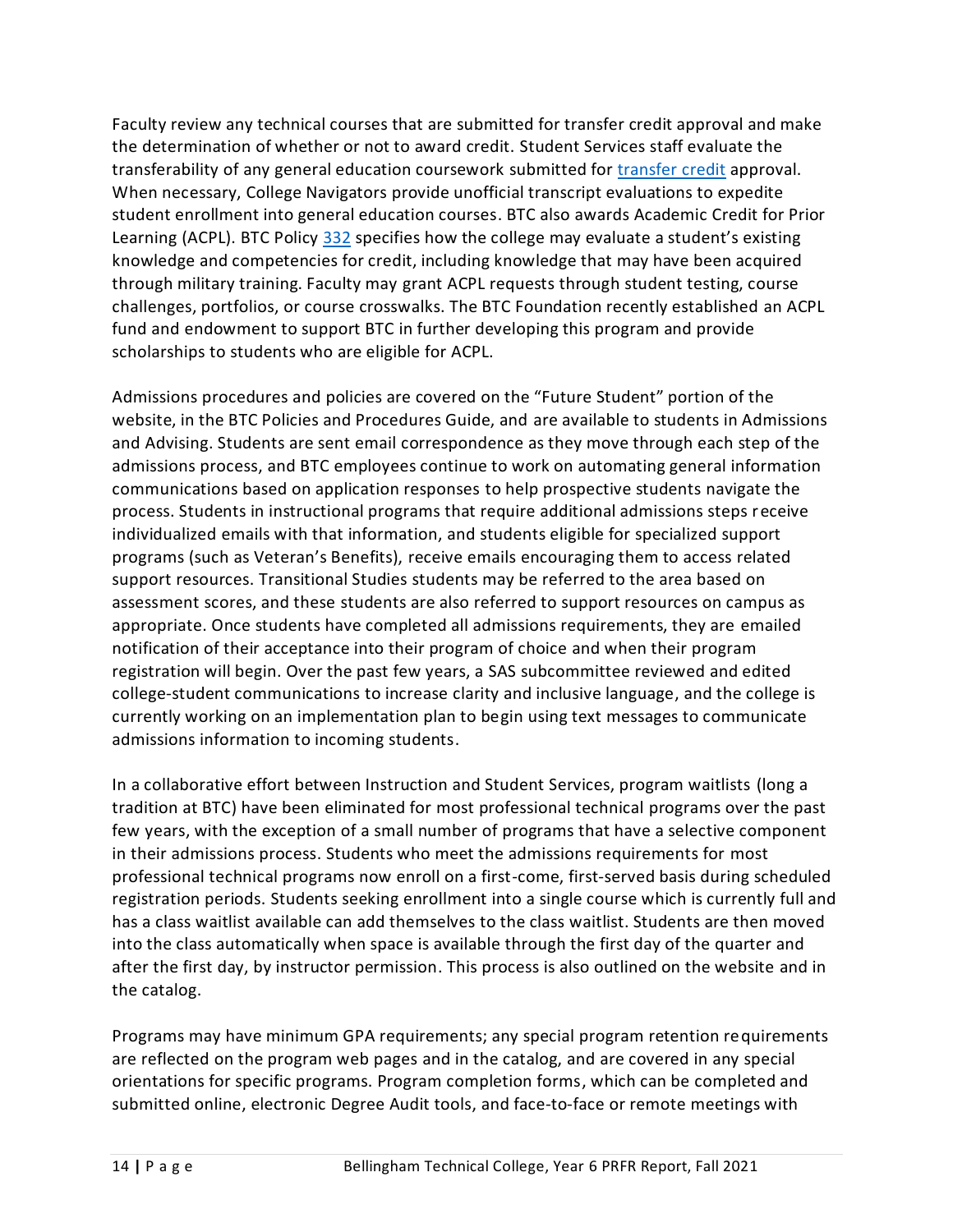support staff all assist students in assessing their progress towards degree completion. BTC has developed a caseload navigation system for all students with a certificate or degree intent. This system includes a requirement for all new students to meet with their College Navigator in a *GET Started* session prior to registration, and enables support staff to engage in proactive, individualized discussion of relevant BTC policies with students included in their caseloads. Some programs and areas have dedicated Navigators to assist students; for example, the IMPACT! Program, which serves at-risk youth. Navigation services have also begun to be integrated into high-enrollment, high-attrition courses on campus, such as General Biology and Intermediate Algebra. BTC integrated its advising/coaching into a campus-wide College Navigation structure in July 2021.

BTC student [academic](https://nwccu.box.com/s/d4bt4yb3cja7c7263jz5fzfobar6rx8a) progress and [program re-admittance](https://nwccu.box.com/s/9nizpl8yaz5irv2adijv9x4nvnj8dwzi) policies are covered in the college's catalog and in the BTC Policy and Procedures Guide. Students receive regular communications if their quarterly GPA falls below the minimum requirement of 2.0. The college publishes information on the [withdrawal procedure](https://nwccu.box.com/s/gdpie1qvdves9jcq4pfcwdn7uy1zb8v0) and refund policy on the website and in the catalog, and the BTC "Petition for Hardship Withdrawal" form, which contains information on the process, is available on the website.

# <span id="page-17-0"></span>2.C.4 **The institution's policies and procedures regarding the secure retention ofstudent records must include provisions related to confidentiality, release, and the reliable backup and retrievability of such records**

Permanent student files are stored in a secure and fireproof campus location, and are retained in digital format. BTC has adopted and adheres to the Washington State Community and Technical College Records Retention Schedule and the American [Association of Collegiate](https://nwccu.box.com/s/mq1eiimoe941hltljhlkghh0ys5y1yzw)  [Registrars and Admissions Officers \(AACRAO\) Record Retention guidelines](https://nwccu.box.com/s/mq1eiimoe941hltljhlkghh0ys5y1yzw) regarding the secure retention of student records. BTC has electronic backup of student records at the SBCTC and BTC's Computer and Information Support Services (CISS) department. As a result of this shift to electronic access, staff can more easily access records, increasing efficiency. Records of current students are also maintained and stored in fireproof, locking cabinets within the Registration Office. Other areas, such as Transitional Studies or TRIO Student Support Services, may also maintain secure files on program participants. The college scans current student files for certificate and degree program students while retaining printed copies. The college limits access to Student Management System data, and restricts employee access to electronic files. The Registration area is restricted, with limited physical access to current student records. Employee electronic access levels must be approved by the Director of Registration and Enrollment for access to student records, and these access levels are periodically reviewed by CISS staff. CISS staff have created [IT Security standards](https://nwccu.box.com/s/ln5yfxeh1r5x4ct1807of8nwcr3lujm5) that cover student and employee data access protection and cybersecurity.

The Director of Registration and Enrollment is the Family Educational Rights and Privacy Act [\(FERPA\)](https://nwccu.box.com/s/25v62urbdnsarnrd36ax1jn9tmyr1ya4) Officer and is responsible for the maintenance of the confidentiality of records and implementation of the Student Records Privacy Procedures. The college [catalog](https://nwccu.box.com/s/5n66ijdozvdkqnxogof7i223nvumzf2o) publishes details of the [Family Educational Rights and Privacy](https://nwccu.box.com/s/qqq3u8njywraynjnvhpoo83hsnbhmrnb) Act of 1974, including a short list of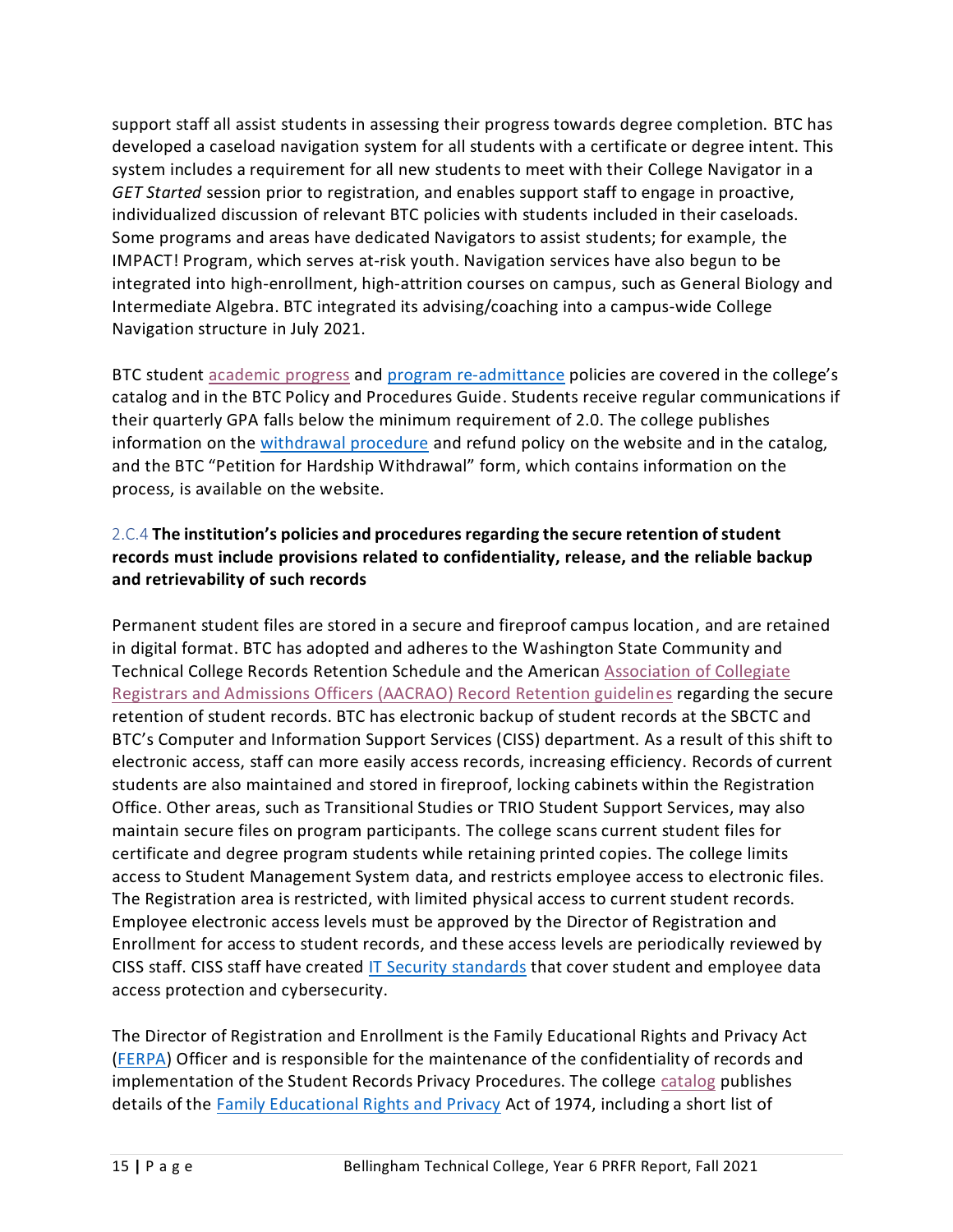"directory information" items that may be released without written authorization from the student. Information on FERPA and student records are also included on the BTC website. Any employee who is approved for access to student records must go through the college's FERPA training and successfully pass the quiz prior to access. FERPA and records retention policies, along with training and non-disclosure PowerPoint presentations, FAQs, forms, and guidelines can be accessed by employees on the college intranet site, and additional training is available upon request or to provide updates. The Director of Registration and Enrollment or a designee addresses group and individual FERPA questions and topics routinely for employees.

# <span id="page-18-0"></span>INSTITUTIONAL INTEGRITY

<span id="page-18-1"></span>2.D.1 **The institution represents itself clearly, accurately, and consistently through its announcements, statements, and publications. It communicates its academic intentions, programs, and services to students and to the public and demonstrates that its academic programs can be completed in a timely fashion. It regularly reviews its publications to ensure accuracy and integrity in all representations about its mission, programs, and services.**

Providing accurate, clear, and consistent information is a responsibility of everyone at BTC, but the Marketing and Communication Director has primary responsibility for public announcements, statements and publications. The Marketing and Communication team works collaboratively with each area of the college to ensure that announcements and publications, such as the website and cluster brochures, are accurate and faithfully represent the college's mission. For example, in 2019-20, Marketing and Communication staff rebranded printed and online materials. Recently, a Student Services team, in collaboration with BTC committees such as the Diversity, Equity and Inclusion Committee and Marketing and Communications, reviewed and updated all emails from BTC's Admissions and Advising areas. BTC Marketing and Communication staff work collaboratively with other BTC employees to preview or review publications and the website to ensure transparency and accuracy, and to ensure that internal constituents are aware of pending publications and website updates or changes to ensure responses are consistent.

The Director of Marketing and Communication also operates as the college's Public Information Officer. The department has primary responsibility for overseeing information-gathering for and publishing of external publications, such as What's Happening (which provides an overview of BTC's programs, pathways, and continuing education opportunities), catalogs, associated program-specific brochures and handouts, and the website, as well as internal newsletters and communications such as Notable News (a monthly employee newsletter). Marketing and Communication staff work closely with all appropriate departments to ensure consistent branding for and input on upcoming publications. This area reviews all primary campus publications with input from administration and the campus at large to ensure accuracy. All publications and the college website are regularly reviewed by Marketing and Communication staff and campus leaders to provide ongoing assessment of their accuracy and design.

In 2019-21, BTC's Marketing and Communication staff (including its Graphic Designer) worked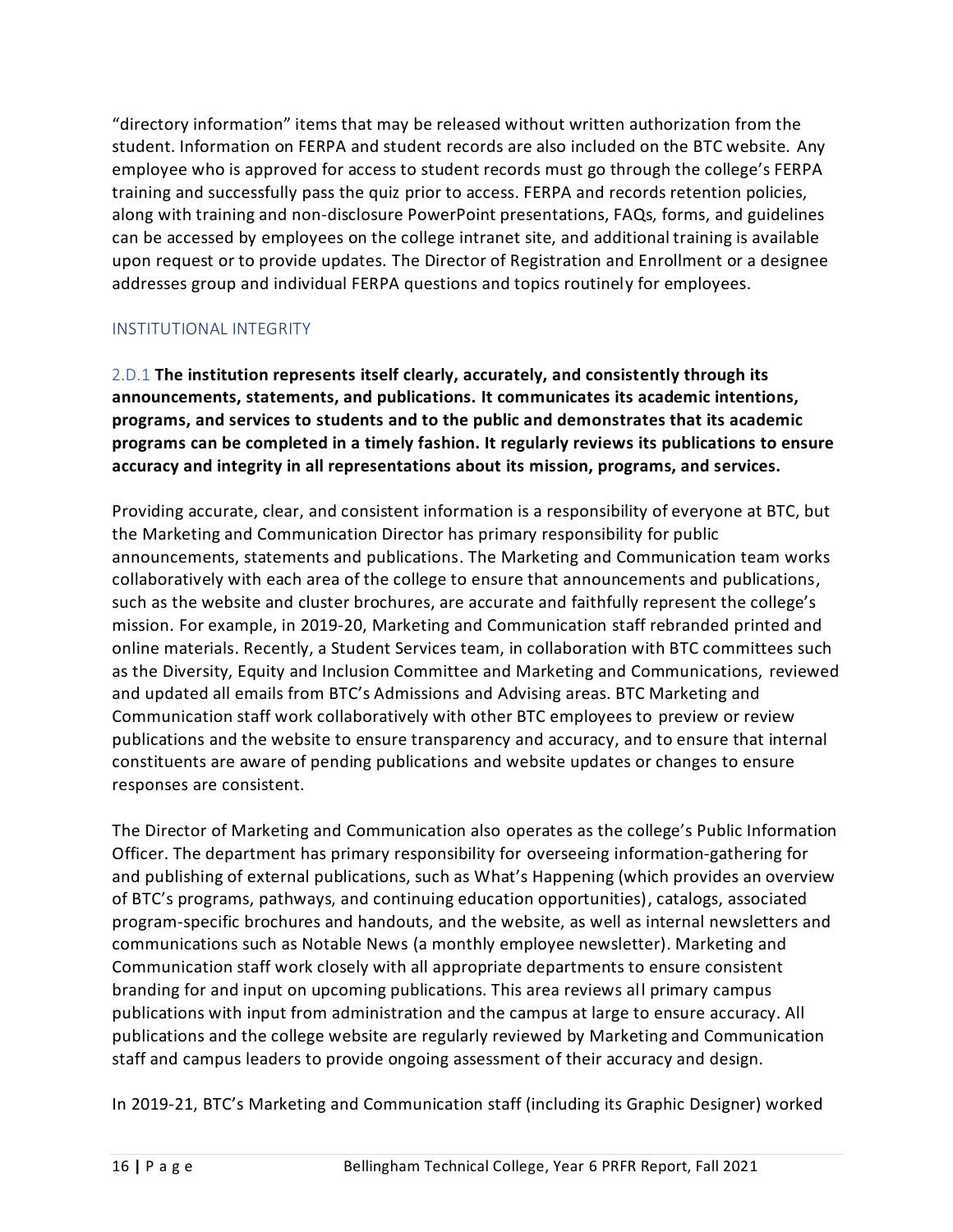with a cross-departmental Website Implementation Team to select a new content management system (CMS) and create a completely new BTC website. The website redesign and new CMS employed best practices for user interfaces, which were intended to make it easier for students and employees to interact with content, keep the website current, alert employees to accessibility issues, allow real-time updates for a better user experience, and create clear navigation points. The team continues to make website improvements based on employee and student feedback and evolving best practices.

College employees are responsible for keeping their communications current. Some professional technical programs generate program-specific handbooks. These publications may contain information on student resources, behavior guidelines and requirements, typical student schedules, and timelines for completion of the certificate or degree. The college provides a variety of on-campus outreach events designed to inform students about educational pathways, including program information sessions where college representatives discuss BTC program offerings and admissions processes.

The Marketing and Communication team works with various departments and groups to post student information and notices on digital signage boards and kiosks around campus. The department recently completed a project to improve BTC's outdoor way-finding monuments (including kiosk signage and directions) and interior way-finding layouts.

Centralization of Marketing and Communications responsibilities and publication procedural standards assist the college in maintaining a uniform appearance and continuity of essential information contained in the website, [social media](https://nwccu.box.com/s/b1in9i50vi1tz3y9rapz7pwvqu5tsr4t) platforms, and all college publications, including logo usage, design, and graphic standards. [Publication standards](https://nwccu.box.com/s/i8uj8uwcb26r4bik9dtaz2a798kv2sjg) were reviewed and updated in 2019 to reflect procedural changes.

Time to completion for each BTC program is specified on the program web pages, in information sessions, and a full schedule by quarter or a list of all required courses for each program is included. Nearly all new, degree-seeking students attend required, individual *GET Started* sessions prior to registration. At these meetings, College Navigators work with each student to help them create an academic plan. The college makes every effort to ensure that students enrolled in a program that has made substantial changes in requirements or that is being eliminated are able to finish the program. Information about the college's approach to program closures is in the BTC catalog and is reflected in [Policy 341.](https://nwccu.box.com/s/6dsuegdfuln06un6bm0dbk8jtvomv4q3) This process involves developing student options for completing the program which do not involve loss of current accumulated credit for the student. The college may use program cross-walks, recently updated and clarified ACPL procedures [\(Policy 332\)](https://nwccu.box.com/s/hnbem75p2xte4xtcqwm2tp5lfoht7bnf), or other strategies to assist students to finish on time. College policy ensures that a student may elect to graduate under the provisions in the catalog in force either at the time the student first entered the program or at the time the student applies for the certificate or degree, providing the student has been continuously enrolled and no more than four years have lapsed. The college makes every effort to contact both prospective and enrolled students impacted by changes, and strives to give impacted students a substantial amount of lead time to facilitate student planning for program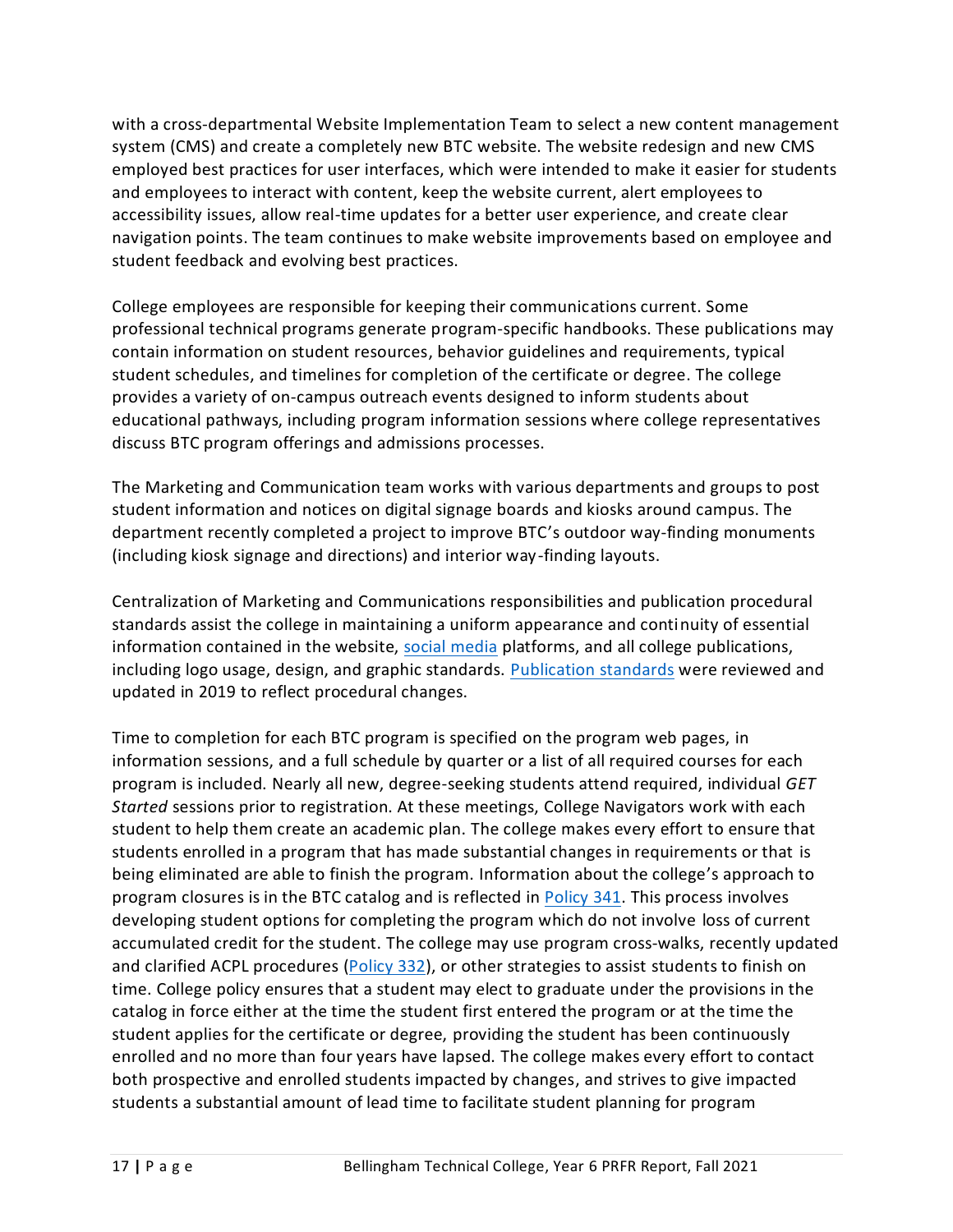completion or change. These efforts can include sending emails via BTC's CRM system and/or calling each affected student to help students update their academic plans and graduate on time.

<span id="page-20-0"></span>2.D.2 **The institution advocates, subscribes to, and exemplifies high ethical standards in its management and operations, including in its dealings with the public, NWCCU, and external organizations, including the fair and equitable treatment of students, faculty, administrators, staff, and other stakeholders and constituencies. The institution ensures that complaints and grievances are addressed in a fair, equitable, and timely manner.**

The college maintains high ethical standards in its management of the institution. BTC's mission, vision, values, and goals guide BTC's development and reflect rigorous ethical standards. The college's goals and initiatives focus on, among other things, providing equal student access and using resources effectively and ethically. Specific policies are brought forward and discussed on an as-needed basis in faculty and departmental meetings, and Human Resources sends out the minutes and news from the State Executive Ethics Board to all employees on a bi-monthly basis. These emails contain examples and information regarding ethics violations in the public sector (including higher education), information and reminders regarding statewide ethics resources, and BTC's Ethics Policy [\(527\)](https://nwccu.box.com/s/jx2asyfb5thn3xwzycb2wonhgzxy7ei6).

Procedures are in place to ensure fair and consistent treatment of students and employees. Campus-wide email notices on ethics, the [Whistleblower Act,](https://nwccu.box.com/s/ahrix6tvdsy4tlzndq0d2vmzga9yfvym) and reminders of BTC policies on acceptable use of state resources are sent annually. The college engages in periodic, individualized training regarding ethical treatment of employees and students, including those with disabilities, as needed. The college follows statewide guidelines and requirements for ethical practices in areas such as institutional data collection and display, student counseling, and purchasing, and includes discussions of fair and consistent treatment of students in the college's new faculty onboarding process. BTC is currently developing a 'Respectful Workplace' policy to implement in the 2021-22 year. Additionally, multiple college initiatives such as Guided Pathways, Students Helping build an Inclusive Future for the Trades (SHIFT), and the work of the Diversity, Equity, and Inclusion Committee intentionally contribute to ongoing equity improvements across campus.

Advisory committee members have received training in pertinent state ethics regulations. A discussion of ethics and referral to the statewide Washington State Executive Ethics Board website are provided for new employees during their orientation, an[d Standards of Ethical](https://nwccu.box.com/s/jx2asyfb5thn3xwzycb2wonhgzxy7ei6)  [Conduct/Conflict of Interest](https://nwccu.box.com/s/jx2asyfb5thn3xwzycb2wonhgzxy7ei6) information is included in all employee handbooks, in the BTC Policy and Procedures Guide, and is available online. The State Attorney General's office is available to provide ethics training for Associated Student Body (ASB) executive members, the college's Board of Trustees, or other groups as part of orientation or other processes.

All BTC policies and procedures are posted on the college's intranet HR site, and HR staff members routinely remind employees via email and other communications to consult that site for information. College hiring procedures are in compliance with the Equal Opportunity Act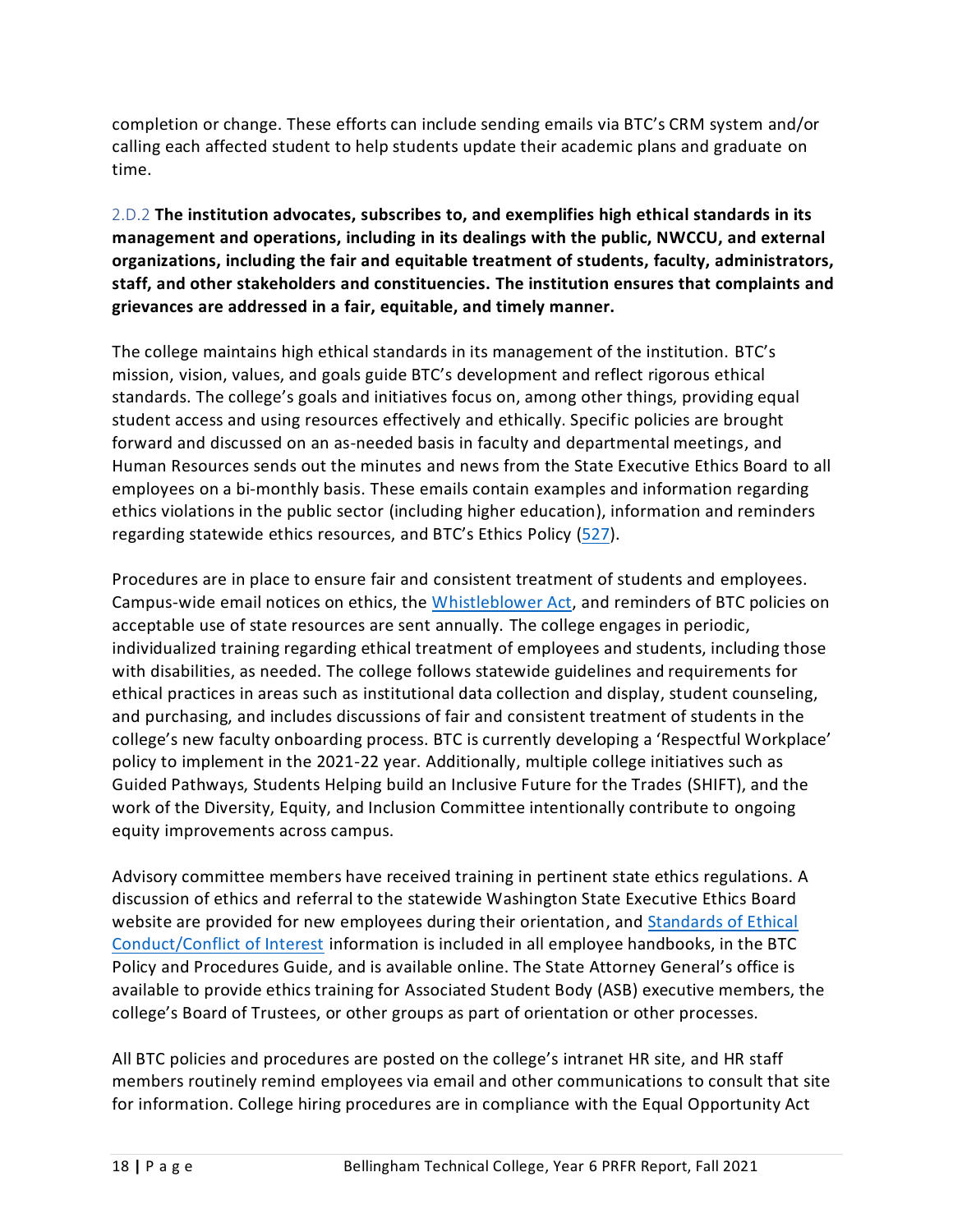and the college's Affirmative Action Policy [\(504\)](https://nwccu.box.com/s/zvfsbfgt6xde4trbru8yrh7ldjwgmmu0). BTC maintains a cadre of Search Advocates who act as advisors to the search and selection process. These Search Advocates promote practices that advance inclusivity, diversity, and social justice, and minimize the impacts of cognitive and structural biases.

Employees are responsible for adhering to the BTC Policy and Procedures Guide. BTC's Assistant Attorney General provides guidance and reviews policies as requested.

Student or employee complaints and grievances are addressed promptly, and policies such as the Academic Appeal [\(380.A\)](https://nwccu.box.com/s/90d628vrolby65qb8ikb1xrhixlic074) for grade disputes and academic sanctions have been recently updated to be more equitable and accessible. Student issues are handled in accordance with the policy as published in the catalog and the BTC Student Code of Conduct [\[WAC 495B-121\]](https://apps.leg.wa.gov/WAC/default.aspx?cite=495B-121). BTC's online "Incident and Behavior Report Form" is used to submit information regarding an individual's behaviors of concern to the college's Campus Assessment, Response, and Evaluation [\(CARE\)](https://nwccu.box.com/s/qdolio2a8w2087n8c5mowk9bjgdzfxen) Team. This team is composed of staff from across campus (Student Services, Instruction, and Administrative Services) who pool resources and experience to begin investigation and response to any reported employee or student issue within 24 hours. Employee complaints and grievances are handled as specified in appropriate [collective](https://nwccu.box.com/s/v46u5cj1wt1obey5ftjs6p4hujjk692d)  [bargaining agreements,](https://nwccu.box.com/s/v46u5cj1wt1obey5ftjs6p4hujjk692d) and through BTC's Progressive Disciplinary Procedures.

# <span id="page-21-0"></span>2.D.3 **The institution adheres to clearly defined policies that prohibit conflicts of interest on the part of members of the governing board(s), administration, faculty, and staff.**

BTC follows Washington State policy and law regarding ethical conduct and conflict of interest. [Board of Trustee bylaws](https://nwccu.box.com/s/18116xtksegf4tnmybqazg02512aqg81) specifically address ethics in sections VI, Statement of Ethics, and VII, Conflict of Interests. Prospective board members submit signed paperwork to the Governor's office which addresses conflict of interest prior to being appointed to the Board of Trustees. Trustees file a Personal Financial Affairs Statement with the Washington State Public Disclosure Commission annually. Employees have full access to information on the Whistleblower program, the college's Affirmative Action Plan, and the college's [Standard of Ethical](https://nwccu.box.com/s/7hudlbd6boplzhepymtnq6j4kpo366w3)  [Code/Conflict of Interest](https://nwccu.box.com/s/7hudlbd6boplzhepymtnq6j4kpo366w3) in the college's Policy and Procedures Guide and employee handbooks. BTC's HR department sends out regular reminders regarding conflict of interest and ethics violations in the public sector, and the college follows Washington State standards to avoid conflicts of interest with regard to processes such as [procurement of goods and services.](https://nwccu.box.com/s/dh6xqsw85ufqldju0sphm7j25tws1kc7) The college is subject to [a compliance audit](https://nwccu.box.com/s/0vrvqjxpzf8xsfldsghfk76pf8o6ynfp) by the State Auditor's Office every four years. There have been no findings by the State Auditor concerning conflict of interest or internal controls over the past ten years, and there have been no filings under the Whistleblower Act on the part of a college member for more than five years.

Employee standards of conduct are clearly delineated in the college's [collective bargaining](https://nwccu.box.com/s/v46u5cj1wt1obey5ftjs6p4hujjk692d)  [agreements and employee handbooks](https://nwccu.box.com/s/v46u5cj1wt1obey5ftjs6p4hujjk692d) and are reflected in BTC's Policy and Procedures Guide, which includes policies on leave, hiring, employment of relatives and sexual harassment.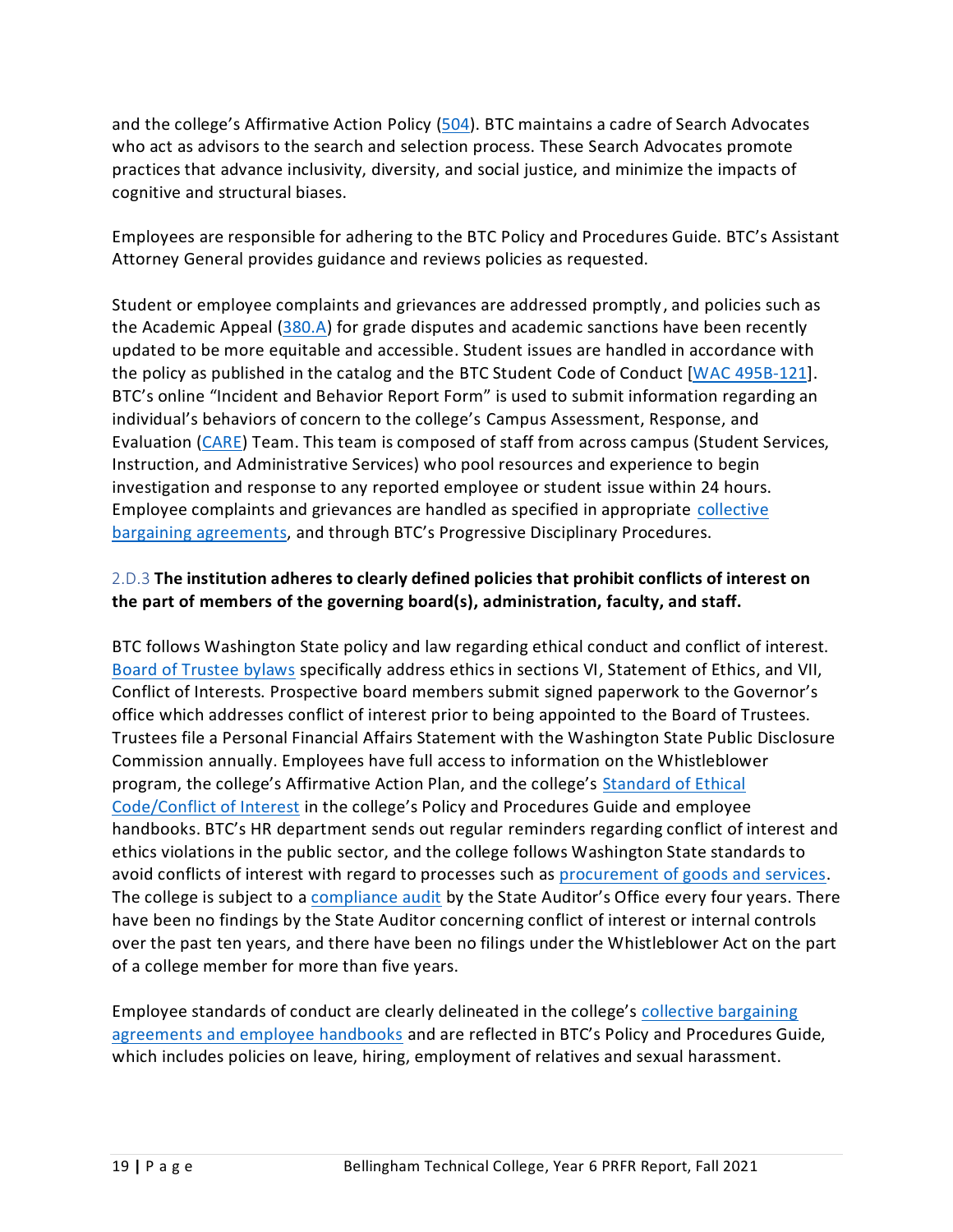### <span id="page-22-0"></span>FINANCIAL RESOURCES

# <span id="page-22-1"></span>2.E.1. **The institution utilizes relevant audit processes and regular reporting to demonstrate financial stability, including sufficient cash flow and reserves to achieve and fulfill its mission.**

BTC has an extensive collection of [financial resource](https://nwccu.box.com/s/v1jpiwoj0lzv99uftn59rjmcotmlapv9) and [management policies](https://nwccu.box.com/s/ld8txm5r7lmx9ohyp07n3sze49l0ua8z) approved by the appropriate vice president, President's Leadership Team and/or Board of Trustees. These policies are published in BTC's Policy and Procedures Guide and impose strict requirements for maintaining the financial integrity of the institution. Employees in BTC's Business Office stay updated on [current rules and](https://www.gasb.org/home) regulations and [best practices](https://www.investopedia.com/terms/g/gaap.asp) through state and regional meetings and trainings and appropriate listserv subscriptions. The college bases its policies and procedures on those established by the State of Washington Office of Financial Management as documented in the [State Administrative and Accounting Manual](http://www.ofm.wa.gov/policy/) [\(SAAM\)](https://ofm.wa.gov/accounting/saam) and the SBCTC [Fiscal Affairs Manual](http://apps.sbctc.edu/FAM/)  $(FAM)$ . The college has a formalized cash management and investment procedure as suggested by the State Treasurer's office. The Washington State Auditor's Office annually audits college financial transactions and financial control procedures. All policies and procedures are intended to ensure that the college maintain its financial stability, including sufficient cash flow and reserves to achieve and fulfill its mission.

BTC began a regular schedule of annual, full [financial statement audits](https://nwccu.box.com/s/sbj5xhf715l6cn7olhzl7z5vfbh5la8c) (by the Washington State Auditor's Office) in Fall 2016. Auditor reports since this time, including the most recent audit in Winter 2021, have included no management letters or findings. The college continues to improve its financial controls and quality of financial reporting as a result of these regular audits, and plans to continue these audits on a yearly basis. The [BTC Foundation](https://nwccu.box.com/s/buyhcm1jd8qxasuap1mkb7qidk6loufg) also undergoes a full audit each year.

BTC's IT department also receives a periodic outside audit of IT internal controls by the Washington State Auditor's Office. The college is compliant, in all material respects, with the information technology security policy and standards established by the Washington State Office of the Chief Information Officer (OCIO).

All financial and administrative service departments report directly to the Vice President of Administrative Services. Financial departments reporting directly to the Vice President of Administrative Services include budgeting, accounting, payroll, and purchasing.

<span id="page-22-2"></span>2.E.2. **Financial planning includes meaningful opportunities for participation by stakeholders and ensures appropriate available funds, realistic development of financial resources, and comprehensive risk management to ensure short term financial health and long-term financial stability and sustainability.**

The college and its Planning and Resource Allocation [\(PARA\)](https://nwccu.box.com/s/vpvetvpt1y3zhtme5v4svvxgi0uhst85) governance committee have engaged in exhaustive revenue and budget analyses over the past few years, with regular status reports and information distributed to the Board of Trustees and campus constituents.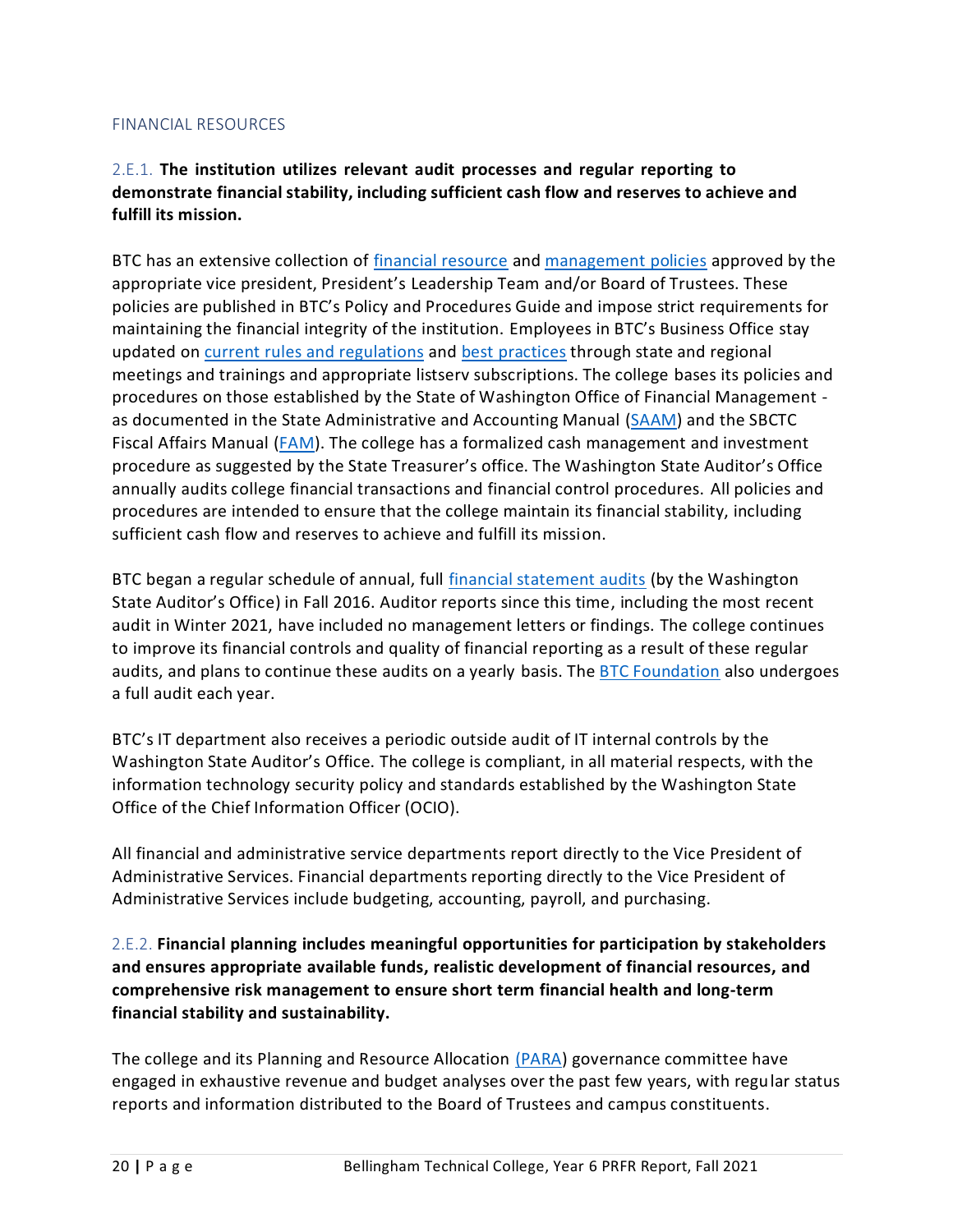Information is also delivered in the form of campus forums and workshops. Substantial time has been dedicated to creating meaningful opportunities for campus stakeholders to engage with and participate in BTC's financial planning and budgeting processes. Campus-wide presentations and small group information sessions are held each year. These events include information about topics such as BTC's budget development process and budget status, budget reduction process guidelines, and the college's resource request process, and have also helped gather ideas for how to reduce costs and/or increase revenues.

BTC's discretionary funding allocations from the State continue to decrease as a percentage of the college's overall operating budget, forcing a greater reliance on shrinking tuition and revenue resources. As state allocation funding levels have declined, losses have been partially offset by legislated tuition increases. Unfortunately, the college has experienced declining enrollment levels – and the pandemic accelerated this decline significantly. COVID-19 disproportionally impacted enrollments at technical colleges in Washington State due to the high number of hands-on training programs that were required to shift to online and hybrid instruction and implement extensive health and safety regulations for any on-ground instructional components. During the pandemic, BTC received Federal and State support to continue operations in the face of drastically-reduced enrollment levels. However, this aid is anticipated to end in 2022, while enrollment levels may remain depressed and negatively impact revenue potential.

### Fiscal Management

Despite budget stressors, BTC has been able to maintain its established budgetary [reserves](https://sharepoint2013.btc.ctc.edu/sites/accreditation/Shared%20Documents/Administrative-Services/Budget-Financial/Operating%20Reserve%20History.pdf) and adequate budgetary resources. The Board requires that the college maintain a minimum of 15% of the annual operating budget in financial [reserves](https://sharepoint2013.btc.ctc.edu/sites/accreditation/Shared%20Documents/Administrative-Services/Budget-Financial/Operating%20Reserve%20History.pdf) to supplement fluctuations in operating revenue and expenses; meet financial obligations should dedicated revenue sources unexpectedly diminish; and provide opportunities to fund non-recurring expenses such as program start-up costs, equipment purchases, unbudgeted emergencies, unplanned necessary expenditures, special college initiatives, and other situations as determined by the Board of Trustees. The Board regularly reviews the budget and [operating reserves](https://sharepoint2013.btc.ctc.edu/sites/accreditation/Shared%20Documents/Administrative-Services/Budget-Financial/Operating%20Reserve%20History.pdf) to determine adequate financial cash flow and reserves.

While the Board and President oversee the college's fiscal management, BTC's financial functions are centralized under the overall direction of the Vice President of Administrative Services. The Vice President for Administrative Services serves on and provides financial projections to PARA, assisting this group to make budget and budget process recommendations to College Assembly and the President's Leadership Team. The Vice President shares budget information with the BOT and President on an annual basis or as needed, and works with the PARA committee as it shares financial projections and other budget-related information with the campus.

### Fiscal Planning

Careful financial planning on the part of the college takes into account available funds, realistic development of financial resources, and appropriate risk management to ensure short-term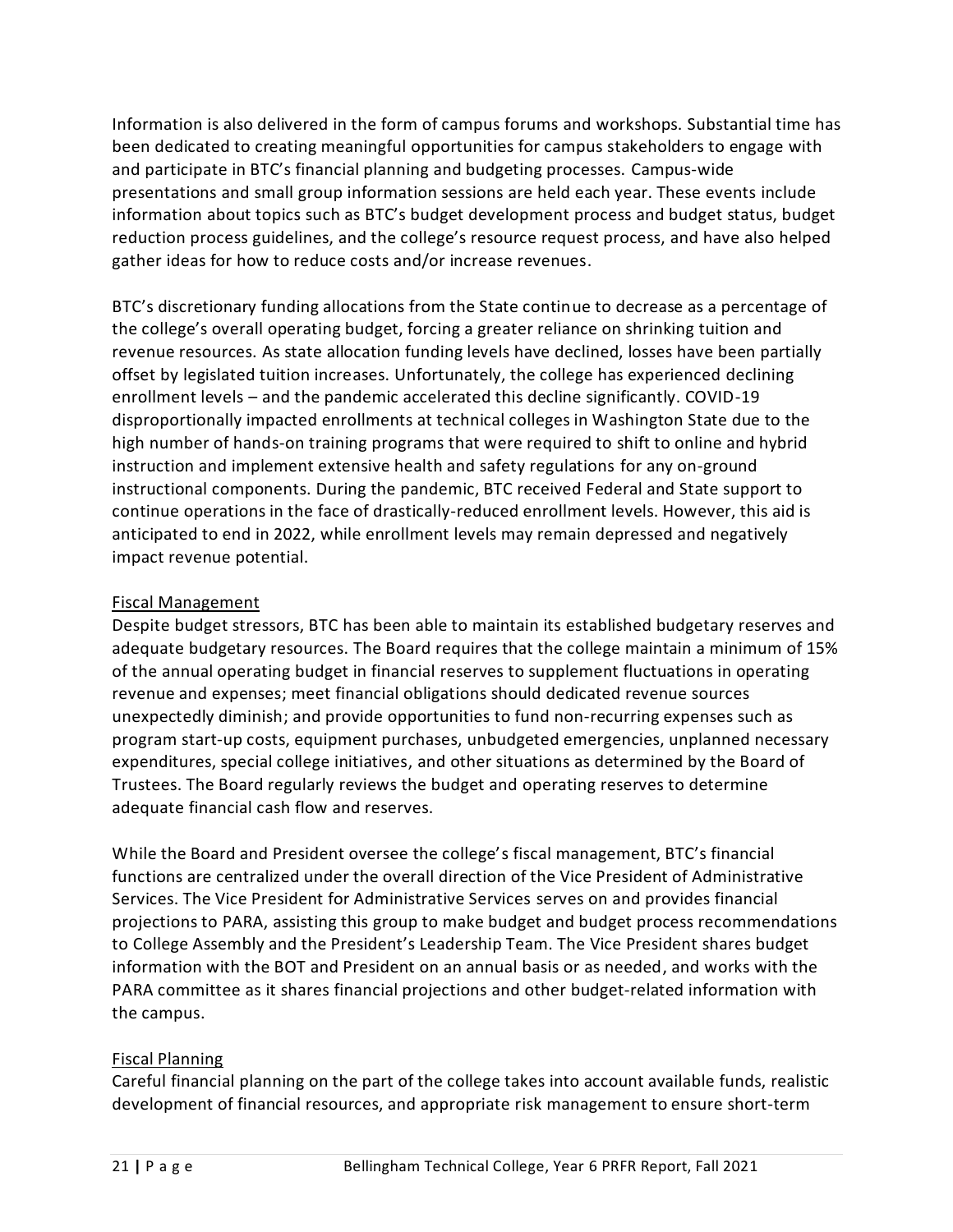solvency and anticipate long-term obligations, including payment of future liabilities. This care has been evidenced by BTC's ability to maintain a stable financial status across economic cycles and dramatically decreased support levels from traditional funding sources. The college's stability is due in part to its focus on efficiency: over the past few years, several departments on campus have been restructured to increase budget efficiencies. The college has implemented PARA recommendations regarding budget reduction processes, which has resulted in a strategy of managed attrition and realignment of several employee positions on campus. BTC has focused on developing alternate funding sources and putting low-enrollment courses and programs on hiatus. The college has also increased tuition as approved by the state legislature, and implemented an updated student fee structure. As state discretionary funds continue to become less of a percentage of the college's total revenue, the college will continue to focus on finding alternative revenues to replace state dollars in the years to come.

Projections for the college's operating budget are generally for the coming year only. The Board of Trustees has authorized use of the reserve (when needed) in order to maintain a base level of infrastructure for continued operations and long-term stability. The college has done financial modeling and uses this forecast as one tool in budget development. BTC uses several data sources to create its projected budgets. Operating budget revenue projections are developed from state FTEs, student fees, student-supported classes, anticipated grants and contracts, and auxiliary and ancillary services.

BTC creates enrollment projections using state, census and college data. Enrollment management efforts at the college are directed by the Vice President of Student Services, working in collaboration with the SAS governance committee and the other vice presidents. These efforts are substantially assisted by BTC's Data and Research staff. Historic and current enrollment levels in courses and programs are carefully tracked through the collaborative efforts of Data and Research and Student Services staff. Campus policies and course tuition, fee, and FTE calculation templates help the Instruction area determine when to run or cancel courses.

As state discretionary funding levels have decreased, all areas of the college, such as th[e BTC](https://nwccu.box.com/s/c7rcv91ts97y4blbc7a0a64iq3uwgdt1) [Foundation](https://nwccu.box.com/s/c7rcv91ts97y4blbc7a0a64iq3uwgdt1) and grant development area, have increased efforts to develop alternative sources of funding for educational programs and services. Many of these efforts begin and are continued at the program level, and include using college goals as criteria for developing and seeking private and public grants, increasing efforts to partner with private and public agency sectors, and escalating fundraising efforts. The college tracks historic and current patterns of donation amounts along with state allocation and grant fund balances. The BTC Foundation, in partnership with its Board of Directors, estimates donation amounts and multi-year grant awards based on historical patterns and current analysis to ensure that grant and donation fund support is projected realistically. The Foundation Board approves these multi-year projections.

# Budget Development

General guidelines and parameters for the college's budget development process can be found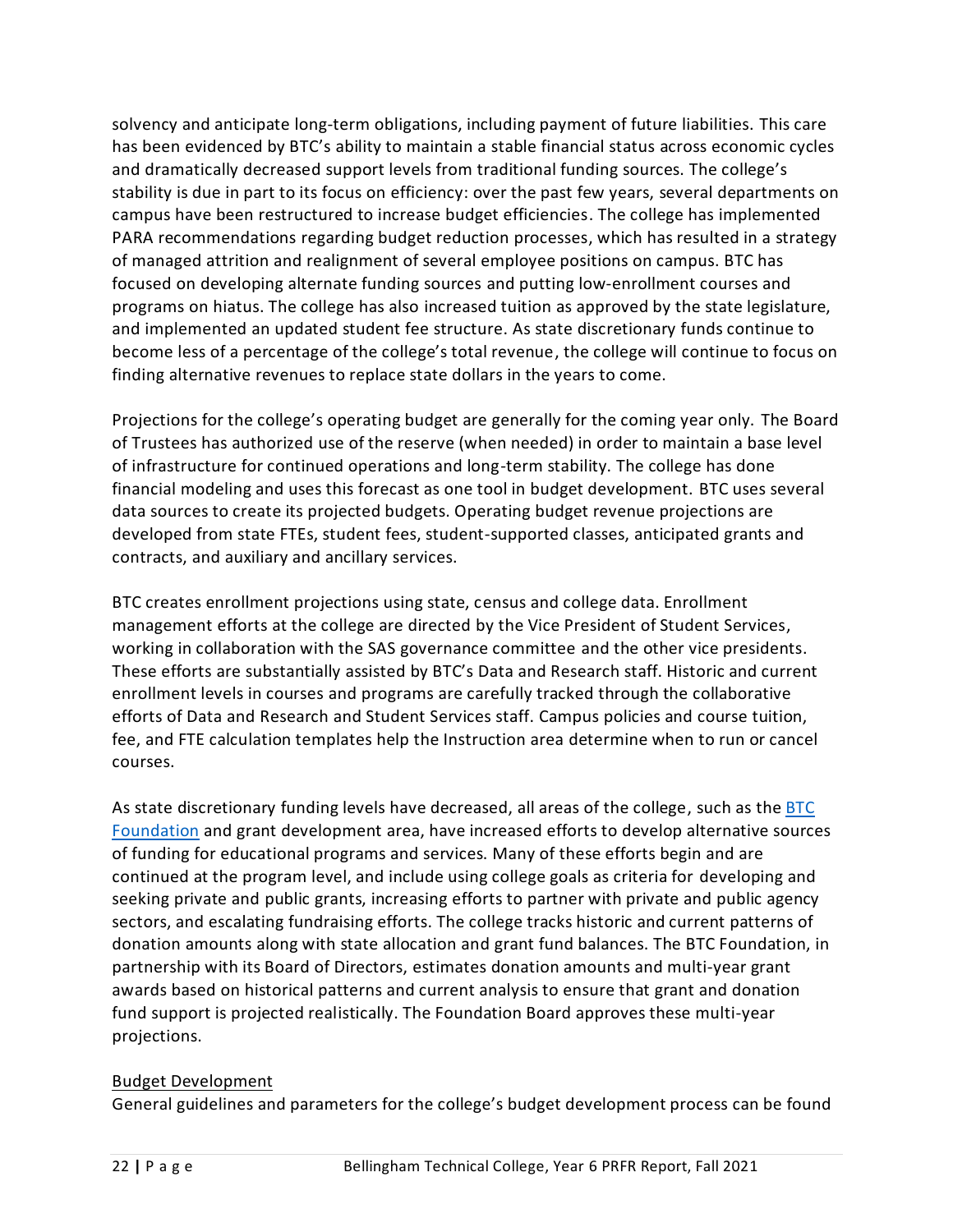in the [bylaws](https://sharepoint2013.btc.ctc.edu/sites/accreditation/Shared%20Documents/Board-of-Trustees/Bylaws/Board%20of%20Trustees%20-%20Bylaws.pdf) of the Board of Trustees. Since 2017, the PARA committee has created annual budget assumptions with which the President's Leadership Team builds the budget and presents to PARA for discussion and review. PARA then shepherds the updated budget through the governance approval process.

A mid-year review of each organizational budget is scheduled to be completed by March of every year. The process begins with a [budget scour and projection process](https://nwccu.box.com/s/2ufwfe5sz4t7pn69kxo94ib2e7v65q4n) in late January wher[e budget authorities](https://sharepoint2013.btc.ctc.edu/sites/accreditation/Shared%20Documents/Administrative-Services/Budget-Financial/Budget%20Authorities.xlsx?Web=1) verify where they are with their budgets to-date and give up excess funds or make requests for additional monies. Authorities also identify projected fiscal needs for the next year's budget, including if any adjustments should become part of next year's base. The results of this process are summarized by the Budget and Financial Analyst and reviewed by the PARA committee, College Assembly and the President's Leadership Team, who then recommend a revised college budget to the Board of Trustees if necessary, based on the significance of changes to the overall budget. If recommended, the revised budget is reviewed with the Board at a special study session and approved at their June meeting.

BTC's [budget development process](https://sharepoint2013.btc.ctc.edu/sites/accreditation/Shared%20Documents/Administrative-Services/Budget-Financial/Annual%20Budget%20Development%20Process.pdf) for the next academic year typically also starts in January. To estimate the budget's salary component (which represents over 80% of the total budget), the Budget and Financial Analyst performs detailed projections based on current continuing positions, anticipated attrition and expected vacancies. Budget authorities review these projections for accuracy. During this process, employees may work with budget authorities and their area administrator to propose any desired new, changed or eliminated positions to add to the projections. The college's overall budget is comprised of over 200 separate budget codes made up of both instructional program and non-instructional services departments. [Budget](https://sharepoint2013.btc.ctc.edu/sites/accreditation/Shared%20Documents/Administrative-Services/Budget-Financial/Budget%20Authorities.xlsx?Web=1)  [authorities](https://sharepoint2013.btc.ctc.edu/sites/accreditation/Shared%20Documents/Administrative-Services/Budget-Financial/Budget%20Authorities.xlsx?Web=1) are assigned to each organizational area and have visibility and authority on all expenses, especially their controllable expenses, which are primarily supplies, services and travel. The [budget authorities](https://sharepoint2013.btc.ctc.edu/sites/accreditation/Shared%20Documents/Administrative-Services/Budget-Financial/Budget%20Authorities.xlsx?Web=1) go into the online BTC budgeting system and open a 'Budget Change' tab that includes historical expenditure levels (for reference) and an area to enter their budget and projection requests or changes. Once completed, these budgets are compiled by the Budget and Financial Analyst after being reviewed and approved by the area's administrator. This information is collated and reviewed by the PARA committee, College Assembly, and the President's Leadership Team, who then recommend the annual budget, once finalized, for approval by the BOT. The recommended budget is reviewed with the BOT in a special study session and approved at their June meeting. This budget development schedule, however, may be impacted by extraordinary events. For example, because so many budgetary factors were unknown in Spring 2020 due to the COVID-19 pandemic, the 2020-21 budget was not finalized until Fall 2020.

# Resource Request Process

For the past several years, BTC has conducted an annua[l Equipment/Project Request](https://sharepoint2013.btc.ctc.edu/sites/accreditation/Shared%20Documents/Administrative-Services/Budget-Financial/Equipment%20and%20Project%20Budget%20Request%20Form.xlsx?Web=1) process, which has been a component of the annual operating budget development process. Instructional equipment for its professional technical programs is a significant portion of the college's operating budget (outside of salaries and benefits). PARA and the President's Leadership Team recommends, and the Board approves, a lump sum for college equipment and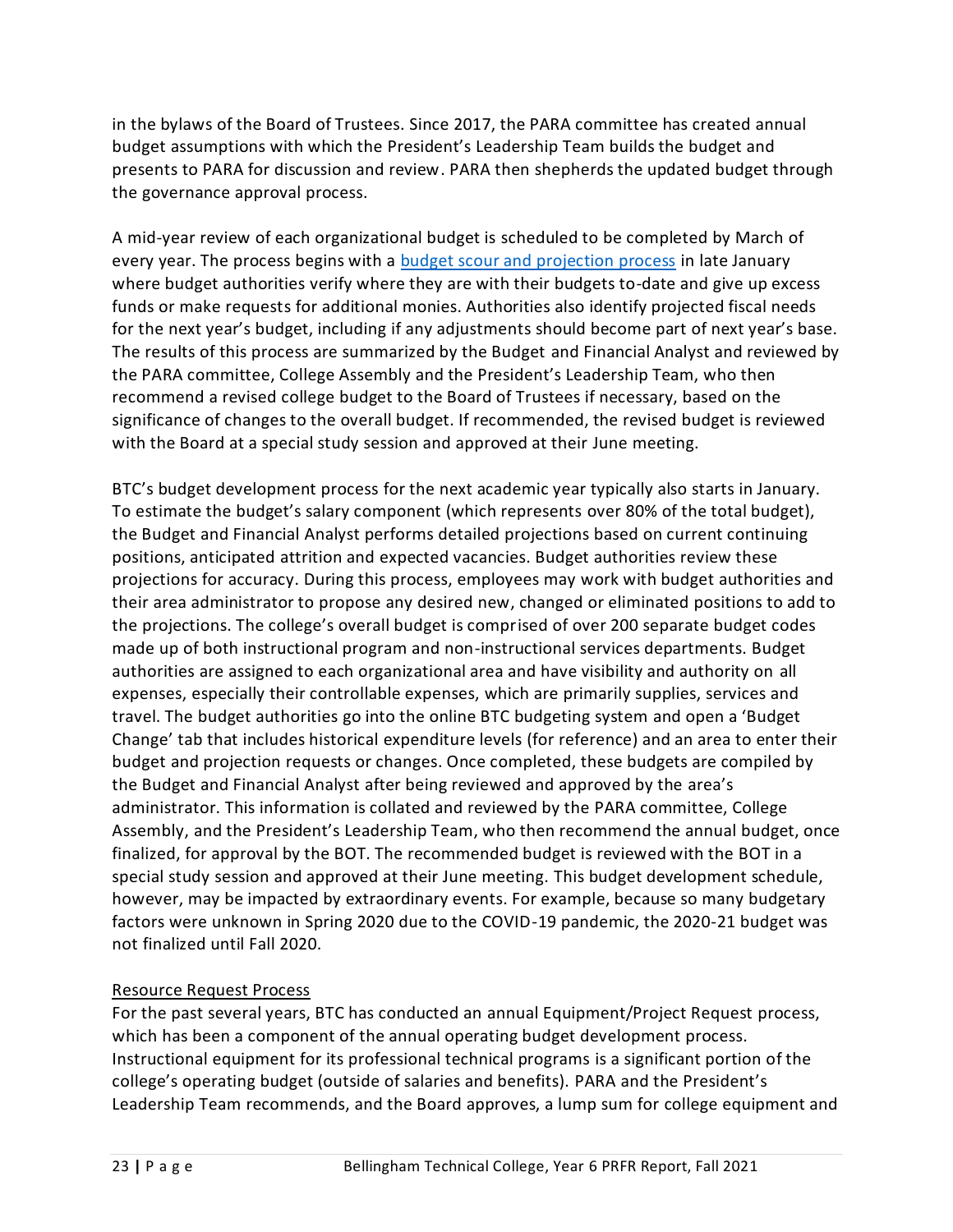personnel as part of the annual budget approval in June of each year.

In 2019-20, the PARA committee (in response to constituent suggestions) developed and implemented a new [Resource Request process,](https://nwccu.box.com/s/24tu4maw9d6i5yco3bn87bzapv83bvd1) which facilitates the collection and tracking of all material and personnel requests from employees into one centralized location. At the end of Fall 2019, all employees were invited to submit electronic Resource Request forms to their supervisors to ask for additional resources needed to help support their programs or departments. Request narratives had to clearly indicate how the request supported one or more of the college's strategic goals. These requests were reviewed, modified if necessary, and approved by the area's administrator. After multiple norming meetings, approved requests were reviewed and ranked by members of the PARA committee using a publicly-available scoring rubric. All committee member rankings were averaged together and used in the development of a prioritized list of resource requests. Request scores were tabulated in March of 2020.

In a typical year, this pilot process would have continued, with the information being shared with the campus community via emails from the Budget and Financial Analyst, and the priority rankings established by this committee being used by the President's Leadership Team to inform operating budget spending. These priorities would have also guided centralized prioritization and allocation of other funding sources obtained throughout the academic year, including grants and BTC Foundation fundraising monies. This normal process was disrupted in the Spring of 2020, however, as the COVID-19 pandemic necessitated a rapid shift of BTC operations to an online-only learning and support environment. Budget projections which would normally have been finalized in Spring 2020 were delayed until Fall 2020, and the college, facing a rapidly-changing budget situation, did not fund the majority of the resource requests. Instead, BTC administrators launched efforts to identify and respond to emergent COVID-19-related technology and safety needs through student and employee surveys in Spring and Fall of 2020, using Federal CARES Act funds to help respond to those needs.

In late Fall 2020, BTC launched a second Resource Request process, which served to refresh and add to the prior year's list of requests. The college was able to fund over \$350,000 in resource requests by the end of the 2020-21 academic year.

The college is also developing an equipment replacement process, which will establish a separate fund to help address the ongoing, basic need for replacement of old/worn-out equipment, and allow the college to focus its Resource Request process on requests for new technology and equipment to support its professional technical programs and other operational areas.

<span id="page-26-0"></span>2.E.3 **Financial resources are managed transparently in accordance with policies approved by the institution's governing board(s), governance structure(s), and applicable state and federal laws.**

The community and technical colleges in the State of Washington employ a set of common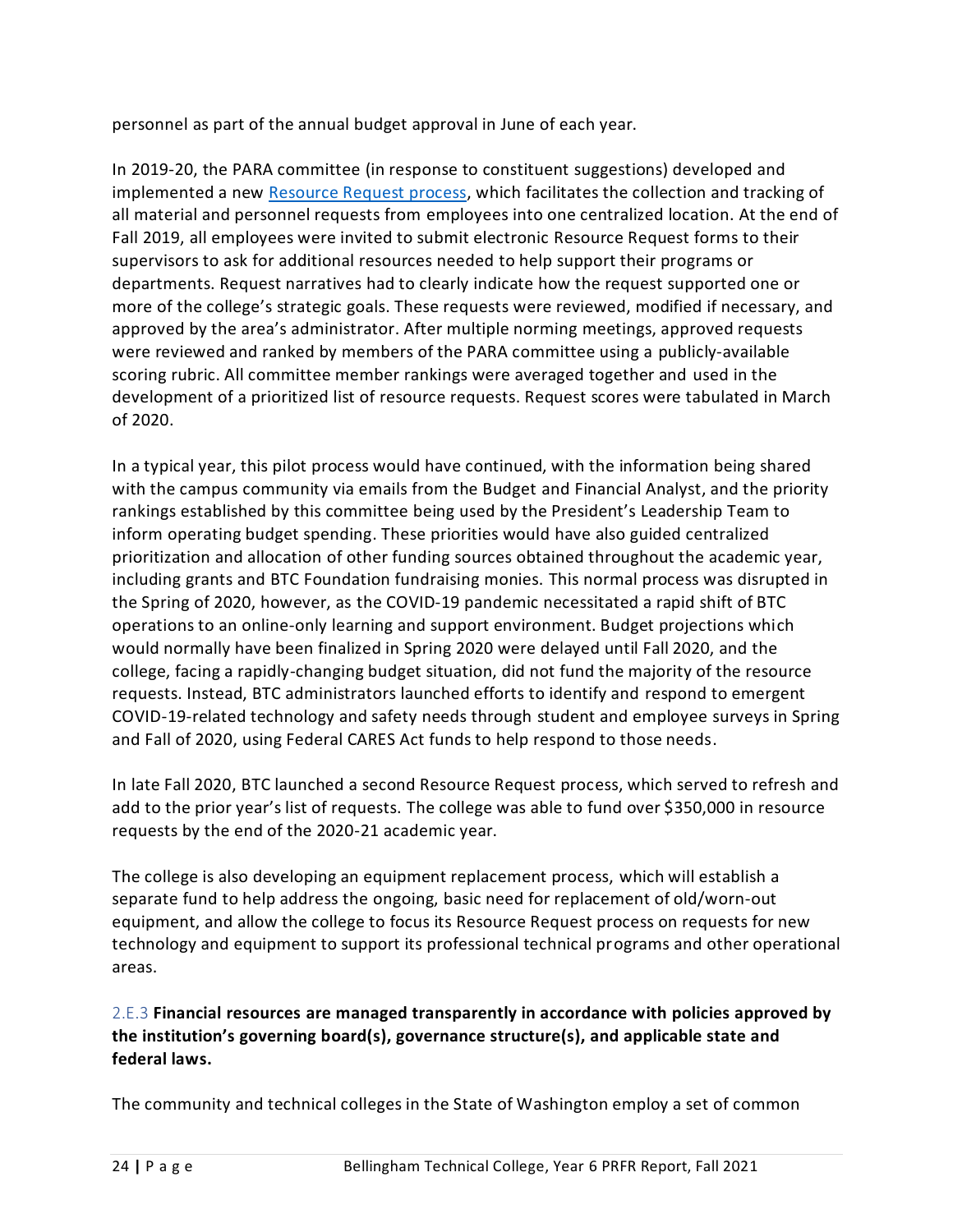administrative systems to manage their fiscal affairs. The core financial systems were developed to comply with accounting and reporting requirements established by Washington State's Office of Financial Management [\(OFM\)](https://ofm.wa.gov/), which has the authority to establish accounting policies and procedures for Washington state agencies.

BTC has regular internal procedural reviews that help the college identify any accounting errors. [Budget authorities](https://sharepoint2013.btc.ctc.edu/sites/accreditation/Shared%20Documents/Administrative-Services/Budget-Financial/Budget%20Authorities.xlsx?Web=1) and accounting staff regularly review expenditure data for accuracy. The college's financial system also provides reporting tools for monthly analysis and review of accounting transactions to identify accounting errors and monitor spending levels to budget limits. Accounting staff regularly perform general ledger account reconciliations to ensure accuracy of financial data reported. The Procurement and Contracts Coordinator continually reviews established procedures regarding internal control and authority for transactions. The college manages cash and investments in compliance with guidelines from the State Treasurer's office and employs internal risk controls as established by the State OFM. BTC's Business Office employees stay updated on current rules and regulations regarding accounting practices through state and regional meetings and trainings and appropriate listserv subscriptions. The SBCTC performs periodic operating reviews to ensure appropriate accounting procedures, compliance, and adherence to applicable internal controls. The college began a regular schedule of annual, full financial statement audits in Fall 2016.

All accounting activity at BTC is performed by highly capable and trained employees. The Vice President of Administrative Services' immediate financial staff include the Controller, Procurement and Contracts Coordinator, and Budget and Financial Analyst. Each manager and supervisor direct their departmental staff members to carry out assigned functions. Members of the Administrative Services management team serve on the PARA governance committee and meet as needed with other governance committees or other groups to discuss areas of concern. Each director is encouraged to meet at least monthly with staff members, while the Vice President of Administrative Services typically meets weekly with most of his direct staff. This structure provides strong oversight of the Accounting area.

Capital budgeting is a separate process from operating budgeting in the State of Washington. All capital funding requests flow through the SBCTC to the State Legislature. Each biennium, a facility condition survey is completed by the SBCTC, which reviews the overall campus building conditions and deficiencies. This analysis is used to assist in determining needed capital repair budgets for colleges throughout the system. The college submits major construction requests for building renovations, building replacement and new building projects based on its [Facilities](https://sharepoint2013.btc.ctc.edu/sites/accreditation/Shared%20Documents/Administrative-Services/Facilities/Campus%20Master%20Plan.pdf) [Master Plan:](https://sharepoint2013.btc.ctc.edu/sites/accreditation/Shared%20Documents/Administrative-Services/Facilities/Campus%20Master%20Plan.pdf) 2020-2023, which is now aligned with the college's strategic planning cycle. BTC's [Master Plan](https://sharepoint2013.btc.ctc.edu/sites/accreditation/Shared%20Documents/Administrative-Services/Facilities/Campus%20Master%20Plan.pdf) was created in 1993 and has been updated approximately every five years, most recently in June 2020 through the Facilities governance committee. The comprehensive revision process included vetting and approval by College Assembly, the President's Leadership Team, and the Board of Trustees. This extensive development process ensures that the [Facilities](https://sharepoint2013.btc.ctc.edu/sites/accreditation/Shared%20Documents/Administrative-Services/Facilities/Campus%20Master%20Plan.pdf) [Master Plan](https://sharepoint2013.btc.ctc.edu/sites/accreditation/Shared%20Documents/Administrative-Services/Facilities/Campus%20Master%20Plan.pdf) is strongly tied to and supports the college's mission, vision and Strategic Plan.

BTC construction project requests are submitted to the SBCTC, and project budgets reflect the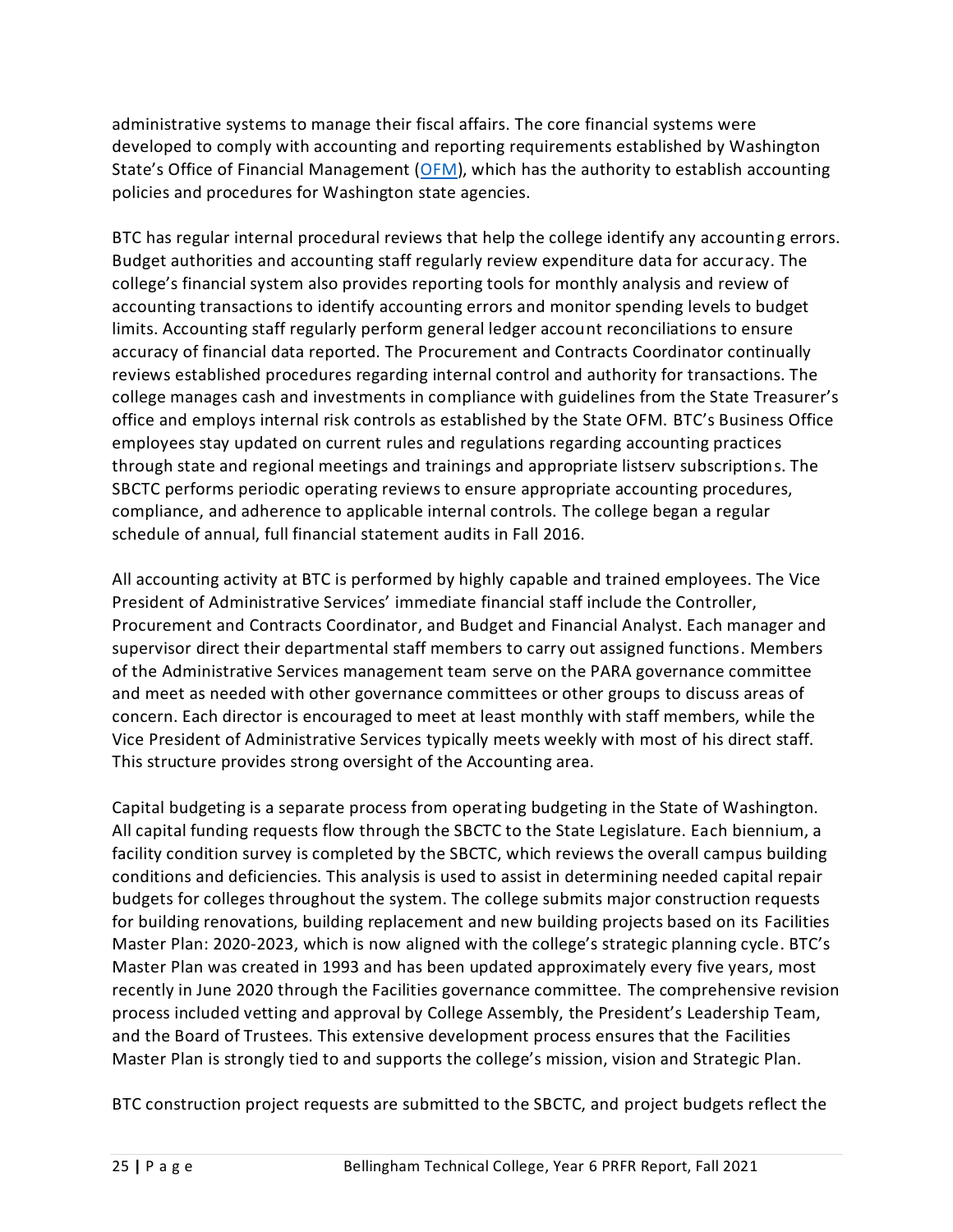total cost of ownership, equipment, furnishing, and operation of new or renovated facilities. The college's requests are reviewed along with those from the other two-year colleges within the system. A committee formed of Washington State Community and Technical College Presidents; Business Affairs, Instructional and Student Services Officers; and Facility Directors ranks all of the projects submitted by the colleges, and the ranked projects are submitted to the President's commission and the Washington Association of Community and Technical Colleges (WACTC) for approval. After review, the SBCTC pursues funding for the project requests through the legislative body of the state. Once the legislature approves the capital budget, capital funding is allocated to the colleges on a biennium basis. It is expected that capital projects be completed during the biennium in which they are funded. The college may also use local fund reserves, donations, and grant funds as appropriate for the construction of new buildings or renovation projects.

Auxiliary enterprises on the campus include the Campus Store, Associated Students, Food Services, and Parking, along with the Copy/Printer Centers, which operate as an internal service fund. The college's general operations and auxiliary enterprises are tracked separately, and profits/losses are accumulated appropriately: the profit/loss of auxiliary functions are not commingled with general operating funds. Per college Policy [111.1](https://nwccu.box.com/s/7koar7e26bzbo8xacl7503so7ab1iphx) (Ancillary, Auxiliary and Contract Fund Balance), the institution's goal is that its auxiliary enterprises be self-supporting; however, general funds may be used to temporarily cover negative cash balances of those auxiliaries that may operate at a loss but are considered important to the college. The Associated Students fund was established in Fall 1998 as a result of revenue generated from the establishment of a student services and activities fee. The college also operates ancillary programs that provide services to the public as part of student training activities.

Overall, the college functions effectively, as evidenced by the consistently favorable Washington State full financial statement audits and accountability audit reports for BTC. Special audits of Federal or state programs such as Basic Food Employment and Training (BFET) or Veterans Benefits also occur periodically.

The college responds promptly to any concerns addressed in internal or external audits. Internal control procedure recommendations are reviewed and discussed with the President and a copy of the report is provided for the President and [BOT.](https://nwccu.box.com/s/kyw76dz1y2e8e8jlr8yq2wzqmpr93bio)

The [BTC Foundation](https://nwccu.box.com/s/rtwohmljfr6fbywxha92y0vqckxhmytp) is the main source of fundraising efforts for the college. The Foundation is recognized as a non-profit, 501(c)(3) organization by the IRS and a Nonprofit Corporation by the Office of the Secretary of State. The Foundation follows IRS and relevant state laws or [guidelines.](https://nwccu.box.com/s/ji3euzcj69xr0thzjz5yfh5xvv9u0ckc) Pledges and gifts to endowment or annual funds and disbursement of these funds are made according to the terms of the endowment agreement and/or as directed by the Foundation's [Development Policy.](https://nwccu.box.com/s/vx6ejj1n6ou567e8ns1x4ecayu3xu7lr) This policy provides for distribution guidelines on all gifts made to the Foundation, including cash and in-kind gifts; real estate, stocks and bonds, bequests, and other planned gifts; and restricted, unrestricted and endowment gifts. Records are maintained and donors acknowledged for all pledges and gifts, including those to endowment and annual funds. In addition, the Foundation has a yearly financial audit by an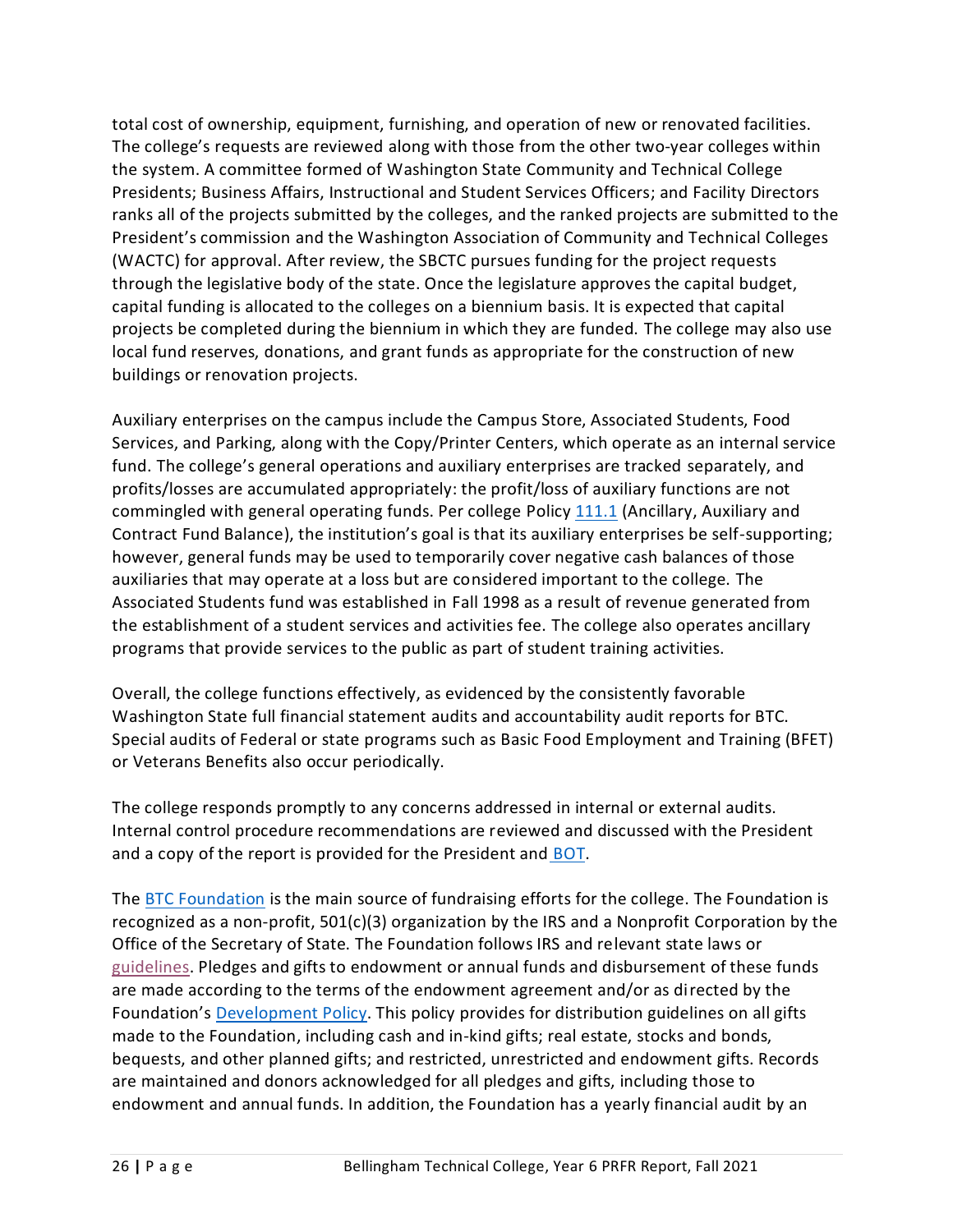independent accounting firm.

The [Foundation Board and staff](http://www.btc.ctc.edu/OurCommunity/Foundation/about.aspx?tab=tab4) have close connections with the college. The Director of the BTC Foundation reports to the Executive Director of Institutional Planning and Advancement and the Foundation's Board of Directors. The college has a clearly defined relationship with the BTC Foundation through a written [Quid Pro Quo Agreement](https://nwccu.box.com/s/joav8e1n41xf56i0b30em07d718qeuly) signed by the President of the Foundation Board and the Chair of the Board of Trustees of the college. The agreement is approved as to form by the college attorney. This document was written when the Foundation was established in 1995 and is reviewed annually and updated as needed.

The Foundation's mission and long-range goals are based upon the college's mission and Strategic Plan. Foundation goals include securing private support for the programs, needs and enhancements of BTC; optimizing student access to programs and services; and elevating the college's programs to excellence through fundraising, public awareness activities, and business partnerships throughout the community and in the northwest Washington region. [Foundation](https://sharepoint2013.btc.ctc.edu/sites/accreditation/Shared%20Documents/Foundation/Fundraising-Revenue%20History%20and%20Goals.pdf)  [fundraising goals](https://sharepoint2013.btc.ctc.edu/sites/accreditation/Shared%20Documents/Foundation/Fundraising-Revenue%20History%20and%20Goals.pdf) are to raise money for 1) endowed and annual student scholarships; 2) program and equipment support; and 3) greatest need (unrestricted) support to benefit BTC students, programs and employees.

# <span id="page-29-0"></span>HUMAN RESOURCES

<span id="page-29-1"></span>2.F.1 **Faculty, staff, and administrators are apprised of their conditions of employment, work assignments, rights and responsibilities, and criteria and procedures for evaluation, retention, promotion, and termination.**

Employees are notified of conditions of employment through position descriptions, hiring letters, and [employee group handbooks and Collective Bargaining Agreements.](https://nwccu.box.com/s/v46u5cj1wt1obey5ftjs6p4hujjk692d) Employee orientation materials include checklists for each type of employee. These [checklists](https://sharepoint2013.btc.ctc.edu/sites/accreditation/Shared%20Documents/Human-Resources/Employee%20Orientation%20Checklists.pdf) help supervisors and HR staff verify that the employee's conditions of employment, work assignments, rights and responsibilities, and criteria and procedures for evaluation and retention are covered. Criteria and procedures for promotion are posted as opportunities arise. [Termination procedures](https://nwccu.box.com/s/uad7v2euq3s7g601met5r5qmamabf6hi) are covered in a separate [checklist](https://sharepoint2013.btc.ctc.edu/sites/accreditation/Shared%20Documents/Human-Resources/Employee%20Exit%20Checklists.pdf) during the exit process. A signed copy of the [checklist](https://sharepoint2013.btc.ctc.edu/sites/accreditation/Shared%20Documents/Human-Resources/Employee%20Exit%20Checklists.pdf) is kept in each employee's personnel file. Orientation and termination procedures for adjunct faculty and temporary employees are handled through their related departments.

Supervisors of exempt, classified BEST and classified Teamsters staff are scheduled to conduct regular evaluations of employee performance and discuss job performance expectations. Evaluations for administrators are scheduled every other year through a 360-review process, and faculty members are evaluated through tenure-track and post-tenure processes.

All collective bargaining agreements at the college contain information on evaluation processes and requirements for retention, promotion, and termination. All employees have access to additional information via employee group handbooks and the [BTC Policy and Procedures](https://nwccu.box.com/s/hfwyat4881aw925wj18ewwtribfesyh6)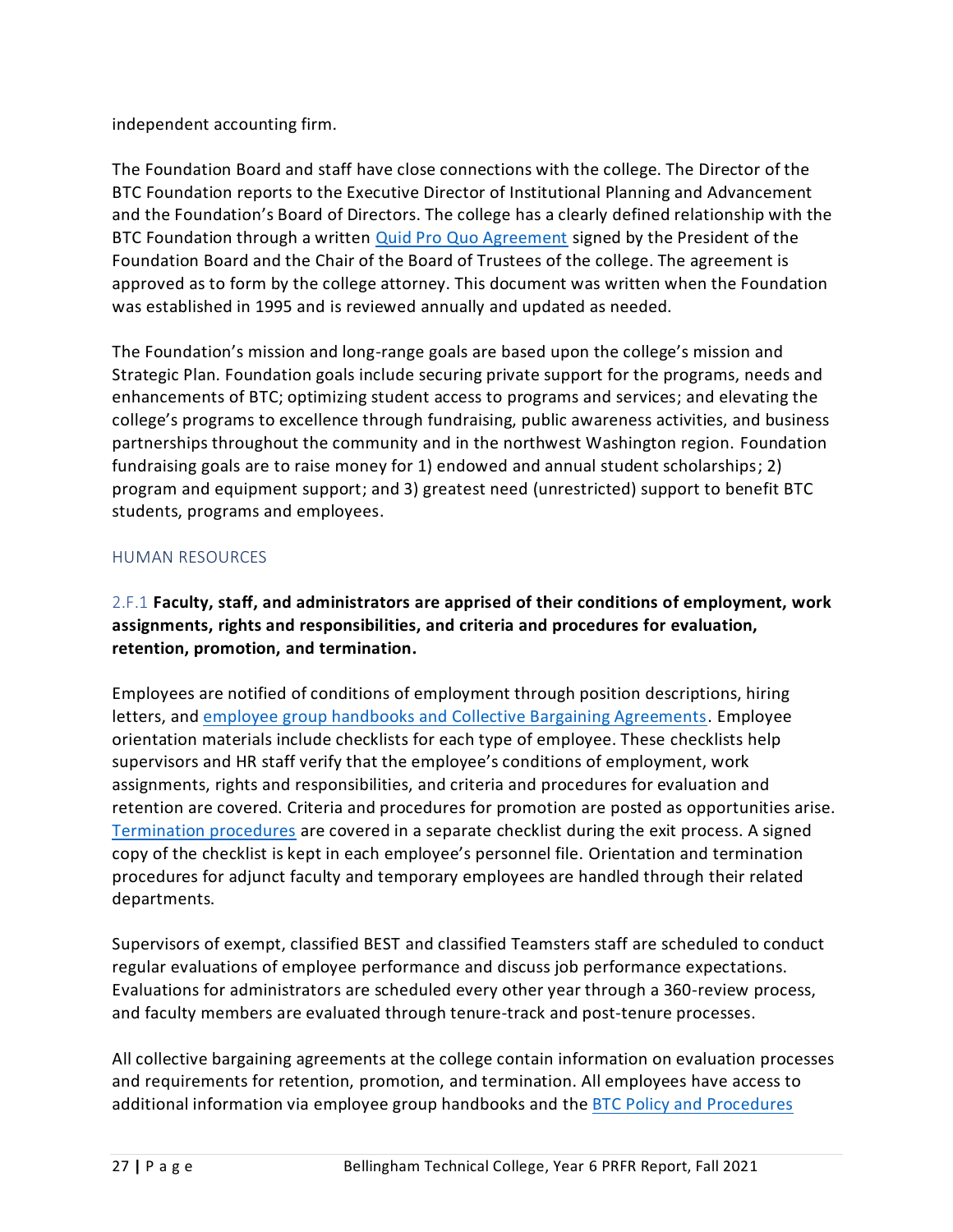Guide. Specific groups have additional information guides that illustrate specific processes such as tenure-track or post-tenur[e faculty evaluation.](https://sharepoint2013.btc.ctc.edu/sites/accreditation/Shared%20Documents/Instruction/Evaluation/Faculty%20Evaluation%20Procedures.doc)

# <span id="page-30-0"></span>2.F.2 **The institution provides faculty, staff, and administrators with appropriate opportunities and support for professional growth and development.**

During the development of BTC's 2018-23 Strategic Plan, improving BTC's employee professional development systems emerged as a top interest on the part of BTC employees. BTC has identified professional development planning as a priority area, with a five-year KPI target of using "…employee input to develop a campus-wide professional development plan that is focused on increasing equitable support and participation in professional development activities, including onboarding and peer mentoring," and has established a group to create a workplan for the college in this area. BTC employee handbooks and Collective Bargaining Agreements (CBA) include information on professional development support and opportunities.

Based on the feedback that emerged from the strategic planning process, BTC targeted resource development efforts to help support employee professional development. For example, the focus of the college's new Title III grant is Guided Pathways implementation, and professional development is a key component. In addition to hiring an Instructional Designer to help BTC faculty create meta-majors (clusters of related programs with common cores), the college has identified faculty leaders to develop a Faculty Teaching and Learning Academy (TLA), which will assist BTC faculty adapt program content and delivery to remediate student equity gaps and develop a peer mentoring program for new faculty. The new, centralized faculty onboarding process will inform new [onboarding processes](https://nwccu.box.com/s/von4livww9fx65fonrf7yi8o10dskhta) for other employee groups. As part of the Guided Pathways initiative, BTC is also creating a technology training program that will help employees effectively research, plan and implement system improvements for teaching, learning and student support. Another component of the initiative is focused on helping to improve employee data literacy skills and fostering a culture of data-informed decision-making. This work includes developing and/or enhancing data dashboards and other tools to enable employees to analyze non-traditional student outcomes in order to identify and respond to barriers and service gaps for student populations.

Strong administrator and peer support also help strengthen informal learning networks. Based in part on the small size of the institution, mentoring between new and current employees forms part of the culture at BTC.

BTC's [Campus Kick-Off](https://nwccu.box.com/s/7g9kw37c0qcozpcwbzrbnfuzak0ic1d6) and [Faculty In-service](https://nwccu.box.com/s/qahb6y46zyl83m5qqec64nzf3xt854bp) Days are now organized by cross-representational planning committees and are offered in a conference style, with a variety of breakout sessions hosted by BTC employees and guests. Previous Campus Kick-Off events were based on a traditional lecture model. In response to feedback, BTC updated the Planning Committee to include a wider range of campus representatives, and the event has been updated each year by the Committee based on employee feedback gathered through an annual survey. Changes have included restructuring the entire event to include breakout sessions, and using feedback to determine what types of keynotes and workshops would be included in the next year's event.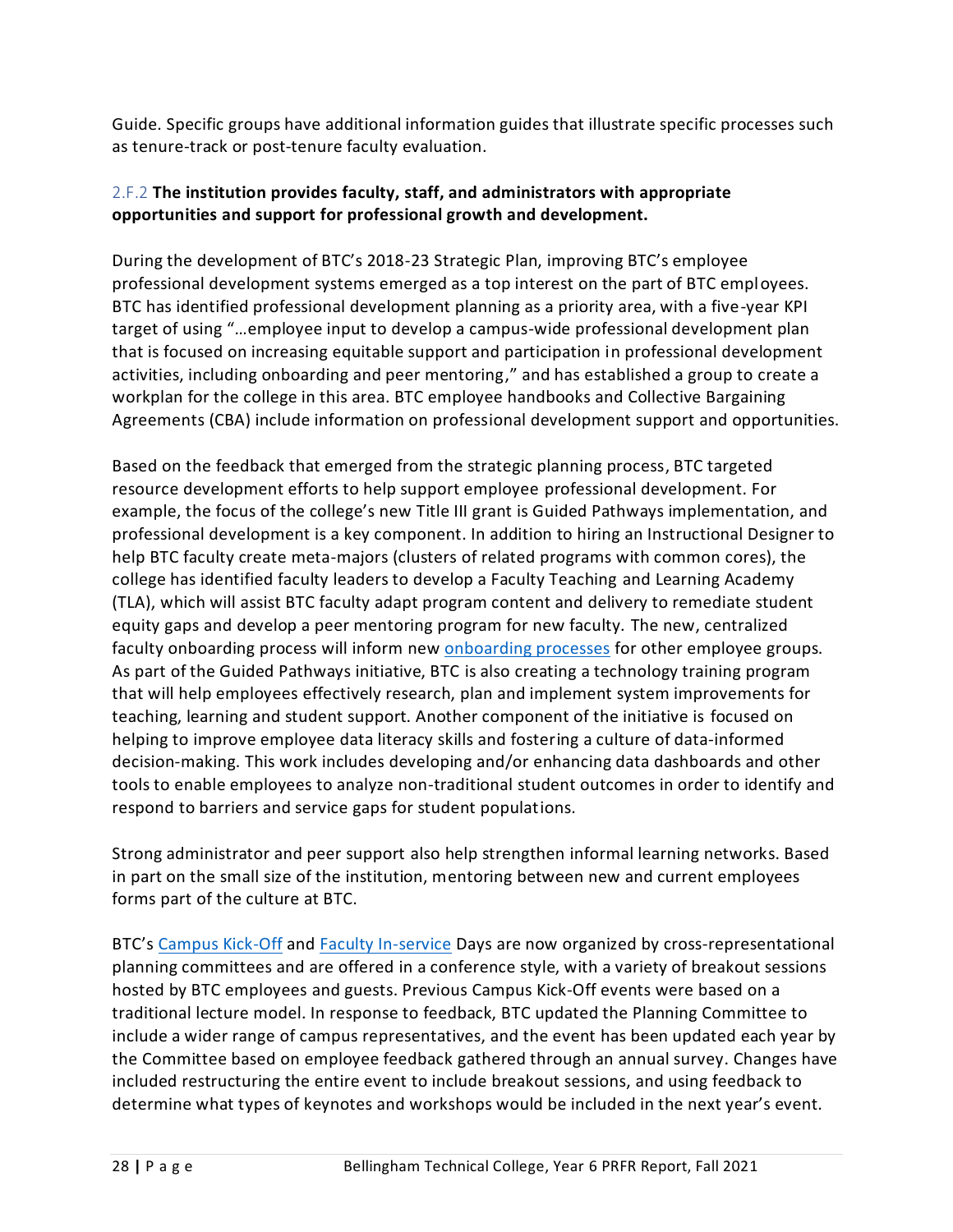Workshop topics have ranged from computer literacy to instructional methodologies to selfcare strategies. Employee engagement with this new format is high – evaluations of the new structure have been overwhelmingly positive and the number of BTC employees who volunteer to lead workshop sessions is also high.

BTC's eLearning department, State resources, and national online professional development services such as Innovative Educators provide critical resources for employee learning. BTC's eLearning department supplies orientations, tutorials and troubleshooting for Canvas, Panopto, Big Blue Button and other educational technology, with a focus on inclusive digital design. Members of the BTC Reading Apprenticeship (RA) community of practice support each other in implementing the RA framework (designed to increase student reading comprehension) in classrooms.

Work groups such as BTC eLearning and the Library offer workshops and training sessions on a wide variety of topics, including copyright, academic honesty, how to use Open Educational Resources, and incorporation of digital library resources into instruction. These areas, as well as Accessibility Resources (AR), and governance committees such as the Diversity, Equity and Inclusion Committee (DEIC), have provided multiple resources for employees to access online or in-person, including a centralized professional development site for employees. This site provides extensive support for employees who were shifting to online instruction and/or services in response to the COVID-19 pandemic as well as general professional development opportunities. BTC's AR department also collaborates with HR and the deans to connect with every new employee to go over AR resources, accommodation processes, and student rights and responsibilities. This department also hosts and refers employees to events and trainings around accessibility, and regularly develops and send out a smARt talk! email newsletter designed to keep accessibility topics and issues top-of-mind for employees.

BTC supports employee participation in a significant amount of off-campus professional development activities through operational and grant funds, including industry conferences and training, and a number of BTC's state and Federally-funded grant projects and initiatives include a professional development focus.

Employees take advantage of training provided by the Community and Technical College Leadership Development Association (which promotes professional growth and development for Washington's community college administrators and exempt staff) and training through the Washington State Board of Community and Technical Colleges' 'Staff Training for Community and Technical Colleges' (STTACC), which is provided for classified staff members. Other training is provided through the state community and technical college system via a variety of sources, including webinars or online platforms. All administrators and many directors belong to statewide college associations, councils, and commissions, which include face-to-face or webbased professional development, training, and networking opportunities.

Faculty belong to professional organizations and attend regional, state and national conferences and training opportunities. For example, the SBCTC offers regular 'Boot Camps' to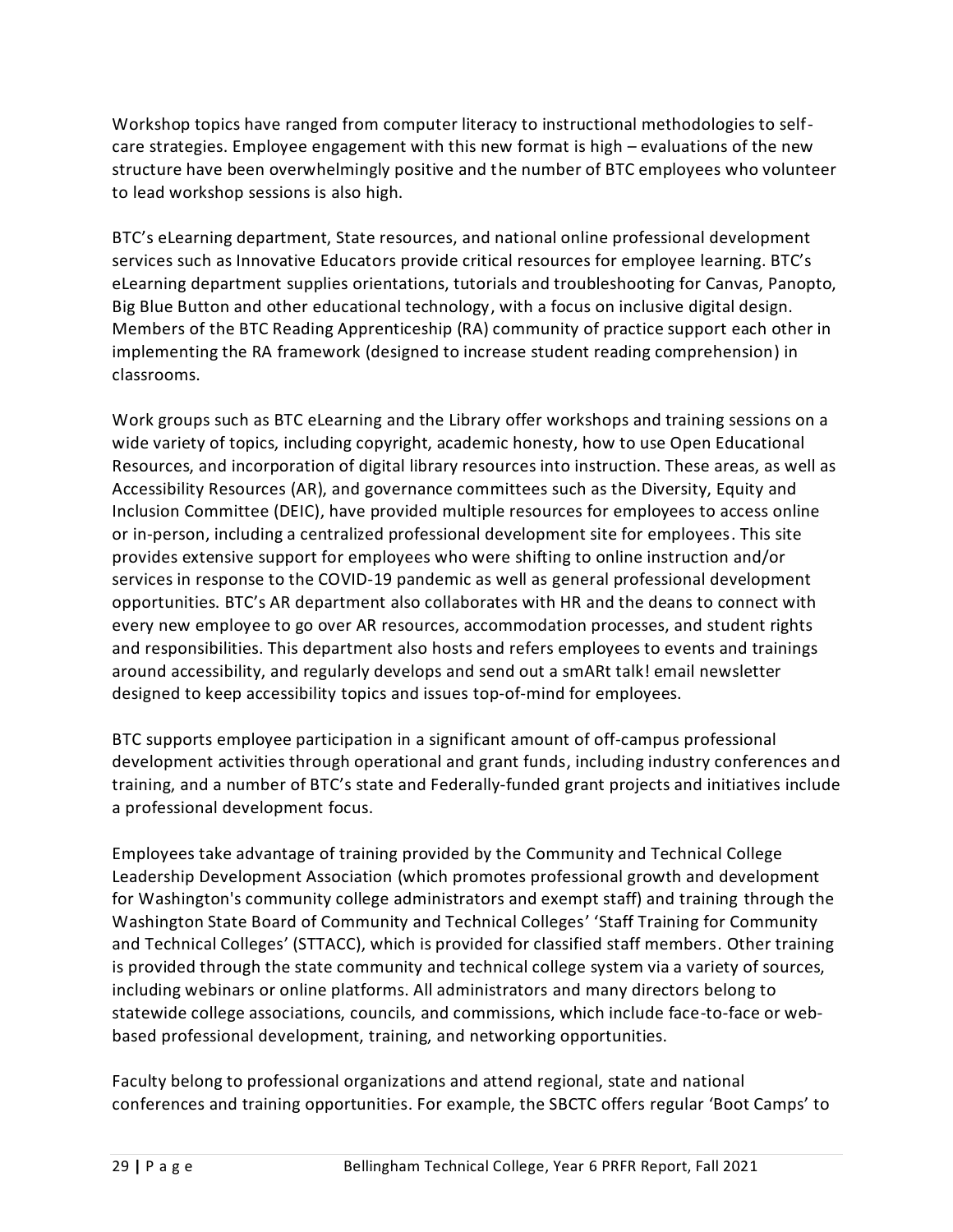assist faculty transitioning from industry to educator roles. All annually contracted faculty at Bellingham Technical College must complete an extensive self-assessment as a basis for their Professional Development Plan [\(PDP\)](https://nwccu.box.com/s/l9qlh1t1tzszpnn148vua6p1lzlrfhgy) and have an approved three- to five-year PDP in their professional development file. In the PDP, faculty, in consultation with their dean, identify their priorities for professional growth based on their self-assessment, and document a series of planned professional development activities (including workshops, conferences, courses, special projects, or other opportunities), which will help them improve instructional skills and competencies and increase their knowledge of their particular content area. All professional development activities are linked to professional technical faculty skill standards. In addition, full- or 3/4-time faculty who teach in potentially hazardous lab environments are required to complete training in first aid. Because this PDP is created in an online system, and requires completion of a detailed schedule for these activities, both faculty and supervisors receive reminders regarding completion dates for these professional growth activities. This function is helpful in keeping the PDP both current and prioritized. Faculty must submit evidence of their completion of professional development activities at least annually, and create a report on the status of their Professional Development Plan as part of their evaluation processes. The original PDP and subsequent reports are reviewed and certified by both the faculty member's direct supervisor and the Vice President of Academic Affairs and Student Learning.

The [BTC Foundation](https://www.btc.edu/OurCommunity/Foundation/Forms/PDGrantRequest.pdf) typically distributes approximately \$10,000 on an annual basis for employee professional development, and Federal, state, and private grants may also provide financial resources to augment employee professional development. Professional development resources are also included in the annual operating budget. Minimum levels of financial resources for professional development are defined in the faculty bargaining agreement, as well as sabbatical opportunities to return to industry or school. Eligible BTC employees can take advantage of tuition waivers at public higher education institutions. State agencies also require and provide employee trainings, such as Washington State Department of Enterprise Services purchasing training. This training includes an overview of Policy [188,](https://nwccu.box.com/s/lhu7n7iqip7db0i5x54v3g8fow7alhnz) which requires assessment of the accessibility of any technology acquired by BTC, and is required for any employee purchasing or using instructional technology on campus.

# <span id="page-32-0"></span>2.F.3 **Consistent with its mission, programs, and services, the institution employs faculty, staff, and administrators sufficient in role, number, and qualifications to achieve its organizational responsibilities, educational objectives, establish and oversee academic policies, and ensure the integrity and continuity of its academic programs.**

Bellingham Technical College employs a sufficient number of qualified personnel to maintain operations and support services. BTC currently has a total of 203 full-time employees, and hires approximately 75 adjunct faculty members per quarter. The composition of the 203 full-time employees includes eight [administrators,](https://nwccu.box.com/s/vy0bx9cr0yn9d4sq0vssyw6rvbg9dene) 60 [exempt](https://nwccu.box.com/s/hj2fpnxtsdc3rziaf6rd5ckemc36vqd3) staff, 64 faculty and 71 classified staff members. The college also currently employs approximately 40 part-time hourly employees and 21 students. Over the last several years of decreasing enrollments, coupled with the advent of the COVID-19 pandemic, BTC's focus has been on efficiency and managed attrition. In order to address resource issues related to decreasing tuition revenue, many BTC positions have been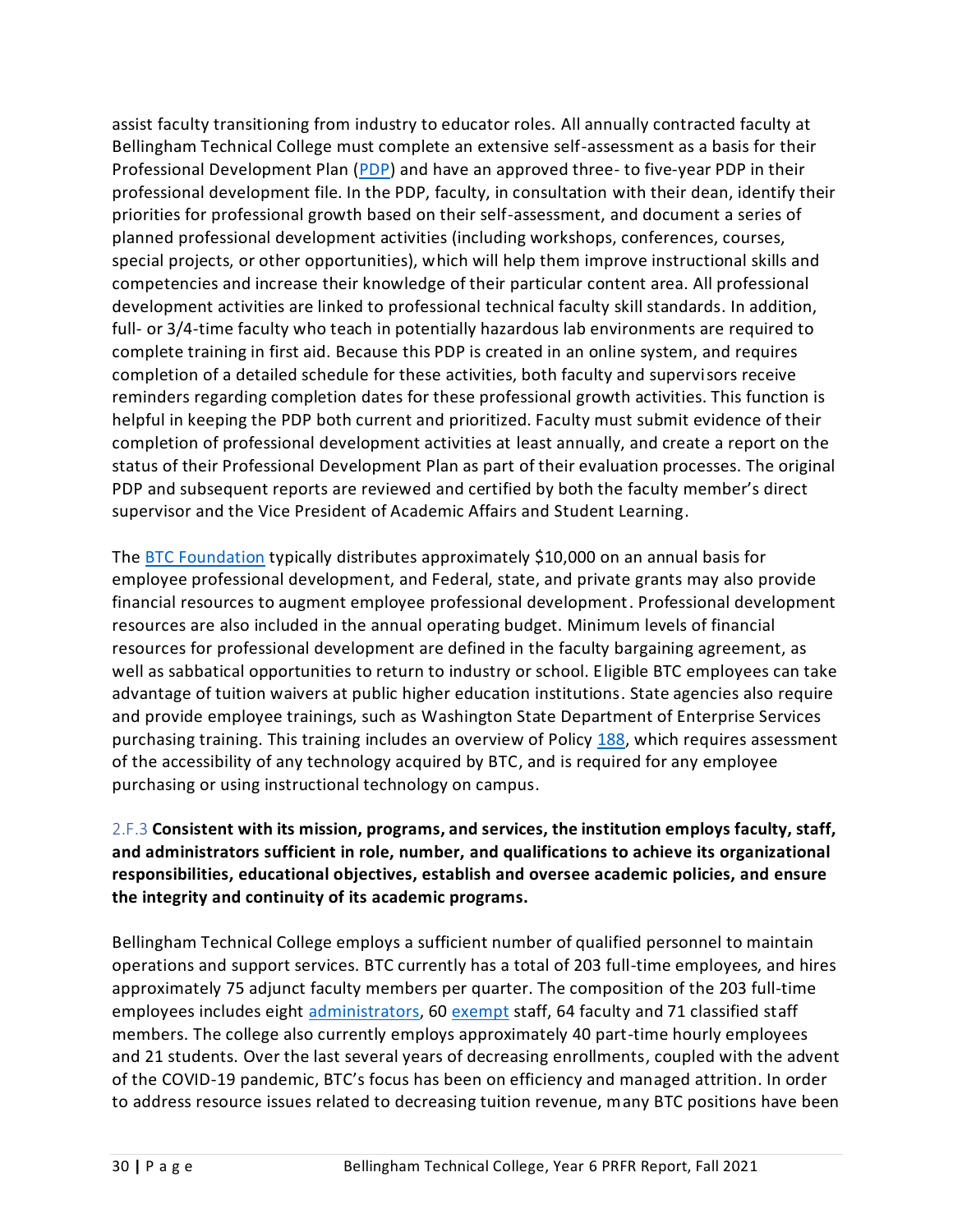put on hold or eliminated. The college recently began addressing/resolving current position vacancies as it prepares to return to normal operations post-pandemic. Grounded in a recognition that full-time faculty strengthen the college through program management and advocacy, curricular continuity, and serving greater college needs through participation in governance and service committees, BTC has prioritized full-time tenured over part-time adjunct positions for programs where enrollment supports a full-time position.

All employee positions have job descriptions that include evaluation criteria and minimum qualifications. Position descriptions for existing and open positions are reviewed by the position's respective supervisor and vice president/administrator to ensure accurate reflection of duties, responsibilities, appropriate weight for each area of responsibility, and scope of authority of each position. Criteria and qualifications for personnel are outlined in position descriptions and/or position vacancy forms—the latter are reviewed by the appropriate director, dean, vice president or President.

In order to standardize procedures for vacancy assessment and recruitment, the Human Resources office provides [recruitment and hiring procedures.](https://nwccu.box.com/s/pikanmyhksn7vhwj0tp0vl3thc22yllw) For any new, revised, or reorganized position, a position rationale form must be submitted by the appropriate vice president or executive director to the President's Leadership Team, which includes the proposed position, updated position description, salary analysis, and budget analysis. The Human Resources office provides guidelines for searches as well as recruitment expenditures, and worked with an ad-hoc stakeholder group beginning in 2016-17 to revise BTC hiring processes. In 2017-18, BTC, in collaboration with Whatcom Community College, launched a training process to create a pool of campus Search Advocates (EEO representatives): employees who are trained as advisors to the search and selection process to promote practices that advance inclusivity, diversity, and social justice, and minimize the impacts of cognitive and structural biases. These Search Advocates have been integrated into BTC hiring processes, and hiring policies have been revised to reflect Search Advocate information, including their role in the hiring process. In 2019-2020, BTC's Diversity, Equity and Inclusion committee informed development of a Search Advocate procedure [\(501\)](https://nwccu.box.com/s/67s55k5jnipziu8ci20yts15ndh4togz) which was approved in January 2020. Policy 508, which covers hiring for administrative, exempt and faculty positions, was updated in June 2019. Policy 505, which covers classified hiring, was updated in May 2020. Both policies were revised to include Search Advocate information. DEIC continues to discuss and provide recommendations regarding how to best and most efficiently use this model.

Employee qualifications are reviewed and verified during the selection and hiring process. Position criteria, applicant qualifications and hiring procedures are stated on position announcements, which are available in printed form and on the college website. All regular positions are reviewed by the President's Leadership Team prior to publicizing. For classified and faculty positions, standards and procedures for hiring are included in negotiated agreements as well as in college procedures [505.0,](https://nwccu.box.com/s/g4soop9a69fvidgvctj6f9iwgdt3yn0m) [507.0,](https://nwccu.box.com/s/fqejxtagwkzyjnf7n7m67zhgr9nj6a3d) [508.0,](https://nwccu.box.com/s/luddlnmsdzjzq61wssnv0edftgjjnvlx) and [508.2.](https://nwccu.box.com/s/luddlnmsdzjzq61wssnv0edftgjjnvlx)

As an institution whose mission is to provide student-centered, high-quality professional technical education, BTC requires professional technical faculty to possess education and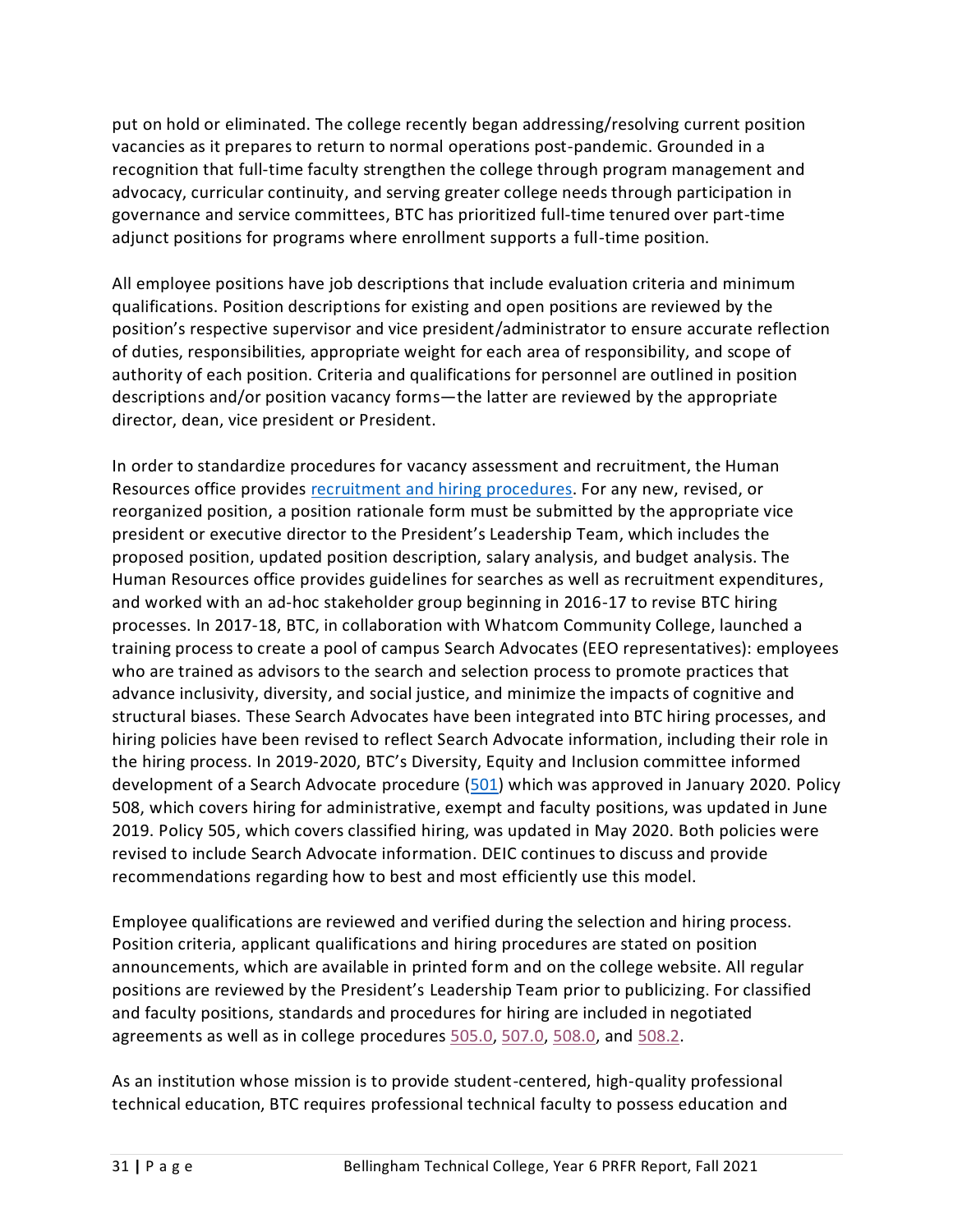experience in the field relevant to their [teaching assignments.](https://nwccu.box.com/s/nwd18iyv66aktioeyw9pis3dtvq1k2ae) Every regular faculty hire goes through a screening and interview committee process with faculty and staff, and may also include community participation. Hires are approved by the President. The college follows state standards specified in WAC 131-16-080 and 131-16-091 for community and technical college faculty, including specializations, and follows BTC hiring procedures (Policy 508). Full- or parttime faculty in professional technical programs must hold or qualify for a vocationaleducational teaching certificate and possess appropriate industry experiences and expertise or hold a bachelor's degree in the field. For faculty teaching general education courses, a master's degree with emphasis in the primary assigned teaching area is required. For those faculty with related degrees, Policy [509.1](https://nwccu.box.com/s/zbtpmtx8sbqqu32j1jh30aj8ynb370r4) (Faculty Qualifications) requires a minimum of 24 upper division/graduate credits in the field.

The college assures the integrity and continuity of its education programs in a variety of ways the institution has a high level of professional technical program and general education faculty ownership and engagement, with a focus on establishing common curriculum for general education and professional technical coursework that ensures students are taught to the same outcomes, regardless of instructor. All professional technical degree programs have active [advisory boards](https://nwccu.box.com/s/kqdvnlg7pp6n77h3vgjy7k6og9kmbqq9) composed of business and industry representatives and include student representation. Faculty are encouraged to participate in a variety of professional development opportunities in the form of targeted training, participation in conferences and other events, and "back-to-industry" experiences in order to maintain a high level of technical skills and content knowledge in their field. Multiple professional technical programs are members of national industry organizations, maintain specialized accreditation through national industry organizations, and integrate either preparation for or completion of national industry certification exams into their curriculum. In late-Winter and Spring 2020, faculty quickly adapted to teaching online in response to the COVID-19 pandemic. The college is currently assessing post-pandemic program and course modality options.

<span id="page-34-0"></span>2.F.4 **Faculty, staff, and administrators are evaluated regularly and systematically in alignment with institutional mission and goals, educational objectives, and policies and procedures. Evaluations are based on written criteria that are published, easily accessible, and clearly communicated. Evaluations are applied equitably, fairly, and consistently in relation to responsibilities and duties. Personnel are assessed for effectiveness and are provided feedback and encouragement for improvement.**

Supervisors and administrators are charged with evaluating employees with regard to performance of work, work duties and responsibilities on a regular basis. New, probationary classified employees are evaluated within 90-180 days of hire. Performance evaluation processes and timelines are outlined for union employees in their respective collective bargaining agreements. Members of all employee groups (with the exception of faculty and administrators) are scheduled to be evaluated annually, and may be evaluated as needed for specific reasons such as promotions, poor work performance, or disciplinary issues.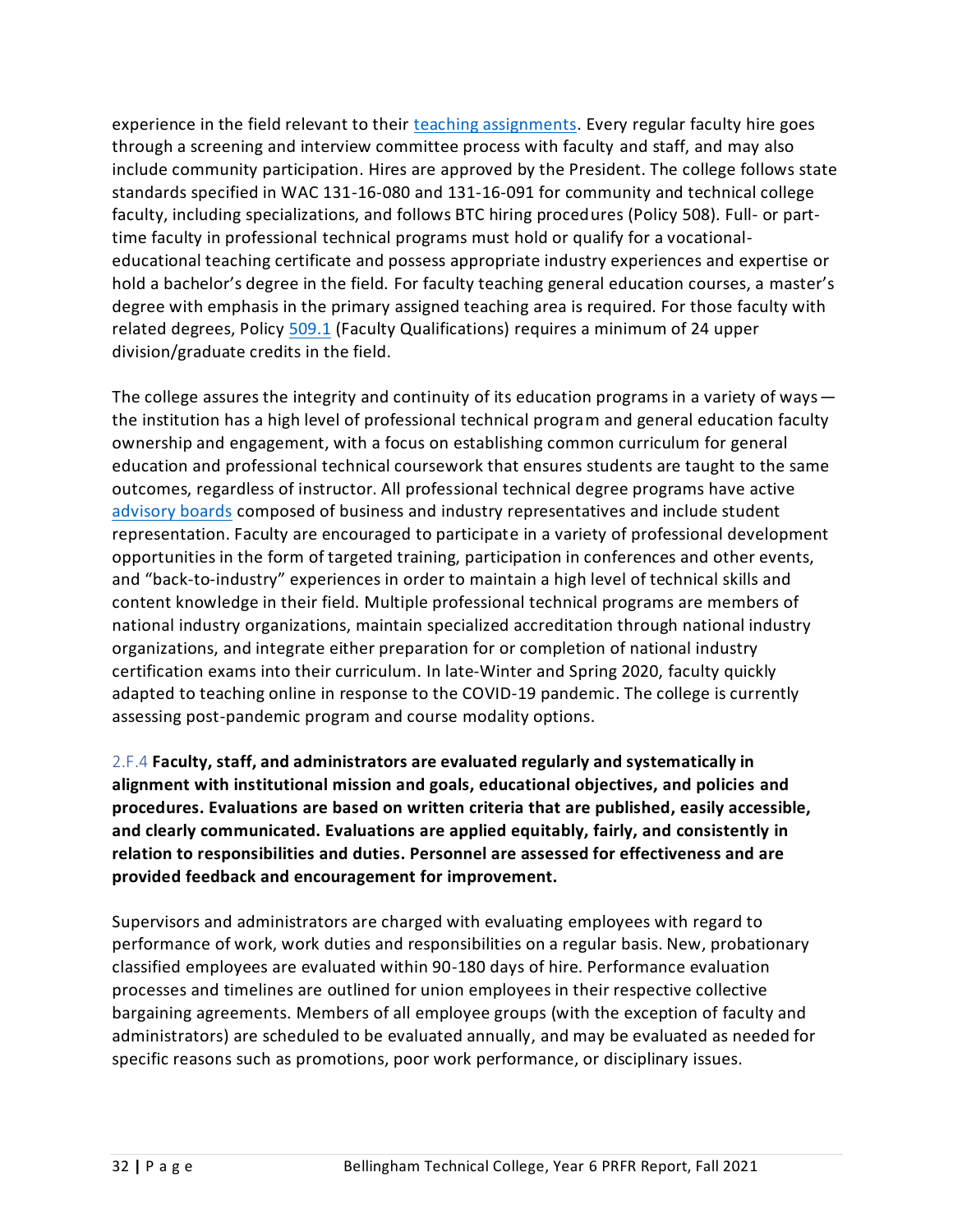[Administrators](https://nwccu.box.com/s/ee9siv6k8g4c2o77z5csv9ih5esslc9r) are scheduled to have a 360-degree review process every other year. This review process includes input from supervisors, direct reports and other employees, and reviews performance in areas such as communication, leadership and team-building skills. Human Resources tracks supervisory progress on evaluation compliance and periodically sends reminders to supervisors of evaluation expectations. The President is evaluated by Board of Trustees annually.

All BTC faculty are evaluated on a regular basis. The Vice President of Academic Affairs and Student Learning is responsible for implementing [faculty evaluation](https://sharepoint2013.btc.ctc.edu/sites/accreditation/Shared%20Documents/Instruction/Evaluation/Faculty%20Evaluation%20Procedures.doc) procedures. These procedures are included in Policies [310,](https://nwccu.box.com/s/szci14wcke55cs6uupgn7uqqju3m66t7) [311](https://nwccu.box.com/s/zxsr18ns56upjnez3vswl3yqflhvbhbr) and [312.](https://nwccu.box.com/s/p9eeg20omjtn81jgbraop4dlw95b5txo) When a pattern of poor performance is identified, an improvement plan is developed. Article 11 of the collective bargaining agreement addresses this issue. Th[e Faculty Evaluation Oversight Committee,](https://sharepoint2013.btc.ctc.edu/sites/accreditation/Shared%20Documents/Committees-and-Councils/Councils,%20Committees,%20and%20Taskforces%20-%202014-2015.docx) composed of faculty and administration, oversees the review and revision of all [faculty evaluation](https://sharepoint2013.btc.ctc.edu/sites/accreditation/Shared%20Documents/Instruction/Evaluation/Faculty%20Evaluation%20Procedures.doc) forms and processes.

Faculty who are hired into tenure-track positions undergo a comprehensive performance evaluation by the tenure review evaluation committee twice annually through a nine-quarter probationary period. This process is guided by RCW 28B.50. The process includes multiple indices, including self, peer, and administrative evaluations, as well as student surveys. Data are summarized by the committee for the Board of Trustees twice annually. Prior to the end of the ninth quarter, the Board of Trustees determines whether or not to grant tenure.

Tenured faculty are evaluated through a formal "post-tenure" process once every five years. Student surveys are completed every quarter, and summaries are used for the five-year evaluation, which is conducted by a committee composed of tenured faculty and an administrative representative. The final post-tenure evaluation process includes student, administrator, and peer evaluation data. If concerns are identified during the five-year process, an improvement plan can be initiated.

Adjunct and part-time faculty are required to be evaluated by their supervisor within their first 20 credits of instruction, and once every five years thereafter, using the Adjunct Faculty Self-Assessment form and student surveys. The process and forms for probationary, post-tenure and part-time or adjunct faculty are posted to the college [intranet.](https://sharepoint2013.btc.ctc.edu/sites/intranet/instruction/) New faculty members are oriented to the process with their dean.

<span id="page-35-0"></span>The college acknowledges that a gap exists between employee evaluation policy/procedure and actual practice in that [exempt employees](https://nwccu.box.com/s/hj2fpnxtsdc3rziaf6rd5ckemc36vqd3) are not, in many cases, consistently evaluated on an annual basis, exacerbated by heavy manager workloads. BTC anticipates exploring improvements in this area, including enhanced supervisor training on performance evaluation tools and processes.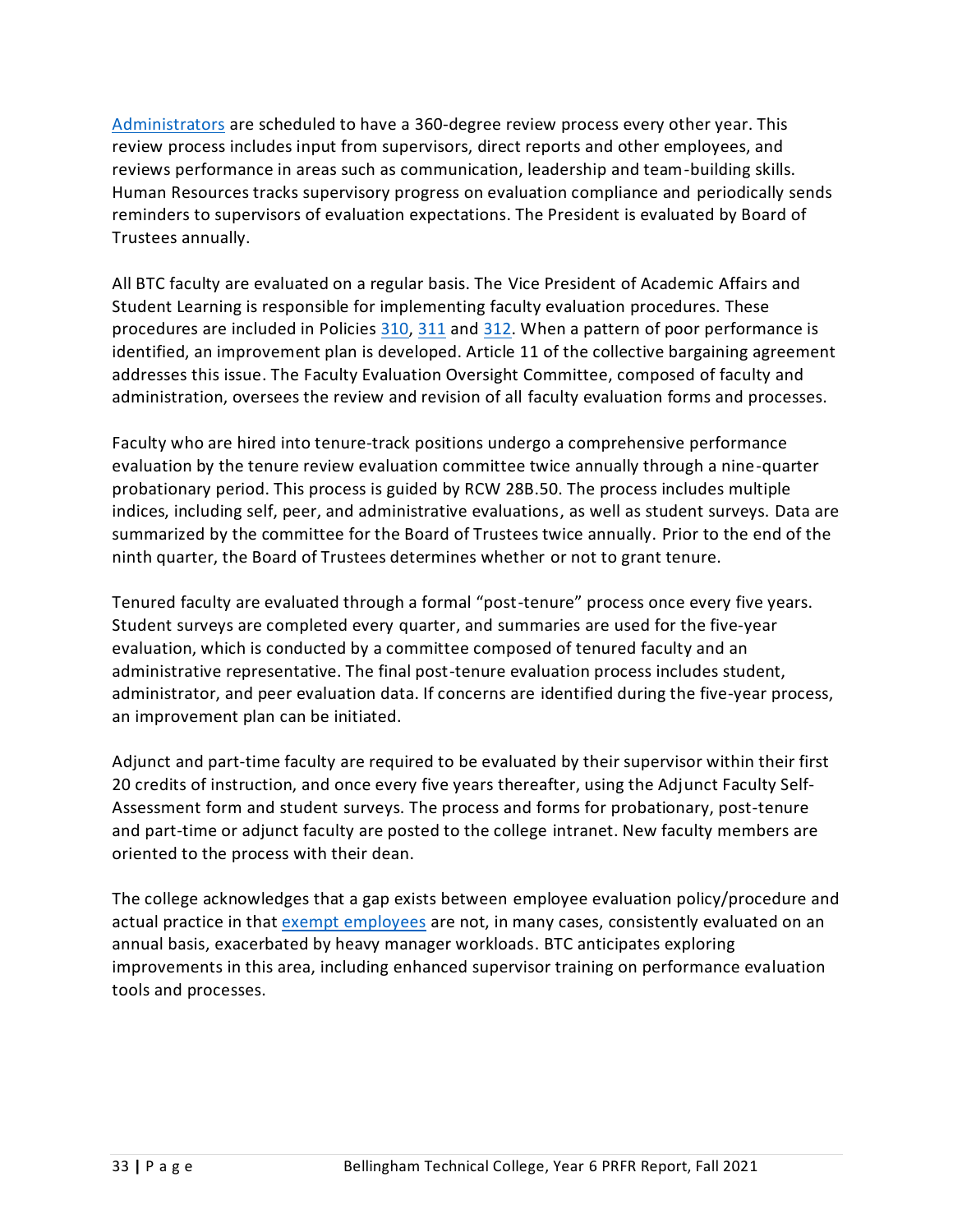### STUDENT SUPPORT RESOURCES

<span id="page-36-0"></span>2.G.1 **Consistent with the nature of its educational programs and methods of delivery, and with a particular focus on equity and closure of equity gaps in achievement, the institution creates and maintains effective learning environments with appropriate programs and services to support student learning and success.**

Creating high-quality classroom and lab experiences, a welcoming campus atmosphere, and effective student support programming for a variety of student populations within and beyond the classroom are key college strategies to help address equity gaps and provide effective learning environments. BTC has made substantial progress in this area over the past few years.

### High-Quality Classrooms and Labs:

BTC works to provide a variety of on-ground and online learning environments for students to increase instructional effectiveness and increase access and schedule flexibility. The college provides professional development to employees researching and implementing best instructional practices. One example is the college's Reading Apprenticeship program, which is led by faculty and involves establishing faculty and staff communities of practice to help peers develop new ways to equitably engage and support students as they read and interact with academic or technical, industry-specific materials. Another example is BTC's Team Math: BTC faculty, supported through grant resources, formed an inquiry group ('Team Math') in 2015-16 to begin addressing pervasive student success issues and achievement gaps in BTC's math courses. Team Math led a collaborative redesign of math programming at BTC, increasing alignment between pre-college and college-level math courses, creating shared supplemental and contextualized course materials, and incorporating a flipped-classroom design for math courses using the National Repository of Online Courses (NROC) modules. Although grant funding exhausted in June 2020, the Team is committed to ongoing improvement and continues to meet. Preliminary results from both the Reading Apprenticeship and Team Math programs show positive impacts on student persistence and success in English and math coursework. In 2019-20, the college began development of a Faculty Teaching and Learning Academy to help faculty adapt program content and delivery to remediate student equity gaps. In Fall 2020, the Teaching and Learning Academy piloted a peer mentoring program for new faculty.

BTC faculty employ different strategies in classrooms and labs to make the learning environment effective, including team-based learning techniques and developing skill practice scenarios utilizing simulation software and equipment. The majority of BTC programs emphasize practical application of professional technical skills through industry field trips and work-based learning experiences, including [internships,](https://sharepoint2013.btc.ctc.edu/sites/accreditation/Shared%20Documents/Instruction/Internships/Instructional%20Programs%20Reporting%20Internships.docx) job shadows and clinical placements.

In 2018-19, BTC instituted a BTC Mini-Grant process, which opened up college Perkins funds for employees to propose small improvement projects. Projects were required to directly benefit professional technical students and support the college's current Strategic Plan. This program has resulted in implementation of several improvement projects in professional technical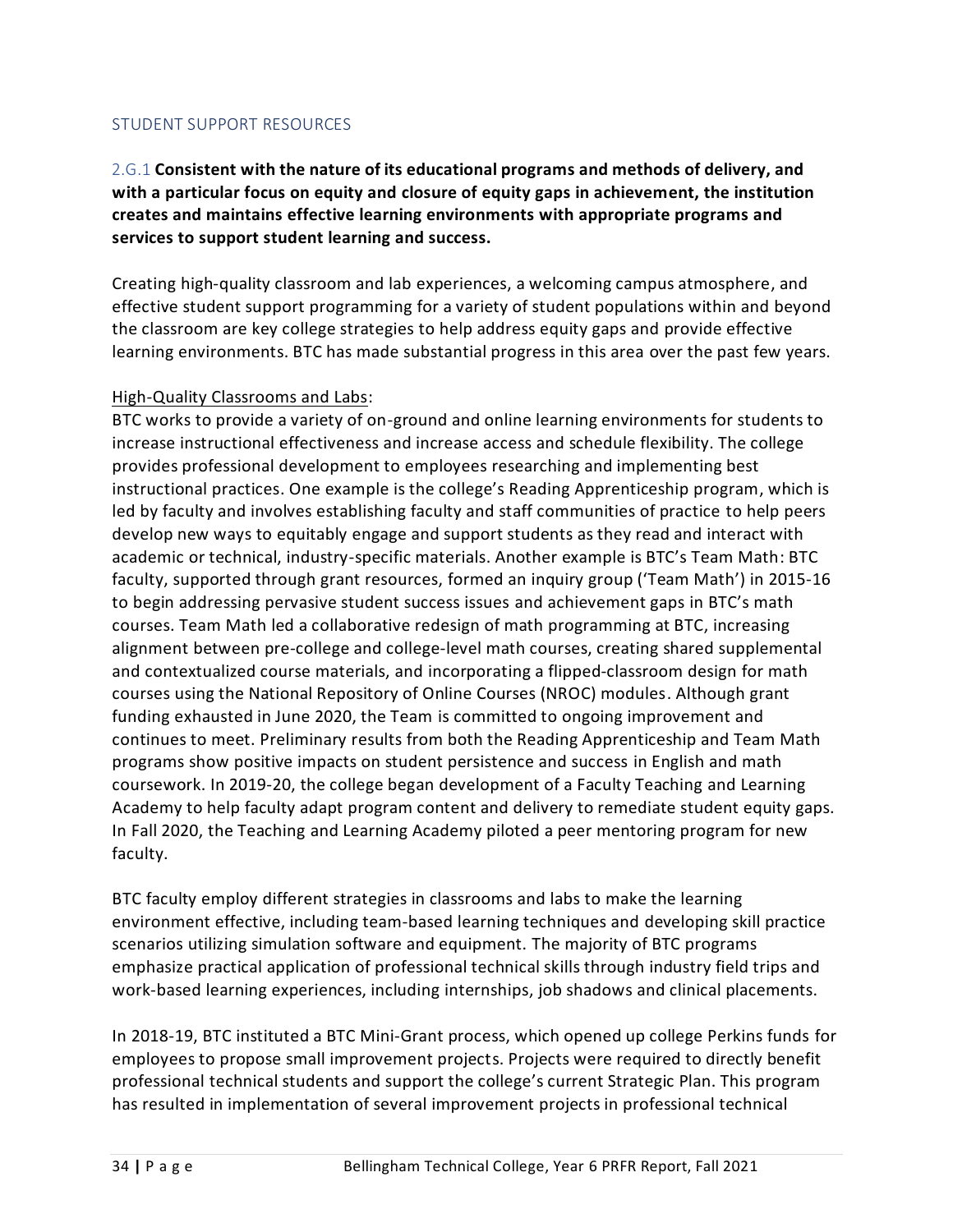programs, from purchasing new glue-pulling technology used to repair body damage with minimal intrusion to the body's structure for Automotive Collision Repair, to creation of contextualized lesson plans for professional technical program math and chemistry courses, to updated x-ray sensors for more effective clinical operations and training in radiology for Dental.

Faculty are incorporating web-based applications into their classroom environments and have increased student access to their courses and programs by offering them in online or hybrid formats (this work has been greatly accelerated in response to the COVID-19 pandemic). BTC's eLearning department provides orientations, tutorials and troubleshooting for BTC's online learning platform (Canvas), Panopto, Big Blue Button and other educational technology, and uses the ALLY accessible digital content checker for online and hybrid teaching and learning. The department maintains a focus on helping employees develop inclusive design and pedagogy for instruction and student services programs that use the Canvas platform. BTC Reading Apprenticeship (RA) community of practice participants review and offer suggestions on each other's online assignments, commenting specifically on elements of clarity, inclusion and quality. Work groups such as the BTC Library, Accessibility Resources (AR), and Diversity, Equity and Inclusion Committee (DEIC) provide multiple resources for employees to access online and for faculty to use in their online classrooms. AR has collaborated with eLearning to develop drop-in accessibility workshops for faculty and other employees, which are typically offered every month.

Adapting quickly to stay-home orders, college employees instituted laptop and tool loan programs, shifted to simulation software and remote-accessible training equipment to enhance student skills development, strengthened the college's remote technology infrastructure with virtual servers and increased internet hot-spots, and expanded licenses for online video conferencing applications. Library staff, working in conjunction with BTC's Computer Information Support Services and ASBTC, helped address the digital divide during the COVID-19 pandemic by increasing technology available for check-out and filling technology reservation requests from students. BTC worked with multiple employer and local government partners, including the Whatcom County Health Department, to establish a COVID-19 vaccine clinic at BTC. In addition to serving a critical community health need, this project provided clinical experiences to Nursing students whose access to clinical opportunities at the local hospital and other care centers had been greatly disrupted by the advent of the pandemic.

# Welcoming Campus Atmosphere:

Students and employees identified 'Campus Community and Culture' as one of BTC's four themes under the 2018-23 Strategic Plan, and set goals such as 'strengthen college commitment to diversity, equity, and inclusiveness' and 'maintain a welcoming, safe, and accessible environment.' Student and employee groups on campus work towards these goals through inclusive campus activities and infrastructural improvements.

The Associated Students of Bellingham Technical College [\(ASBTC\)](https://nwccu.box.com/s/ulj7bzjlyrovnsj0srhxn1poa1di8cey) host campus events and socials throughout the year. In 2019-20, for example, ASBTC presented a *Let's Taco 'Bout Mental Health* event, which focused on providing mental health strategy and resource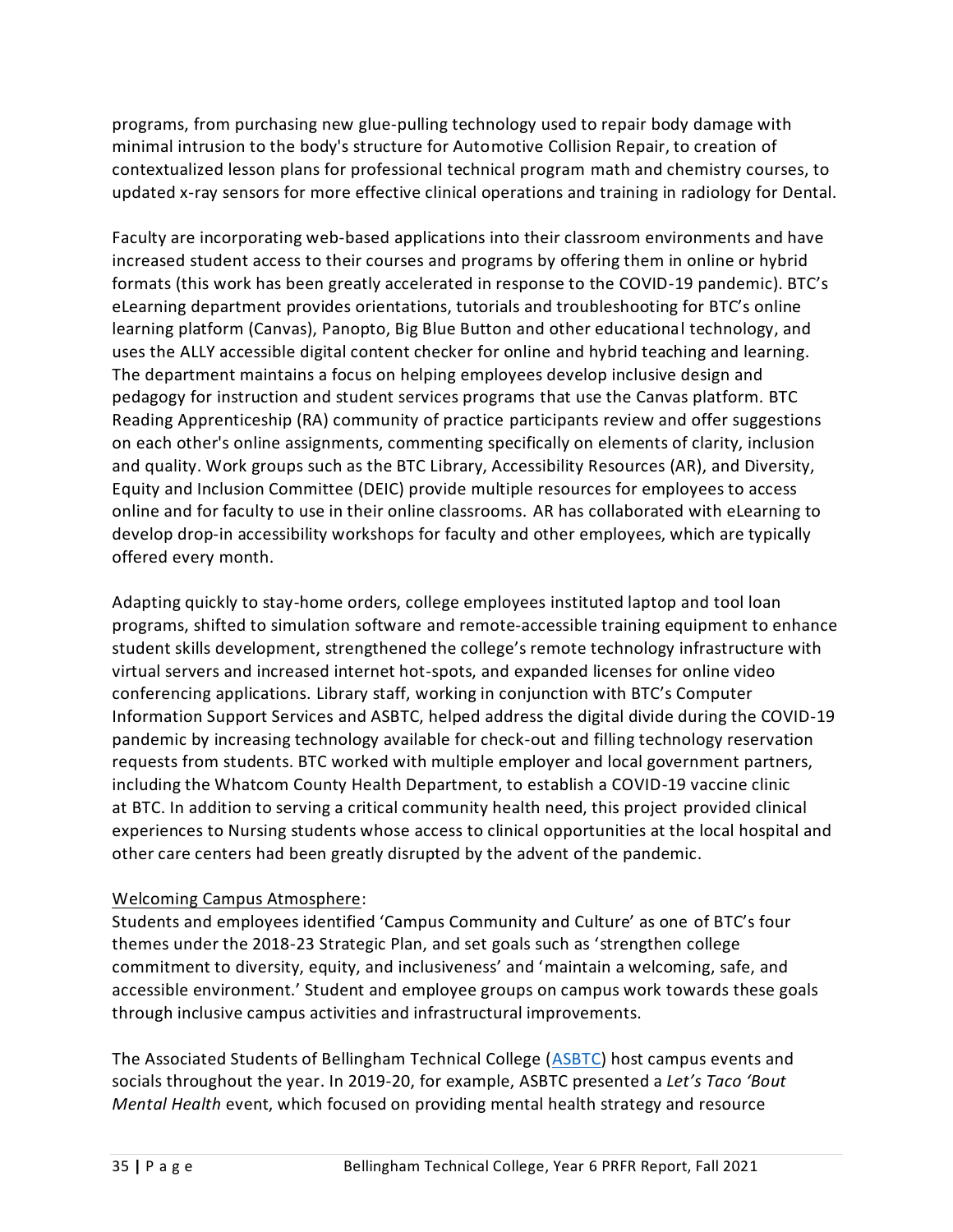information for students and employees to support friends, family, and themselves. Other campus-wide events such as *Share the Love*, *BTC Spirit Week*, *Winter Quarter Pancake Feed*, and multiple other activities were designed to help students create and foster community and decrease stress levels. BTC began hosting an annual Wellness Fair in 2018-19, which includes representatives from a variety of community resources for mental health, insurance enrollment, reproductive health and financial advice. The Fair also gives students and employees the opportunity to get flu shots administered by BTC Nursing students, and the ASBTC covers the cost for uninsured students to get their flu shot.

[Student clubs](https://nwccu.box.com/s/4gpqidmef1y9zi262fee9tgi6m06o8n7) such as Phi Theta Kappa, Veterans, Genders and Sexualities Alliance, Storytellers, and Gaming, along with professional technical program clubs such as the Machining club, and student chapters of professional organizations such as the Student Nursing Organization, also provide support activities for students. The college hosts events such as Career and Employment Fairs, Tour Day, and Try a Trade to encourage prospective students to engage in non-traditional careers and to explore a variety of programs at the college. For current program students, events such as Welding Fab Week (Welding and Fabricating Technology) and Linuxfest (Computer Networking) help develop student leadership skills and bring popular industry events to campus. Students can also develop work readiness and leadership skills through job opportunities at BTC as a Student Ambassador, peer mentor, tutor, or other positions.

Governance committees and other campus groups explicitly focus on improving college levels of diversity, equity, and inclusiveness—such as the cross-constituency Diversity, Equity, and Inclusion Committee (DEIC), Genders and Sexualities Alliance club, Accessibility Team, and Students Helping build an Inclusive Future for the Trades (SHIFT), which focuses on increasing enrollment and retention rates of students in non-traditional fields.

BTC's facilities and grounds are designed to provide spaces for students to gather, including group study rooms and gathering spaces within most buildings on campus. BTC has a Student Center in its newest building, designed with natural lighting, seating pods and movable tables for group or individual work, or social gatherings. BTC student support programs such as TRIO SSS and clubs use the space for meetings and events. The space also has musical instruments, workout machines, electronic charging and refreshment stations. ASB executives post office hours. BTC maintains adjustable-height tables in classrooms, a video phone in the College Services Building lobby for use by deaf students, and screen reader software on shared computers throughout campus for vision-impaired students. BTC has designated gender-neutral bathrooms and private spaces for nursing mothers on campus.

Student Life stocks and runs the BTC Food Pantry, which is located across from the Library on the same floor as the Student Center. Student employees staff the Food Pantry during its open hours, providing information on community resources and answering any questions.

During the COVID-19 pandemic, BTC employees and students engaged in a variety of activities intended to support and assist students, including engaging in quarterly Care Call campaigns to check in with students and connect them to resources if needed. BTC upgraded its WiFi system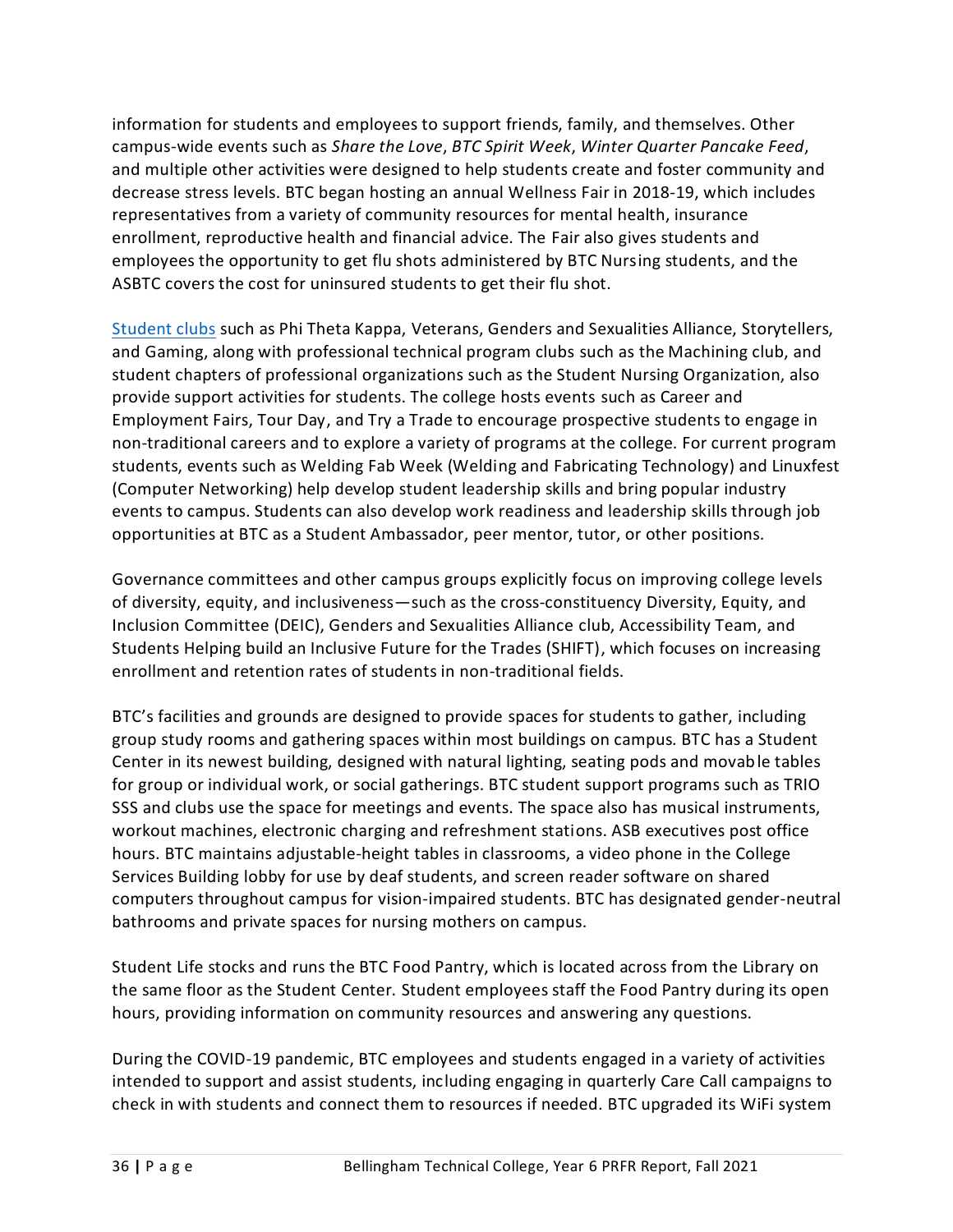so that students could access the Internet in BTC parking lots, which was a welcome resource for students (and employees) during a time when libraries and coffee shops were closed. ASB members conducted Snack Patrols to provide students with food so they didn't need to leave campus and to recognize safe behavior, and helped add inventory to the Library to help with the demand for student technology.

# Effective Student Support Programming:

Over the past few years, BTC employees have conducted focused studies to investigate student barriers and, in turn, inform practice. For example, in 2018-19, BTC Data and Research staff conducted analyses of early leavers (degree-seeking students who dropped out after their first quarter) and found that many of these students share three common characteristics: 1) math course failures, 2) general academic underperformance, and 3) part-time enrollment. The Student Access and Success (SAS) governance committee selected two focus areas for improvement based on these analyses: 1) college-wide use of and follow-up for BTC's Early Alert system to facilitate early intervention for students who are struggling academically, and 2) quality and timing of prospective and current student communications. In a follow-up activity, College Navigators/coaches were embedded in those BTC Biology courses in which students had the highest incidence of academic alerts.

In another study requested by SAS that was conducted in the same year, BTC's Data and Research staff examined whether student participation in multiple specialized support programs was more effective in retaining students than participation in only one program. Preliminary study results showed no evidence of increased retention on the part of students who received services from multiple support programs as compared to students who received services from a single program. This research helped strengthen the college's focus on creating touch-points and services that serve a broad range of students rather than concentrating multiple services on limited student populations, and ensuring that each student has a primary support contact. For example, the college integrated student support staff into all developmental classrooms to provide navigation information and services, and the college's new onboarding process for new students requires that nearly every new degree-seeking student receive navigation support.

Other BTC research showed that 63% of new full-time, degree-seeking students persisted from Fall 2018 to Fall 2019, but that only 52% of new part-time, degree-seeking students continued. Further analysis revealed that part-time students who receive coaching three times per quarter from one of BTC's coaching programs (TRIO Student Support Services and Title III completion) are retained at higher rates than are non-coached students and, furthermore, at rates similar to those of full-time students. These results suggest that BTC's coaching programs are effective in helping to retain this at-risk student population at higher rates.

The goal of the Guided Pathways model is to close equity gaps. BTC's Guided Pathways work will serve all students, but it is specifically intended to develop institutional structures to enhance access and continued engagement (retention and completion) among those students that BTC has identified as most at-risk: low-income, first-generation, academically under-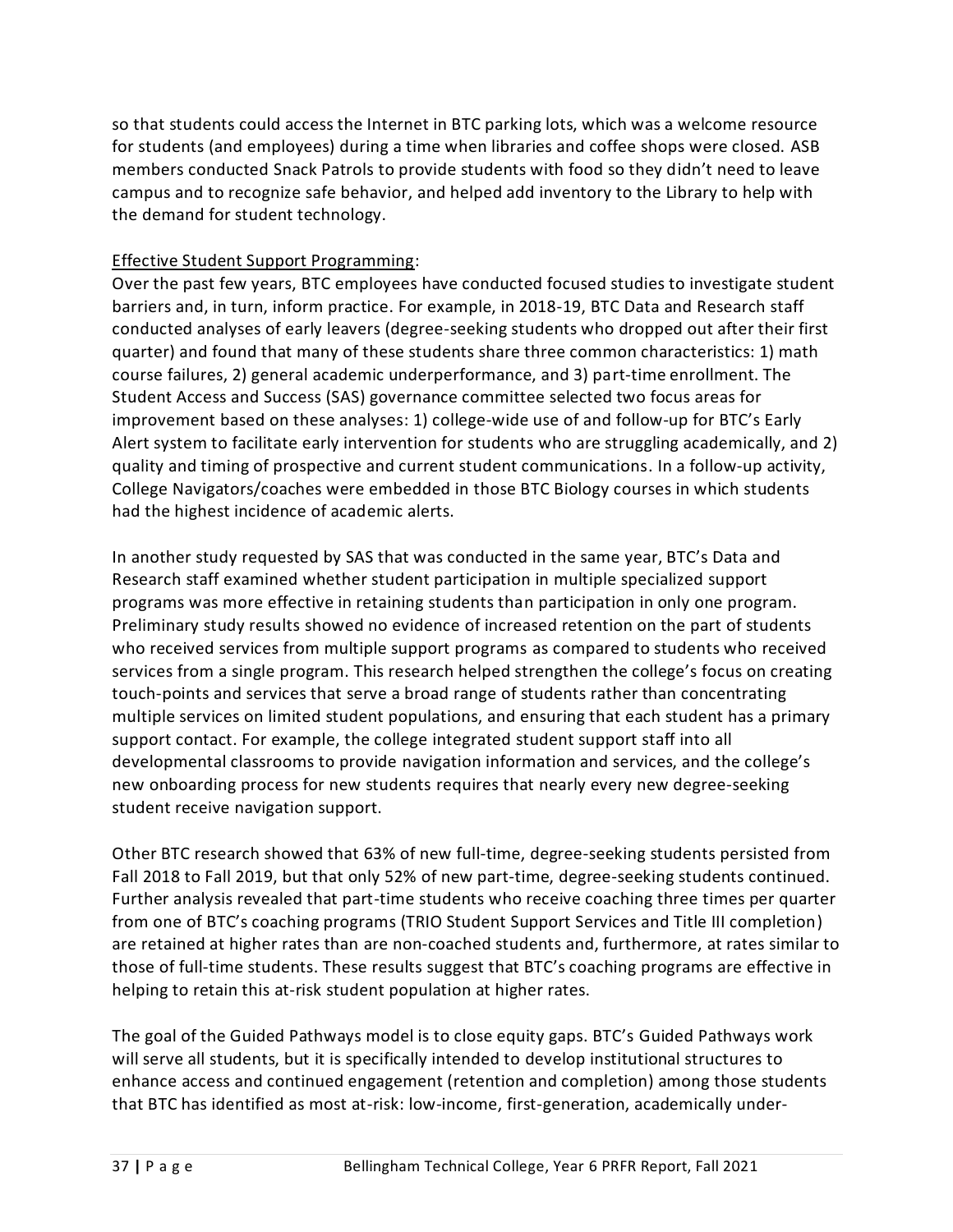prepared, and/or part-time degree-seeking students. Through BTC's Guided Pathways initiative, and with funding support from the Federal Department of Education and Washington State, BTC has recently integrated its advising and coaching systems to provide every student with navigation services that combine transactional advising with best practices from the completion coaching model. BTC's Guided Pathways work also includes a data literacy element, which focuses on empowering employees (particularly faculty) to explore college data, identify and address student equity gaps, and make data-informed decisions.

Over the past several years, BTC has implemented a variety of programs and instituted improvements intended to help close student equity gaps. Some examples are below:

- The college started its [IMPACT!](https://www.btc.edu/FutureStudents/HighSchoolPrograms/IMPACT.html) youth reengagement program for at-risk high-school students in 2015. This successful and rapidly growing program is housed at BTC, and helps students complete their GEDs along with pre-college and college-level coursework.
- A BTC College Navigator dedicates 25% of effort to th[e Transitional Studies](https://www.btc.edu/Academics/TransitionalStudies.html) (basic skills) area, which allows students easy access to advising resources. All Transitional Studies students meet individually with this staff member to map out educational and career goals, with a strong emphasis on helping students transition to college-level work.
- In 2018-19, BTC leveraged funding resources to provide a position dedicated to student veteran and other special population student support. This position helps BTC students gain access to and navigate specialized Workforce funding programs such as Veterans Benefits, Worker Retraining or Basic Food Employment and Training (BFET).
- In collaboration with BTC Foundation Board members, Student Financial Resources, and Student Services, Institutional Planning and Advancement staff members revamped BTC [Foundation Scholarship](https://www.btc.edu/AboutBTC/BTCFoundation/Scholarships.html) processes to enhance equitable practices, including changing and/or removing application questions to make the application more accessible and more inclusive of all demographics.

BTC recently hired a Director of Diversity, Equity, and Inclusion (DEI). This position will be instrumental in assessing campus climate; working with the campus community to develop the college's first-ever DEI strategic plan; providing DEI-specific professional development opportunities; examining and improving the college's policies and procedures, as well as student and employee recruitment and retention practices from an equity perspective; and helping foster a culture of inclusion.

BTC supports students from traditionally underserved populations, including students of color, veterans, low-income students, students with disabilities, foster care students, academically underprepared students, and those returning after a lay-off through specialized BTC programs and employee positions dedicated to facilitating student success, including its Director of Accessibility Resources, the college counselor, special program coordinators, College Navigators, coaches, and other student support personnel.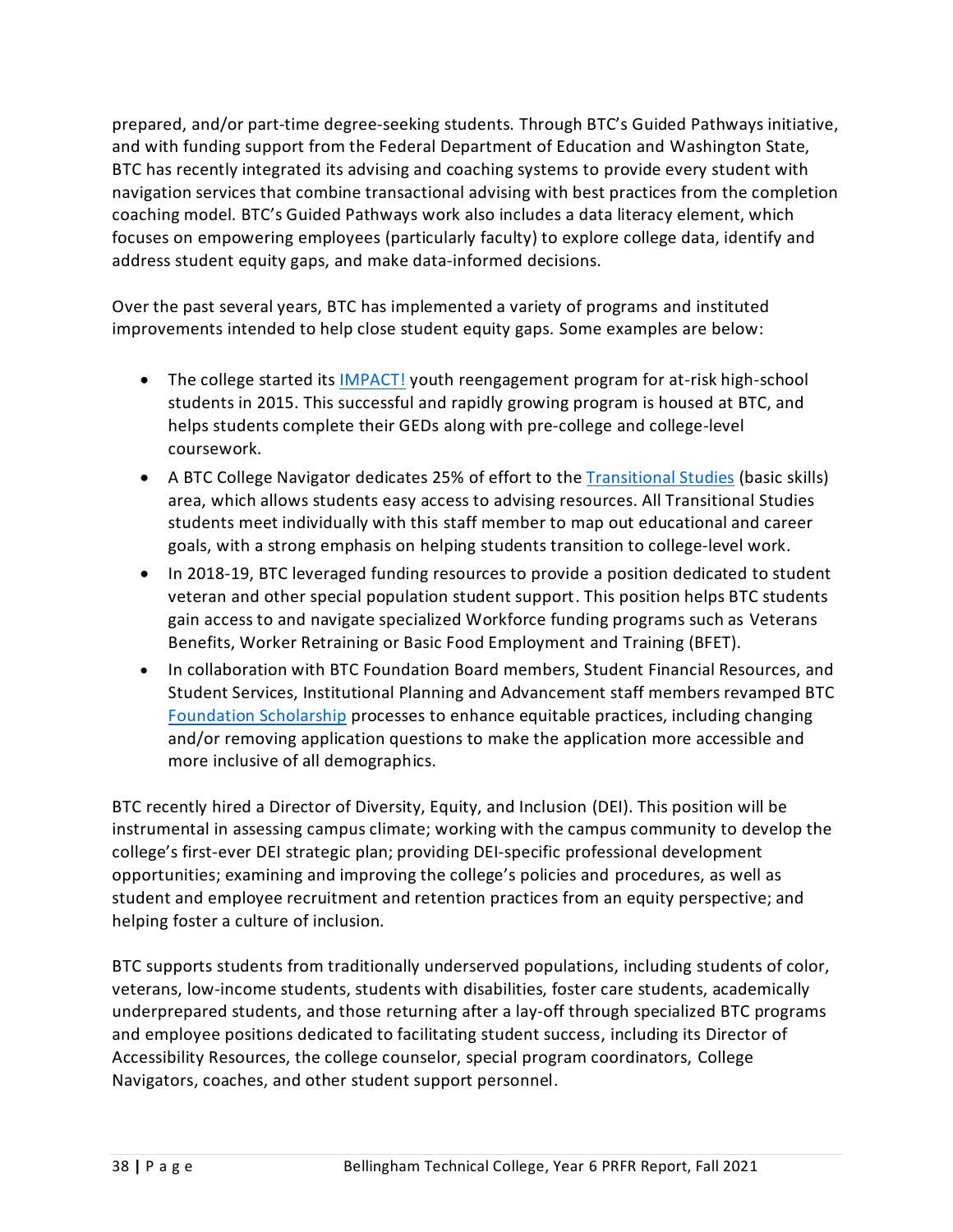Dedicated programs which assist specific student populations on campus include:

- Accessibility Resources serves as a center for disability education, awareness, and resources for students, staff, and faculty
- WorkFirst grant program serving recipients of Temporary Assistance for Needy Families
- Basic Food Employment and Training (BFET) grant program serving recipients of Basic Food benefits
- Opportunity Grant grant program serving low-income students going into high demand occupations
- Worker Retraining grant program serving dislocated workers
- Passport to Careers state funding program serving youth in or formerly in foster care and unaccompanied homeless youth
- Integrated-Basic Education and Skills Training (I-BEST) program serving academically underprepared students with a professional technical certificate or degree intent
- Hospital Employee Education and Training (HEET) grant program supporting hospital and hospital-clinic employees pursuing Nursing and allied health careers
- Veterans Benefits dedicated Workforce and Veterans Funding Navigator providing case management for student veterans and triage services for other students eligible for workforce program funding
- TRIO/Title III completion coaching provide completion coaching services for disadvantaged students at BTC

Several broad-based support strategies are also in place to help increase student success, persistence and transition rates in BTC's professional technical programs. During mandatory *GET Started* sessions with new students, a College Navigator meets with the student to provide services specific to the student's goals and needs. Part of the College Navigator's role is to help students understand how identifying goals and setting up small steps to achieve them is critical. This helps students—especially first-generation students—create effective educational and career plans. Since the implementation of the *GET Started* program, nearly all BTC students now have academic plans upon entry to the institution. College Navigators are assigned to particular areas of study at BTC.

BTC requires students placing into developmental-level courses to enroll in a College Success course, which includes information on improving study and planning skills. In 2021, BTC began embedding coaching/navigation services into courses such as College Success and entry-level general education courses. The majority of students who communicated with the embedded College Navigator/coach at least once felt more successful and supported in their course, and valued the services. The student support staff members communicate weekly with the course faculty member and are integrated into the Canvas environment for these courses. BTC faculty use BTC's Customer Relation Management (MyBTCBridge) system to create and send ad hoc alerts focused on student attendance or academic concerns to College Navigators and coaches,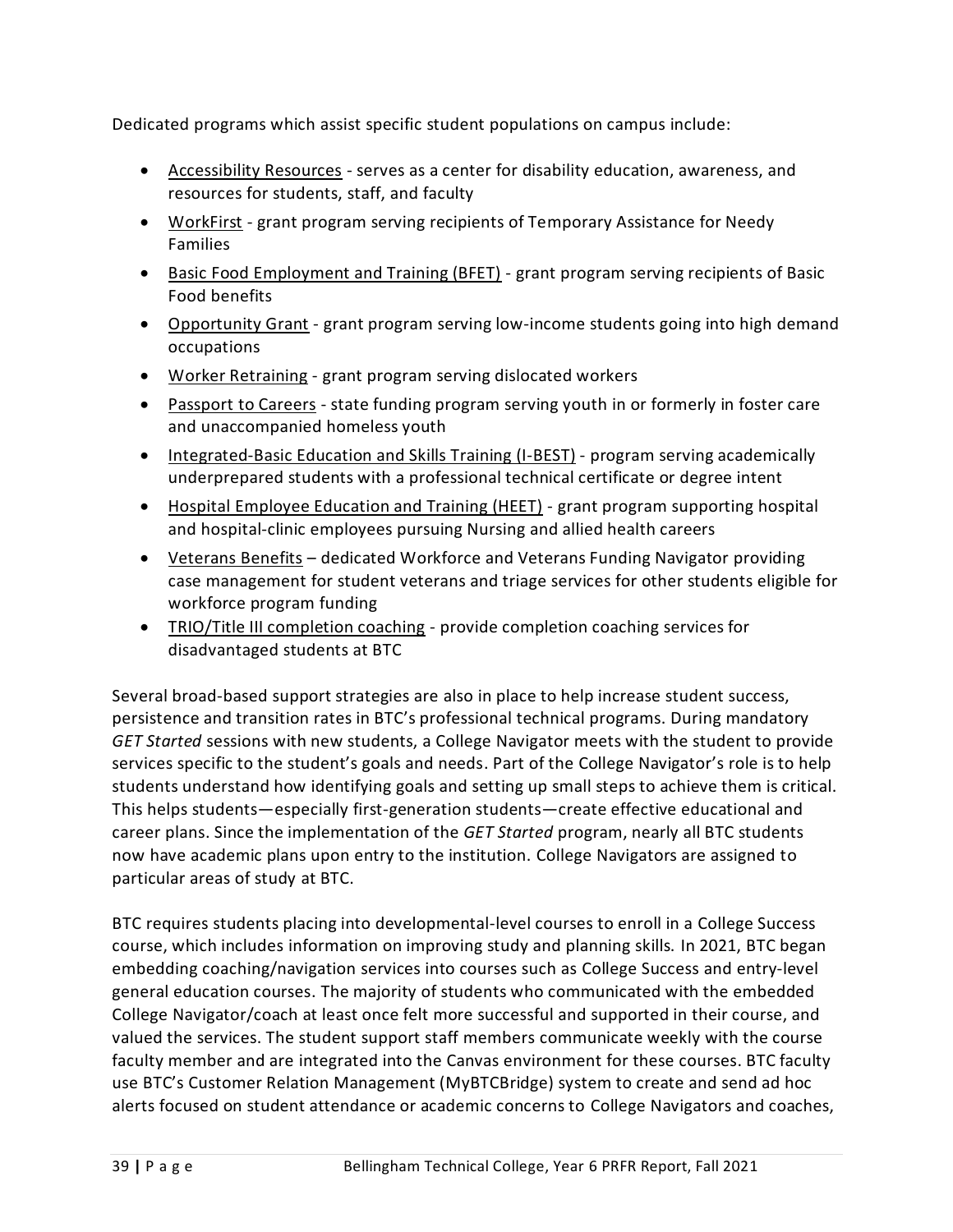who can then follow up directly with students or refer a student to a specific campus resource. Employees can also use MyBTCBridge to look up student activity records, view students' prior interactions with other employees, view class rosters, log outreach and interactions, identify student barriers and make referrals to support services, and communications with students. Student Services and BTC's CISS staff work together to hold regular sessions at Faculty Inservice Days regarding early intervention resources and practices, which helps college employees align and improve practices related to early intervention.

At BTC, students may move from an academic alert to probation and then suspension. BTC employees used to focus on students in the suspension stage, but analysis of BTC data showed that students placed on academic alert do not move on to probation because few of them stay at the college. Focus has shifted to intervening with students before or as soon as they are placed on academic alert. Student Services staff have met with deans to discuss how to proactively identify students who may be at risk; for example, students who repeat courses or who show a delay in completing course prerequisites. Specialized support program staff also track participant progress and contact students who may enter academic and/or financial aid probation and require additional support.

[Tutoring services](https://www.btc.edu/CurrentStudents/StudentResources/TutoringCenter.html) are located in a central location on campus, and are offered across campus in programs, labs, and other common study spaces as needed, as well as online. BTC Tutoring Services were offered online for the first time at the end of Winter 2020. General services offer a wide variety of support for pre-college, general education and program courses, as well as tutoring for BTC's two BAS programs – students can now also request one-on-one appointments on-line as well as small study group support. These innovations, including both on-line and on-ground modalities, will continue when BTC returns to inclusion of on-ground services post-pandemic. BTC's tutoring services are responsive to and customized around student and faculty-identified student needs. Tutors are hired and scheduled to meet both general drop-in support needs and targeted demand on the part of professional technical programs: for example, Tutoring has hired tutors (including second-year program students) to assist first-year students in programs such as Process Technology, Radiologic Technology and Nursing.

The BTC library delivers research and library instruction along with student technology support in person, virtually and via phone, email and chat services. In addition to providing instructional materials, technology equipment, and study spaces, the library hosts and supports the campus open computer lab of approximately 60 networked computers. Library staff also hold quarterly Technology Camp workshops for new students, and provide technology guidance and assistance to all students throughout the academic year.

Students with disabilities are provided with targeted support through BTC's Accessibility Resources [\(AR\)](https://www.btc.edu/CurrentStudents/AccessibilityResources/Index.html) area, which provides assistance with accommodation plans and assistive equipment. AR implemented a new accommodation, appointment, and case management software (AIM) in Spring 2020 to help centralize tracking and communications for students with disabilities. The Director of Accessibility Resources also acts as the main counselor for Labor &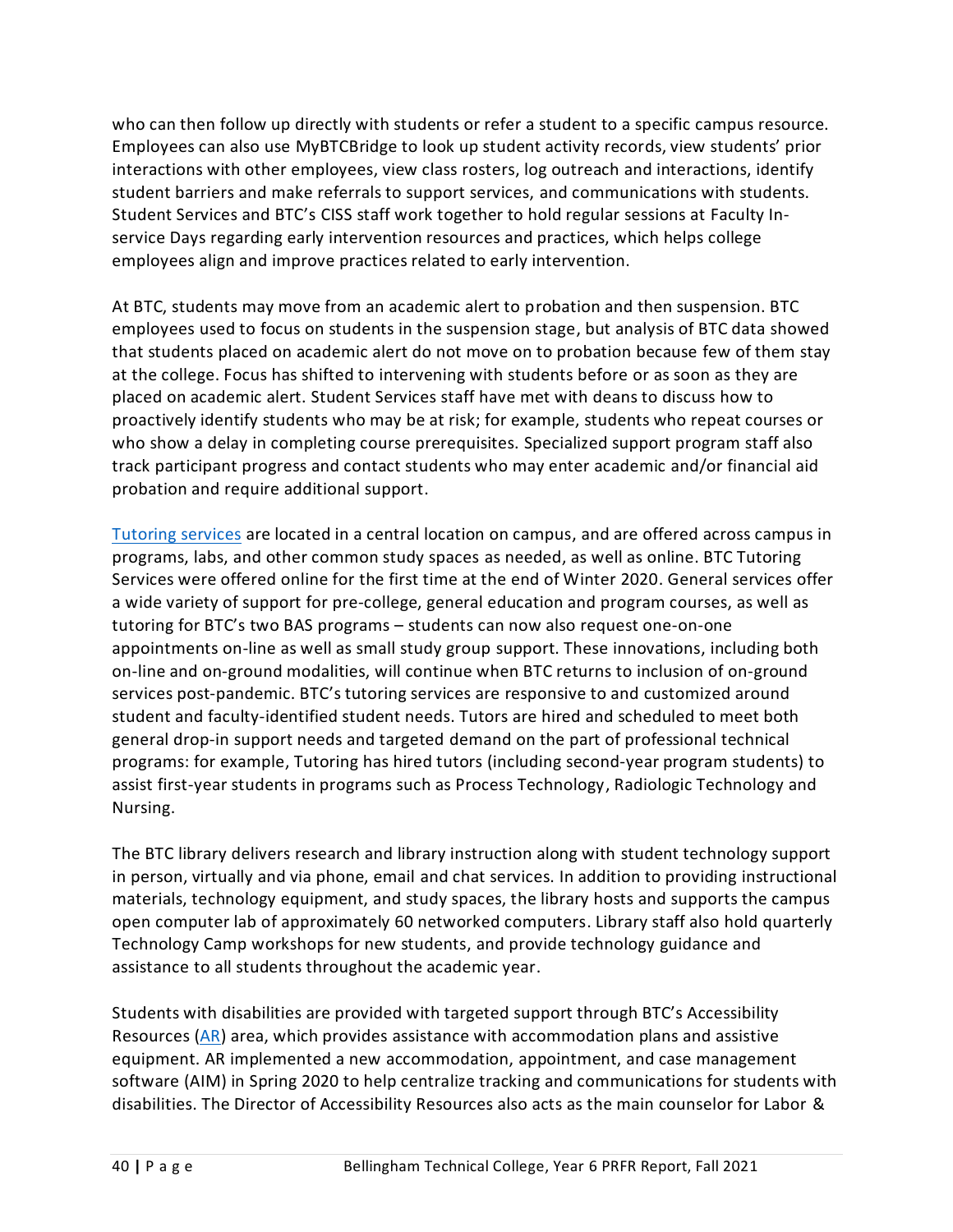Industries, Department of Vocational Resources and Community Transitions (program which serves K-12 special education students through age 21) counselors and students, assisting these students to develop any needed accessibility support plans.

In order to better support students in financial need, the college has redesigned its financial aid services and processes to provide faster processing turnaround and online access to critical financial aid information. In 2019-20, the Financial Aid and Workforce Funding offices merged to form the [Student Financial Resources](https://www.btc.edu/CurrentStudents/FinancialResources/index.html) office, providing students with a centralized location for all funding needs. [A Financial Aid portal](https://www.fas.ctc.edu/portal3/?col=250) allows students to login and check the status of their applications. Students can also go online to complete paperwork, creating a number of efficiencies for students and the Student Financial Resources office. Electronic filing systems have been implemented, which has made awarding turnaround time shorter. Staff have established projected student budgets for professional technical programs that more accurately reflect the student resources required for high-cost BTC programs, and the office has developed a packaging model for student aid that includes increased funds for students who have high loan debt and/or who are single parents. The department also collaborates with areas such as Accessibility Resources to help counsel students who petition financial aid termination and who may need additional support.

The Student Financial Resources office supports scholarship access and preparation on the part of students, including providing outreach for available scholarships such as the Opportunity Scholarship program and supporting students through the application process as they pursue a variety of student scholarship opportunities. The office also coordinates State and Federal student work-study programs, ensuring that students can gain workforce skills as well as earn money while in college.

The college recently streamlined its funding application process for [emergency support services](https://www.btc.edu/CurrentStudents/FinancialResources/EmergencyFunding.html) to students and moved this process online. This funding includes assistance with childcare, uniforms, tools, or car repairs to all students in need. Moving the application online increased student access and efficiencies: for example, the online application assisted Student Financial Resources to quickly award CARES Act funding to students impacted by the pandemic. Student Financial Resources has also worked closely with BTC's Data and Research area to better target students in need. For example, Data and Research staff worked with Student Financial Resources in Spring 2020 to identify students who had to drop from full- to part-time due to onground classes being cancelled, so that those students could be prioritized for emergency CARES Act funding.

Other individuals or groups, including the Associated Students of BTC and the BTC Foundation, contribute to student scholarship or emergency funds. The [ASBTC](https://nwccu.box.com/s/lwi57dsmir7ezgknvbw17x792rifbd6n) supports students in a variety of other ways: for example, the ASBTC Executive Team supported Class of 2020 Commencement participants during the COVID-19 pandemic by funding caps and tassels, providing diploma covers, and worked with the Campus Store to put packages together and support shipping costs. The ASBTC also helped the Library purchase additional technology items to check out to students. Over the past few years, the BTC Foundation has substantially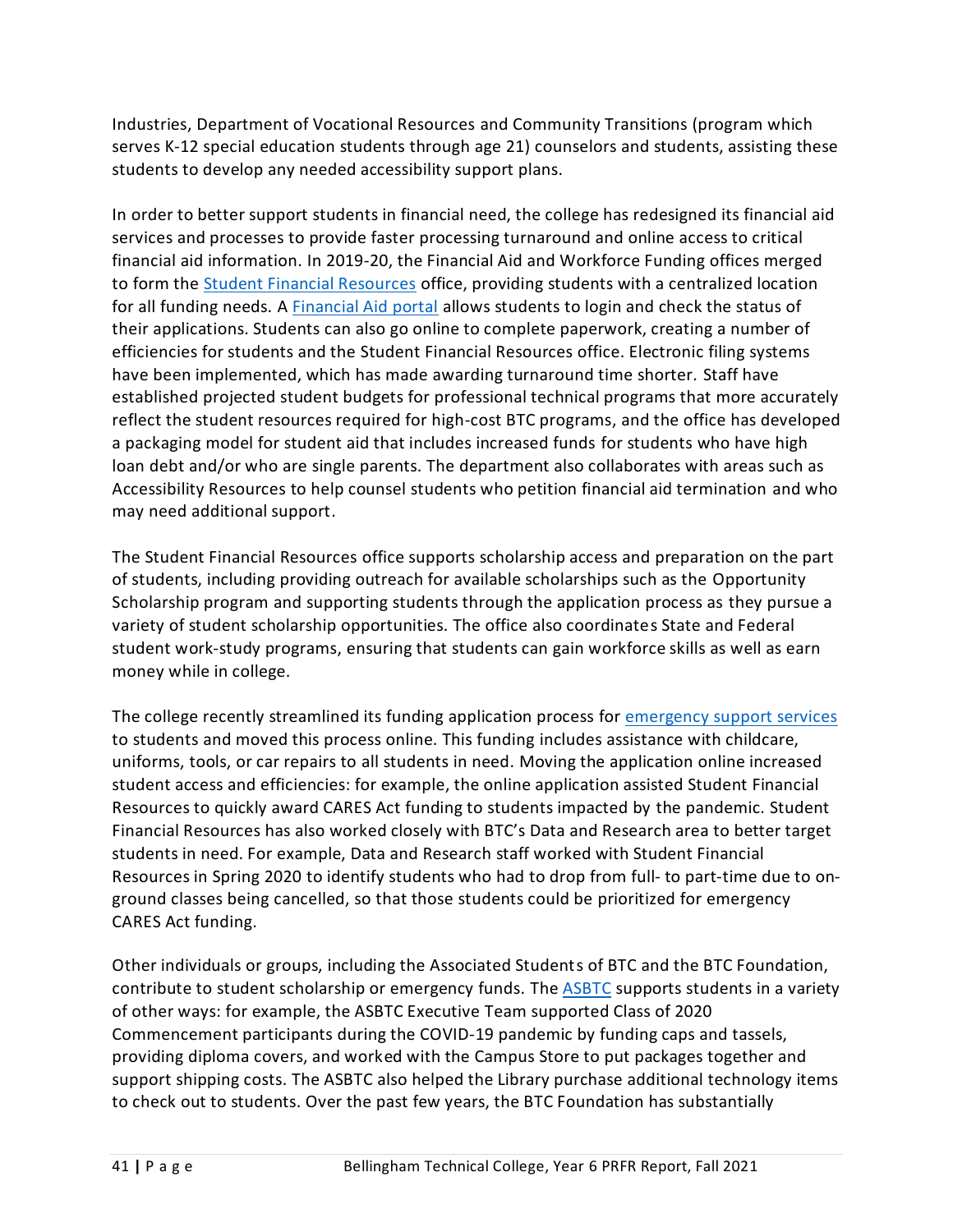increased the number of student scholarship donors and scholarship fund disbursal amounts.

BTC data show that these supports may be effective: In a Fall 2020 survey, students indicated that of all support services provided to them, financial assistance was the most critical. Lowincome students at BTC have higher retention rates than students who are not low-income. From Fall 2018 to Fall 2019, 65% of low-income students were retained, versus 54% of non-lowincome students.

<span id="page-44-0"></span>2.G.2 **The institution publishes in a catalog, or provides in a manner available to students and other stakeholders, current and accurate information that includes: institutional mission; admission requirements and procedures; grading policy; information on academic programs and courses, including degree and program completion requirements, expected learning outcomes, required course sequences, and projected timelines to completion based on normal student progress and the frequency of course offerings; names, titles, degrees held, and conferring institutions for administrators and full-time faculty; rules and regulations for conduct, rights, and responsibilities; tuition, fees, and other program costs; refund policies and procedures for students who withdraw from enrollment; opportunities and requirements for financial aid; and the academic calendar.**

BTC meets accreditation information requirements through an annual catalog, which is published on BTC's website through th[e online](https://catalog.btc.edu/) Acalog platform and is available in [hard copy](https://nwccu.box.com/s/91kgi9wlahvvxsrta3tqvrgg3vihu518) upon request. The below table verifies on which catalog page(s) the information is published. BTC's Marketing and Communications department leads the creation of the BTC catalog using a collaborative process to ensure broad input and accuracy.

| <b>Required Content</b>                                                     | Page |
|-----------------------------------------------------------------------------|------|
| Institutional mission and core themes                                       | 5    |
| Admissions requirements and procedures                                      | 10   |
| <b>Grading policy</b>                                                       | 31   |
| Information on academic programs and courses, including degree and          | 44   |
| program completion requirements, expected learning outcomes, required       |      |
| course sequences, and projected timelines to completion based on normal     |      |
| student progress and the frequency of course offerings                      |      |
| Names, titles, degrees held, and conferring institutions for administrators | 164  |
| and full-time faculty                                                       |      |
| Rules and regulations for conduct, rights, and responsibilities             | 170  |
| Tuition, fees, and other program costs                                      | 17   |
| Refund policies and procedures for students who withdraw from               | 18   |
| enrollment                                                                  |      |
| Opportunities and requirements for financial aid                            | 19   |
| Academic calendar                                                           | 6    |

Required Content Locations in BTC Catalog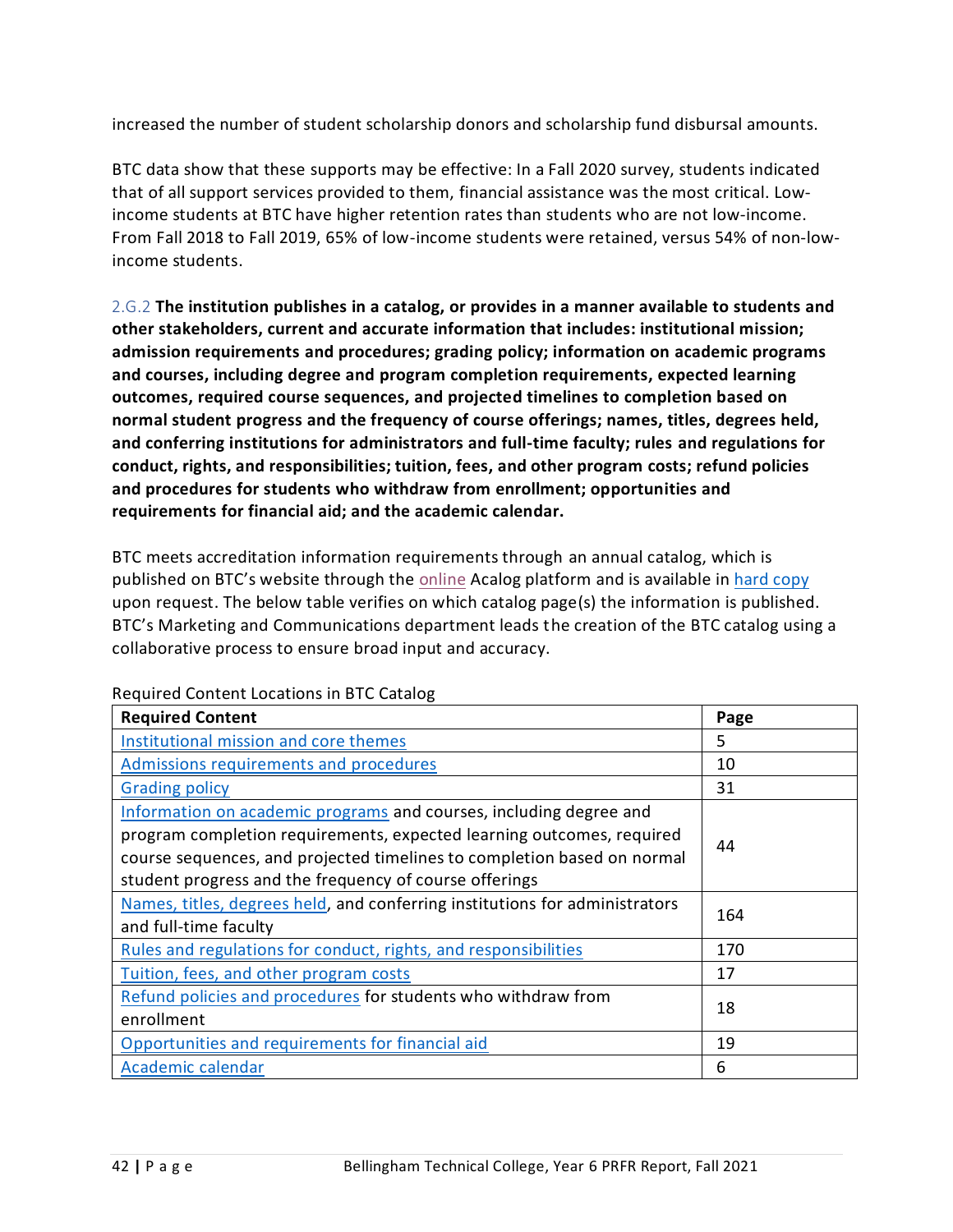<span id="page-45-0"></span>2.G.3 **Publications and other written materials that describe educational programs include accurate information on national and/or state legal eligibility requirements for licensure or entry into an occupation or profession for which education and training are offered. Descriptions of unique requirements for employment and advancement in the occupation or profession shall be included in such materials.**

National or state criteria for entry into a field or for eventual licensure are tracked closely by program faculty. Standing [industry entry](https://nwccu.box.com/s/brjawm8dhwt7pbki4llz46h1x2och8p2) and [licensure requirements](https://nwccu.box.com/s/pqgpt8hv0jccko0yy0ezbwbq7kvn4rcn) are incorporated into admissions processes for particular programs. For example, a Driver's License and 3-year driving record are required for entry into BTC's Automotive Technology program, evidence of which is required for employment in the industry. Drug and other medical testing screens and criminal background checks (required by clinical partners) for entry into [Nursing](https://nwccu.box.com/s/ftw74888rj11gd7q48q6h1zhd5sg546k) and allied health occupations are also required for entry into these certificate and degree programs. Industry standards that are rapidly changing (for example, increased use of criminal background chec ks and drug testing for Process Operator positions) may not be required as part of the admissions process, but information about the industry standards are posted on the "Jobs" portion of each program page on the website, discussed during navigation and career exploration sessions and activities, and covered in program information sessions. Certain programs also offer targeted orientation sessions, which contain information on specialized admissions requirements needed for entry into the program and the industry. Admissions information for programs with prerequisites and other additional admissions requirements are published in the catalog, and on the website, and are included in new student *GET Started* sessions. College Navigators also integrate these additional admissions requirements into student's individual academic plans.

Programs use national and professional skill standards, including industry licensure, certification, and accreditation standards, to guide their student learning outcomes. A few examples include the American [Culinary](https://www.btc.edu/Academics/DegreesAndCertificates/CulinaryArts/index.html) Education Federation (ACEF), National [Automotive](https://www.btc.edu/Academics/DegreesAndCertificates/AutomotiveTechnology/index.html) Technician Education Foundation (NATEF), Accreditation Commission for Education in [Nursing](https://www.btc.edu/Academics/DegreesAndCertificates/Nursing/Nursing-DTA-MRP-AssociateDegree.html) (ACEN), Accreditation Review Council on Education in [Surgical Technology](https://www.btc.edu/Academics/DegreesAndCertificates/SurgeryTechnology/index.html) and Surgical Assisting (ARC-STSA), and Commission on Accreditation of Allied Health Education Program (CAAHP). Programs associated with these national organizations note their affiliations in their published program descriptions. Industry standards which are recommended or required for entry, licensure and advancement in a particular field are fully integrated into program curriculum and outcomes.

# <span id="page-45-1"></span>2.G.4 **The institution provides an effective and accountable program of financial aid consistent with its mission, student needs, and institutional resources. Information regarding the categories of financial assistance (such as scholarships, grants, and loans) is published and made available to prospective and enrolled students.**

Connecting students to [financial aid resources](https://nwccu.box.com/s/q43rw13a526ng697ngui2too1vp6mc5o) and supporting their progress through Federal, state, and private financial aid processes is critical to the college's mission and strategic goals around student access, success and retention. Nearly half of BTC's certificate- and/or degreeseeking students receive need-based financial support. The Financial Aid and Workforce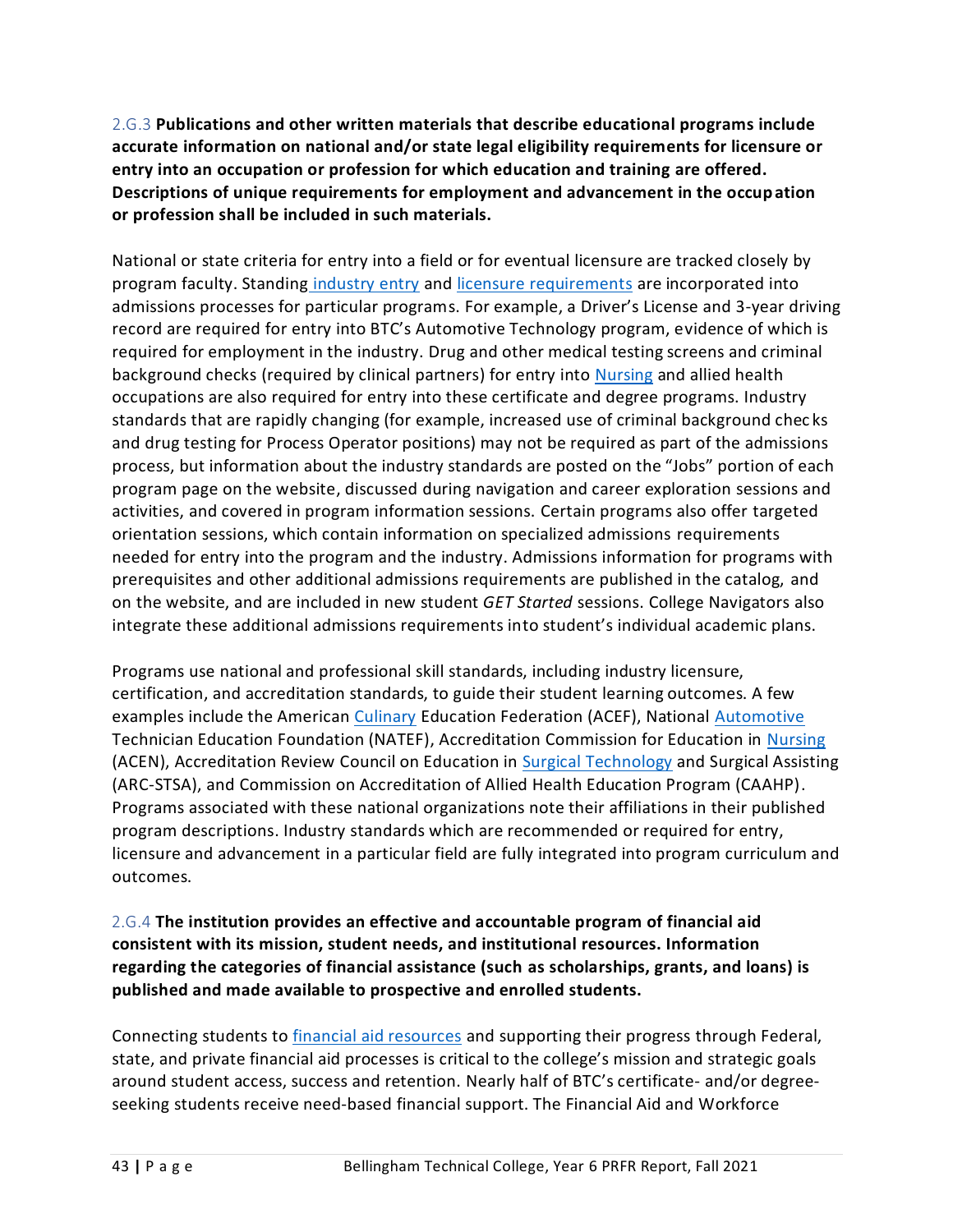Funding areas were combined in 2019-20 to form the [Student Financial Resources](https://www.btc.edu/CurrentStudents/FinancialResources/index.html) office, which benefits students by creating a one-stop area for their funding needs. This change also improved collaboration between the college's financial assistance programs and staff, resulting in more efficient and effective operations. In response to rapidly increasing demand for Federal Student Aid, Student Financial Resources has also developed new strategies for timely communications with its students, utilizing BTC's CRM system as well as developing an on-line Financial Aid Portal and streamlining internal office procedures for increased efficiency and decreased student wait time.

In Spring 2020, employees drew upon BTC institutional, Foundation and Federal resources to provide student emergency funds related to the COVID-19 pandemic. BTC responded quickly to student need in the beginning of the pandemic through use of institutional and Foundation funds. BTC's Data and Research staff pulled data to identify over 200 students who had either dipped below full-time or dropped entirely, due to courses being cancelled or moved in response to COVID-19 restrictions. Student Financial Resources proactively reached out to these students about emergency fund availability. Students were able to apply online for institutional funds to recoup expenses from loss of income, additional expenses related to online coursework, and reductions to financial aid due to Spring 2020 course adjustments. The college was also awarded Federal CARES Act funding in late Spring 2020 to help support students in need due to impacts of the pandemic. Student Financial Resources and BTC Foundation staff worked together to create an efficient awarding process for these funds. Since March 2020, the college spent \$1,757,887 to provide direct aid to these students.

Federal Student Aid information specific to BTC is available on the BTC website and in the Student Financial Resources office as well as through various information sessions, outreach events and activities on and off campus. Staff support students receiving loans with multiple services, including sending students [loan information](https://nwccu.box.com/s/4tphy8m0fbhgx5kt25j4ialdbzl1bqln) through Loan Request Forms and [tracking](https://nwccu.box.com/s/23nh9ej0pgln1x3tvr2ds5q4kojqjtl0) [letters,](https://nwccu.box.com/s/23nh9ej0pgln1x3tvr2ds5q4kojqjtl0) and annually review packaging guidelines and expenditure of funds.

Campus departments that provide funding for students work closely together to coordinate processes and awards. For example, BTC's cross-departmental Emergency Funding team worked with Student Financial Resources in 2019-20 to centralize and digitize the application process. These resources are now advertised to all students through Student Financial Resources. These efforts help make BTC's student emergency assistance program more equitable, consistent and effective. BTC programs and departments that provide student financial support also foster partnerships with external funding agencies such as WorkSource, Employment Security Department, Department of Social and Health Services (DSHS), and the Opportunity Council. Specialized BTC programs that offer financial aid to students typically have dedicated coordinators or advisors that assist members of the targeted population navigate paperwork and processes needed for their financial aid awards. For example, the number of Trade Act-qualified students and other unemployed students has risen due to the pandemic, and workforce funding programs (such as Worker Retraining) are providing financial and other support services. BTC has also developed additional supports for low-income high school students who are participating in BTC's Running Start program. Students who qualify for free or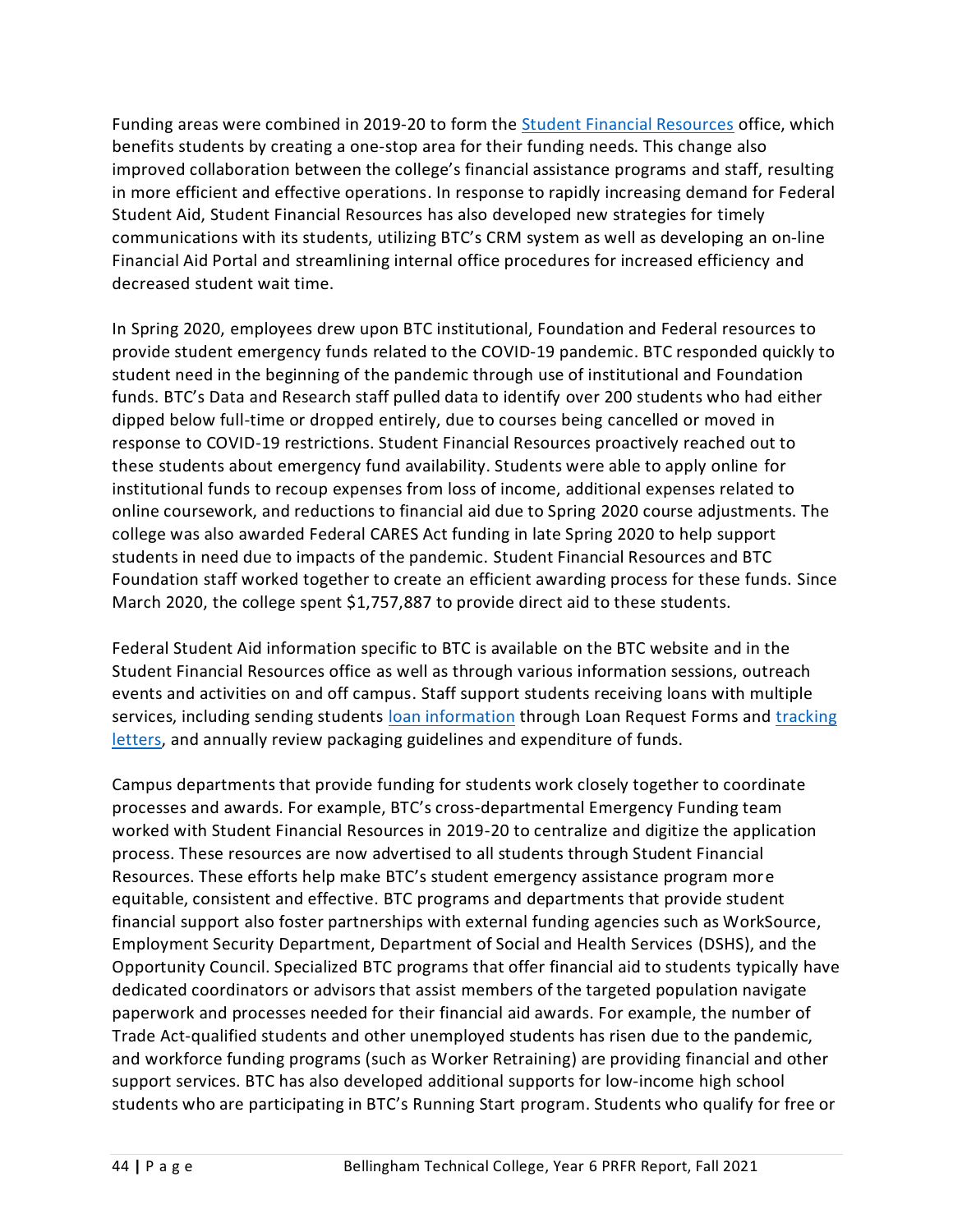reduced lunch in the K-12 system can receive support for bus passes, textbooks and course supplies, and can apply for a BTC scholarship to help pay for tuition over 15 credits and program fees.

A link to the BTC [Foundation website](http://www.btc.ctc.edu/OurCommunity/Foundation/indexFoundation.aspx) can be accessed from the Student Financial Resources page as well as through other support program pages, and links to private and college grant scholarships soliciting applicants are made available for students to research. The BTC Library also has a variety of books and database information about scholarships available for current and prospective students.

# <span id="page-47-0"></span>2.G.5 **Students receiving financial assistance are informed of any repayment obligations. The institution regularly monitors its student loan programs and publicizes the institution's loan default rate on its website.**

Entrance and exit loan counseling services for the Federal Direct Student Loan program are available online through the Department of Education. BTC communicates at the time the loan is awarded via a tracking letter, and verifies student completion of entrance counseling before releasing loan funds. Students are reminded of their responsibility to repay loans when loans are awarded, and are referred to exit counseling when they cease enrollment or drop below half-time. If a student enrolls less than half-time, BTC notifies them of their entrance into the grace period. BTC also subscribes to the i3 online counseling system. i3 reaches out to students who have borrowed from the Federal Direct Loan program, and provides online loan repayment and [default prevention](https://nwccu.box.com/s/4tphy8m0fbhgx5kt25j4ialdbzl1bqln) and resolution services. The college regularly monitors its student loan programs through the National Student Loan Data System and the institution's [loan default](https://www.btc.edu/CurrentStudents/FinancialResources/FinancialAid.html#ConsumerInformation)  [rate.](https://www.btc.edu/CurrentStudents/FinancialResources/FinancialAid.html#ConsumerInformation) BTC's latest Three-Year Cohort Default draft rate for 2018 is at 8.9%. This percentage will be finalized by the Department of Education in September 2021.

<span id="page-47-1"></span>2.G.6 **The institution designs, maintains, and evaluates a systematic and effective program of academic advisement to support student development and success. Personnel responsible for advising students are knowledgeable of the curriculum, program and graduation requirements, and are adequately prepared to successfully fulfill their responsibilities. Advising requirements and responsibilities of advisors are defined, published, and made available to students.**

BTC employs a shared caseload navigation program model (among College Navigators and faculty) that includes mandatory, [individualized entry advising](https://bellinghamtechnical.emsicc.com/?radius=®ion=Whatcom%2C%20Skagit%2C%20and%20Island%20counties) and planning for nearly all new degree-seeking students. This model was created to ensure equitable access to advising services on the part of all BTC students. The required *GET Started* sessions for new students help them assess the 'fit' of their particular educational and career goals and to identify what resources they may need to help them achieve their goals.

Over the past several years, the campus has expanded the quantity and quality of [online](https://www.btc.edu/CurrentStudents/AdmissionsAndAdvising/AdvisingAndCareerServices.html) services available to students, including moving enrollment services and processes online, developing online tutoring and coaching options, and creating Virtual Lobbies to provide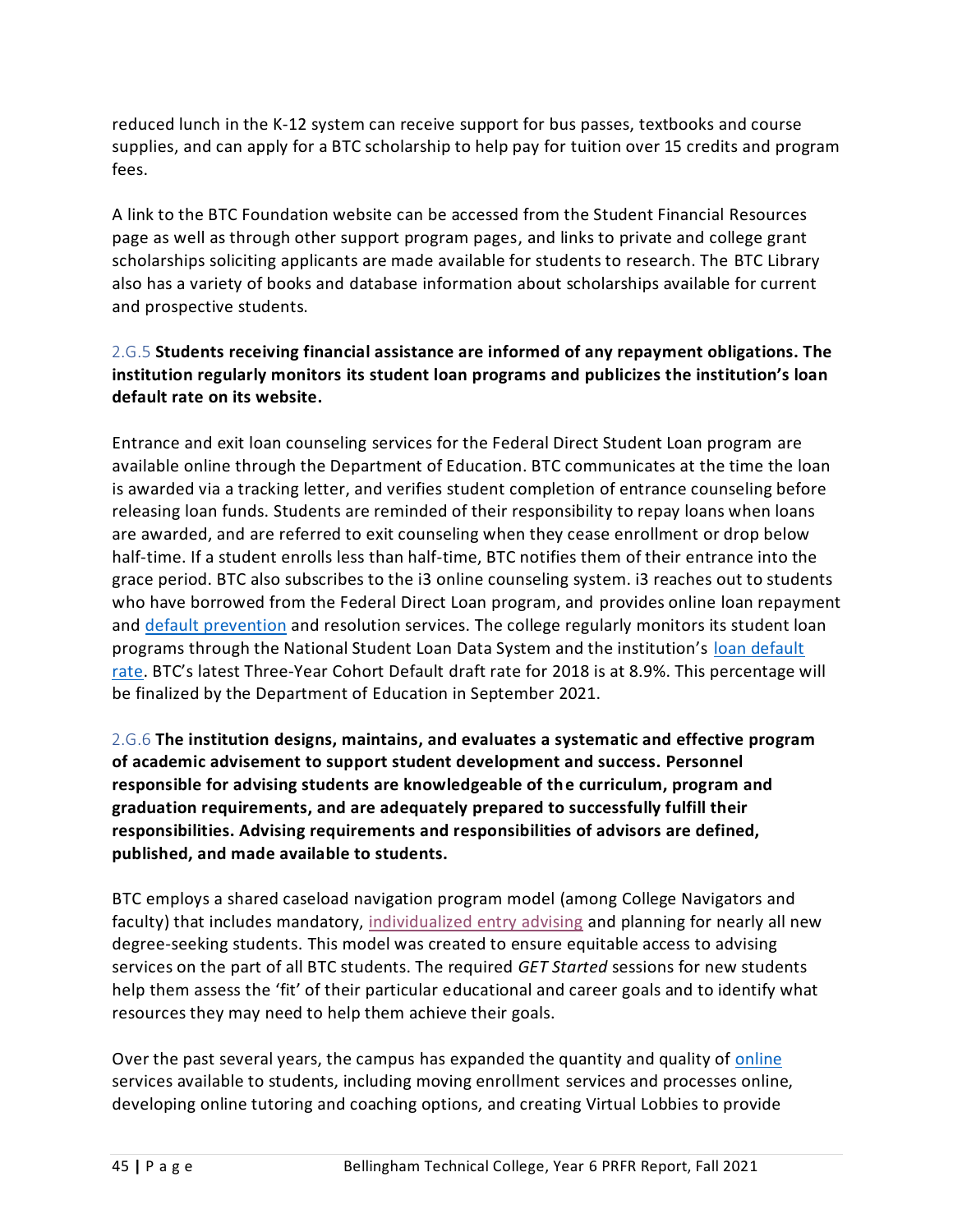additional online support tools for students.

In 2019-20, BTC piloted the process of combining general advising and coaching functions within individual positions. As part of the college's Guided Pathways implementation, BTC has created a cadre of College Navigators that integrate advising and coaching practices, with one [College Navigator](https://nwccu.box.com/s/2ppne6kuyklh4rz2b9srevotd1bokaqe) dedicated to each of the college's meta-majors. This new structure will help institutionalize coaching practice at BTC, and serving a targeted population of students will help these staff members deepen their understanding of the training programs and careers for which their students are preparing. Additionally, BTC has identified student educational/career plans and career services as two priority areas, with five-year KPI targets of establishing and implementing a strategy for more accessible, equitable and effective student educational/career planning and establishing and implementing a strategy for more accessible equitable and effective career services information and support. The college has established two workgroups to lead planning for the college in these areas.

Employees of special programs, such as Accessibility Resources, Opportunity Grant, Worker Retraining, Work First, and Basic Food Employment and Training (BFET) also provide special populations with wrap-around support services that include general advising. The majority of BTC College Navigators and those employees who provide advising services to students are located in the College Services Building, which allows students to access a variety of student support services in one location, and also facilitates cross-collaboration and peer mentoring among employees. However, as BTC has increased its grant resources and expanded student support services, other College Navigators and staff who provide advising and case management services to special populations (e.g., TRIO Student Support Services) have been housed in a variety of locations on-campus, including in H building and Campus Center. BTC's student support services plan to maintain a mix of on-ground and online services.

New College Navigators and staff serving special populations are trained by supervisors and peers, and work closely with experienced admissions and advising employees, as well as faculty members. In 2015, BTC researched evidence-based post-secondary strategies for increased non-traditional student retention and selected replication of the *InsideTrack* student coaching model as a strategy to help redress student equity issues, piloting a TRIO SSS completion coaching program on campus with grant assistance from the US Department of Education in 2016. BTC's TRIO SSS and Title III completion coaching programs were based on this model, which has a record of proven success. Over the past few years, BTC's completion coaching staff members have held regular *InsideTrack* coaching model training to train new coaches and enrich the practice of BTC employees who provide non-academic and academic support services as well as faculty members. BTC internal research indicates that the services provided by the coaching model are associated with increased quarter-to-quarter retention rates, particularly among part-time students.

In 2018-19, staff formed a workgroup focused on coordinating academic and career advising support services among staff who directly advise students (including Completion Coaches, Admissions/Outreach Specialists, College Navigators, and Student Services program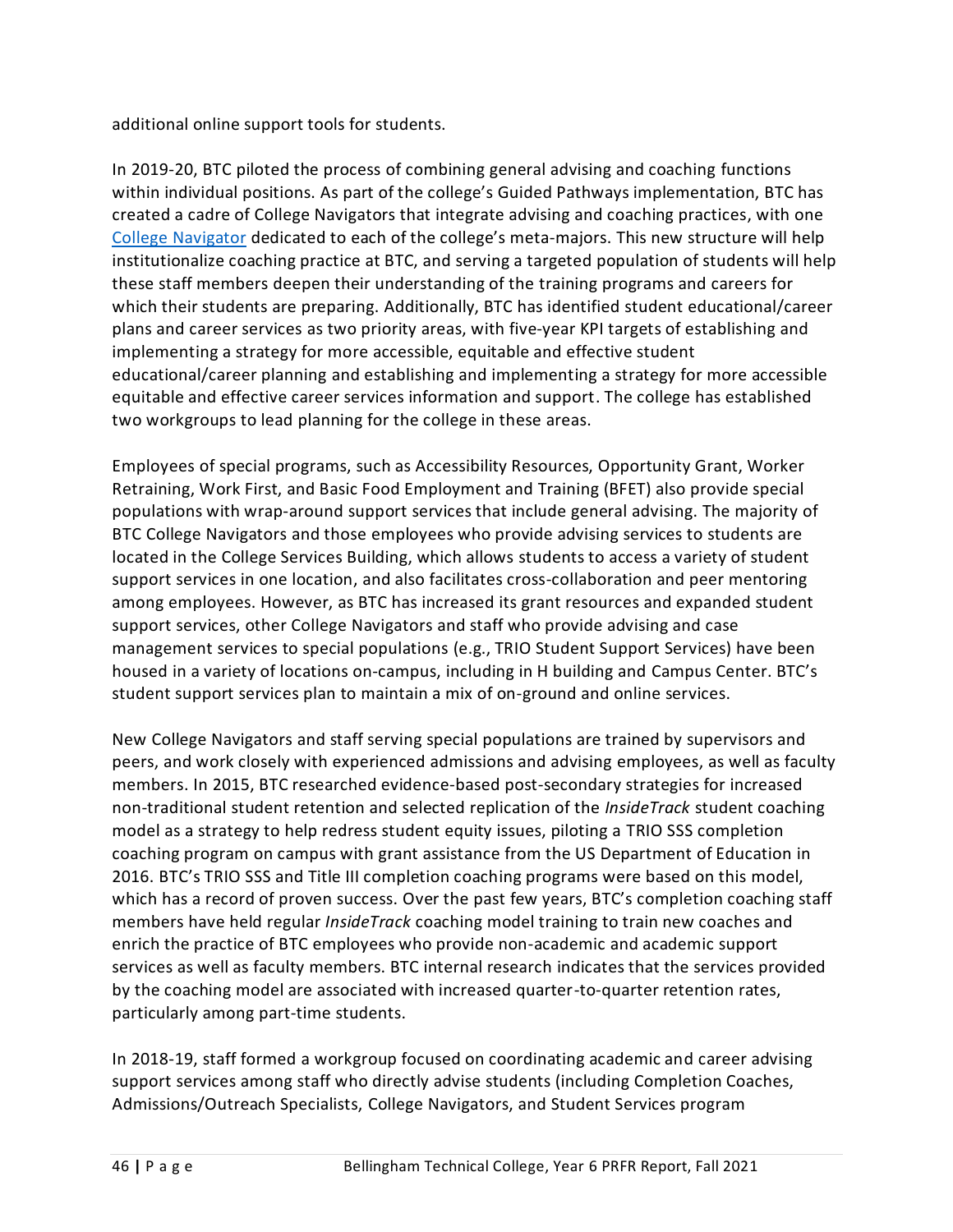coordinators). The goal of this group is to ensure that BTC employees use a centralized communication and support process for students. Regular, bi-weekly meetings are open to all Student Services employees and are venues for College Navigators, coaches, and coordinators of special student support programs to share information, review and communicate consistent practices, and have opportunities for trainings. In addition to these group meetings, all campus coaches and College Navigators meet bi-weekly with the Executive Director of Admissions and Advising. All College Navigators and other staff delivering advising services also meet with the rest of the Student Services departments in monthly All Student Services staff meetings.

In addition, a representative from the college's general advising team attends program [advisory](https://sharepoint2013.btc.ctc.edu/sites/accreditation/Shared%20Documents/Instruction/Faculty/rptActiveMembers-ByProgram.pdf)  [committee](https://sharepoint2013.btc.ctc.edu/sites/accreditation/Shared%20Documents/Instruction/Faculty/rptActiveMembers-ByProgram.pdf) meetings and participates in Instruction Council as a voting member. The highlights from each meeting are compiled and shared with all advising staff. Those advising support staff connected with particular instructional programs are integrated into departmental meetings and communications, increasing their ability to effectively advise students.

BTC's Student Services area works closely with faculty to build awareness of shared caseload assignments and to train faculty in proactive advising practices and tools, including early alert processes. For example, Student Services employees host training and information sessions during Faculty In-service Days, and College Navigators and coaches are integrated into program and general education Canvas pages. College Navigators and Registration and Enrollment staff work together to attend program classes upon request to help students register for the next quarter. Once students enter their professional technical program, faculty become their primary advisor(s) and these faculty continue to receive support from Student Services employees. Faculty guide students through their course selection processes and provide career preparation support as well as offering general support and referrals as needed.

Advising requirements and responsibilities of BTC's College Navigators are defined, published, and made available to students through BTC's catalog.

<span id="page-49-0"></span>2.G.7 **The institution maintains an effective identity verification process for students enrolled in distance education courses and programs to establish that the student enrolled in such a course or program is the same person whose achievements are evaluated and credentialed. The institution ensures that the identity verification process for distance education students protects student privacy and that students are informed, in writing at the time of enrollment, of current and projected charges associated with the identity verification process.**

Students are assigned a Student Identification Number (SID) at the time of admission to the college. Information that is unique to the student is linked to the SID and stored in the Student Management System (SMS). Students are enrolled in individual courses through the SMS only, and all programs and courses offered through the online learning management systems require that students log in using their Student Identification Number (SID) and a personalized password. BTC anticipates being able to implement multi-factor authentication for all online students and employees once PeopleSoft has been implemented in October 2021. The online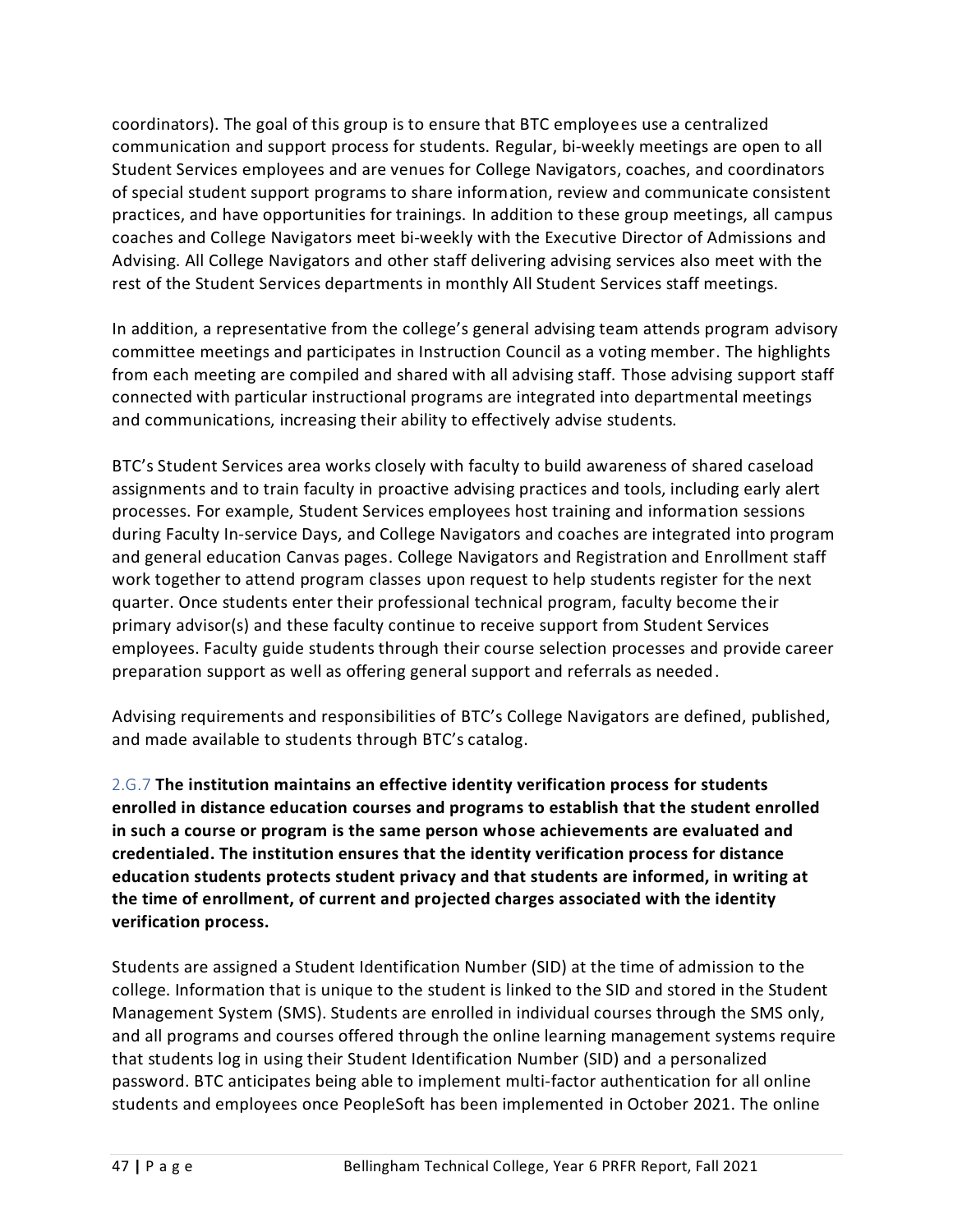course management system used for hosting online classes is a closed and secure system that requires [student authentication](https://nwccu.box.com/s/d0ek6ql507svwadcpyhblu10f6votsn2) upon logging in. There are no charges associated with the student verification process at the time of admission or at the time of enrollment in any online course.

### <span id="page-50-0"></span>LIBRARY AND INFORMATION RESOURCES

<span id="page-50-1"></span>2.H.1 **Consistent with its mission, the institution employs qualified personnel and provides access to library and information resources with a level of currency, depth, and breadth sufficient to support and sustain the institution's mission, programs, and services.**

The BTC Library has been providing technical and professional information to support the programs, courses, and research at Bellingham Technical College since 1995. The Library's mission is consistent with the institution's mission and strategic themes.

*Bellingham Technical College Library and eLearning support the evolving information, education and technology needs for teaching and learning by offering the BTC community responsive, inclusive service to promote academic and career success.*

### Library Facilities

BTC's Library is located on the top floor of the Campus Center building. This location, with 14,500 square feet, includes eight study rooms, a faculty resource room, and a 50+ open access computer lab (the Information Commons), as well as study tables and seating areas for individual and group work. The Library was designed and furnished to Americans with Disabilities Act (ADA) standards, and purchases ADA accessible materials whenever possible. The Library includes an Information and Digital Literacy computer lab classroom. The eLearning Department also has space in the Library, which includes an eLearning lab (600 square feet) for small group faculty instruction, and a small instructional media studio.

### Library Services

The librarians and paraprofessional staff offer reference and research support, directional assistance, circulation assistance, interlibrary loans, and student technology support. Library services are flexible and support the college's programs and services, with specialized assistance and instruction available by request. For example, formal Library orientations and information literacy sessions are requested and taught regularly for general education, Transitional Studies, and other courses. Professional technical programs, such as Culinary Arts and Nursing, also ask for specific orientations for program students. In addition to orientations and information literacy sessions, librarians offer training on reference tools such as EBSCO eBooks, ProQuest and Credo Reference. The Executive Director of Library, eLearning and Academic Support, who also oversees the BTC Tutoring Center, acts as the copyright officer for the college and provides information to employees and students on topics such as copyright laws and plagiarism. The Library maintains a robust collection of [online resources.](https://nwccu.box.com/s/e7q3esh4m5ha4wlmutmzm522neam9dfq) The online catalog, eBooks, full-text journal databases, digital reference and streaming videos, and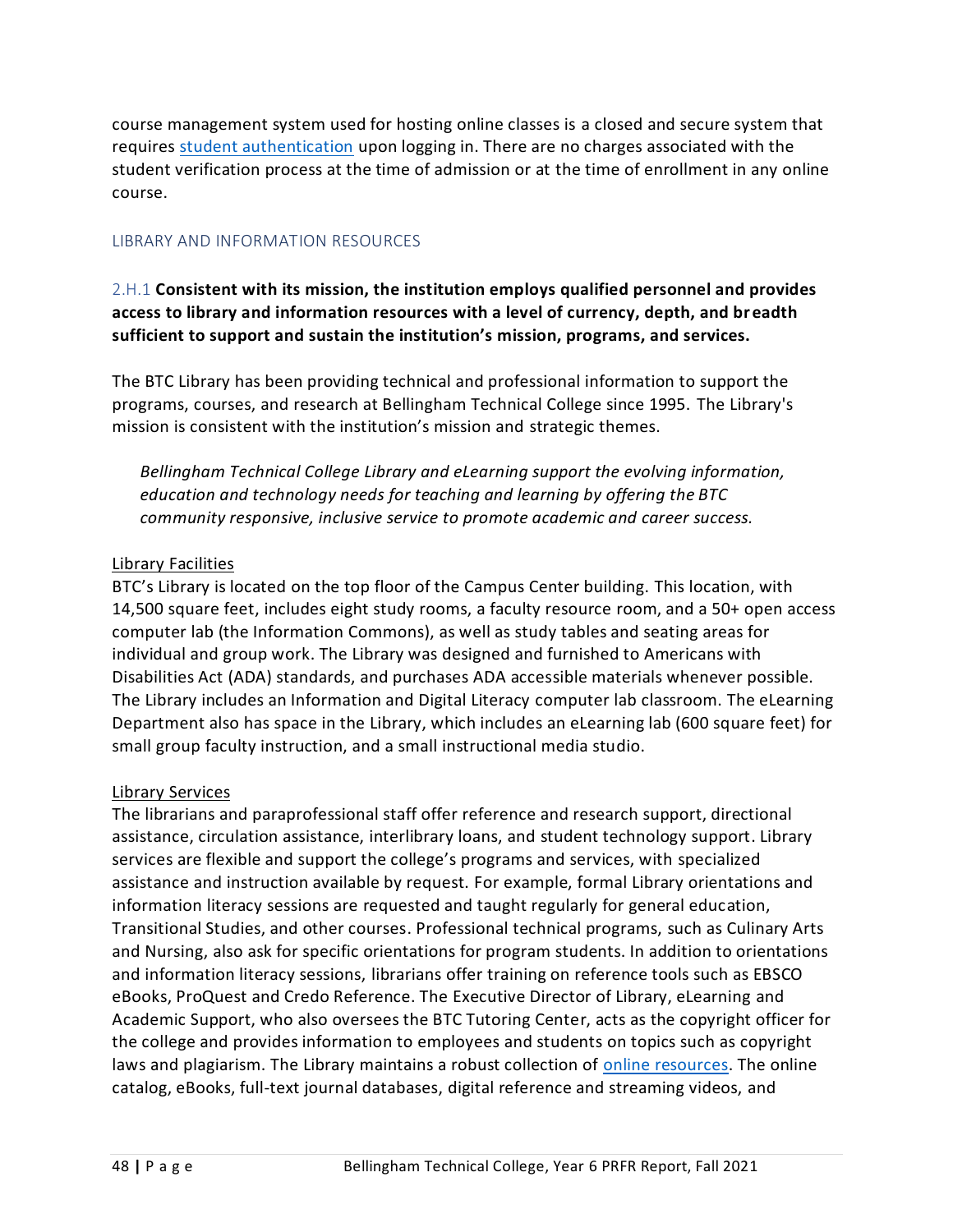research aids are available for use on- or off-campus. The Library provides over 50 software programs on its computers that assist employees and students who are studying or working independently. Applications include the full Microsoft Office Suite, MasterCook, AutoCAD, QuickBooks, and many others.

The BTC Library recently acquired several career/workplace readiness resources to support students, including the Peterson's Test Prep/Testing and Education Reference Center database, where students can prepare for the future by creating resumes and taking practice career and college placement exams. The Library has created bibliographies of materials that raise awareness of marginalized populations, including LGBTQ and people with disabilities. The Library provides bibliographies of new materials and a Library information and resources brochure, and offers clear signage to direct users. LibGuides provides online access (including video tutorials) to bibliographies, Library-focused instructional content such as evidence resources and how-to guides, subject guides, citation guides, and other information. Library assistance is available via Canvas (the college's learning management system), and staff maintain a social media presence through Facebook and other platforms.

### Student Technology Support

Throughout the academic year, Library staff members provide student computer technology support. Demand for this service has increased in recent years, with technology support questions comprising at least half of the total questions asked. In conjunction with Student Life and eLearning, the Library offers BTC Technology Camps at the beginning of each quarter. A recorded version of this Camp is posted on the web. The Library also checks out laptops, iPads, graphing calculators and other technology to students. As BTC transitioned to fully remote instruction in response to the COVID-19 pandemic, Library staff stepped up their efforts to provide technology and technology support for student learning, filling over 400 quarterly technology reservation requests from students for curbside pickup of items such as laptops, monitors, internet hot spots, circuit boards, data ports, and lab kits. In Fall 2020, the number of technology reservation requests increased to over 1600. Spring 2020 Technology Camps were translated into an online instructional video guide. These activities, in collaboration with academic support areas such as the Tutoring Center also moving services online, helped the Library and eLearning build a stronger remote learning and teaching support infrastructure for continued use.

### Library Access

Students and employees can access Library services in a variety of ways. The Library is open 54.5 hours per week (including evening hours Monday through Thursday), and the Library's Information Desk is staffed during open hours. 24/7 access to Library information and research support services is available through the [Library website,](https://www.btc.edu/Academics/Library/Index.html) and includes access to the online catalog, research guides, and general electronic databases such as ProQuest, Credo Reference, and Films on Demand, as well as program-specific databases such as CINAHL Plus with Full Text. The Library also subscribes to EBSCO eBooks Academic Collection (with over 208,000 eBook titles). To support in-depth reference and research questions from students, the Library offers 'Book-a-Librarian' services: students can schedule a 30-60 minutes appointment with a librarian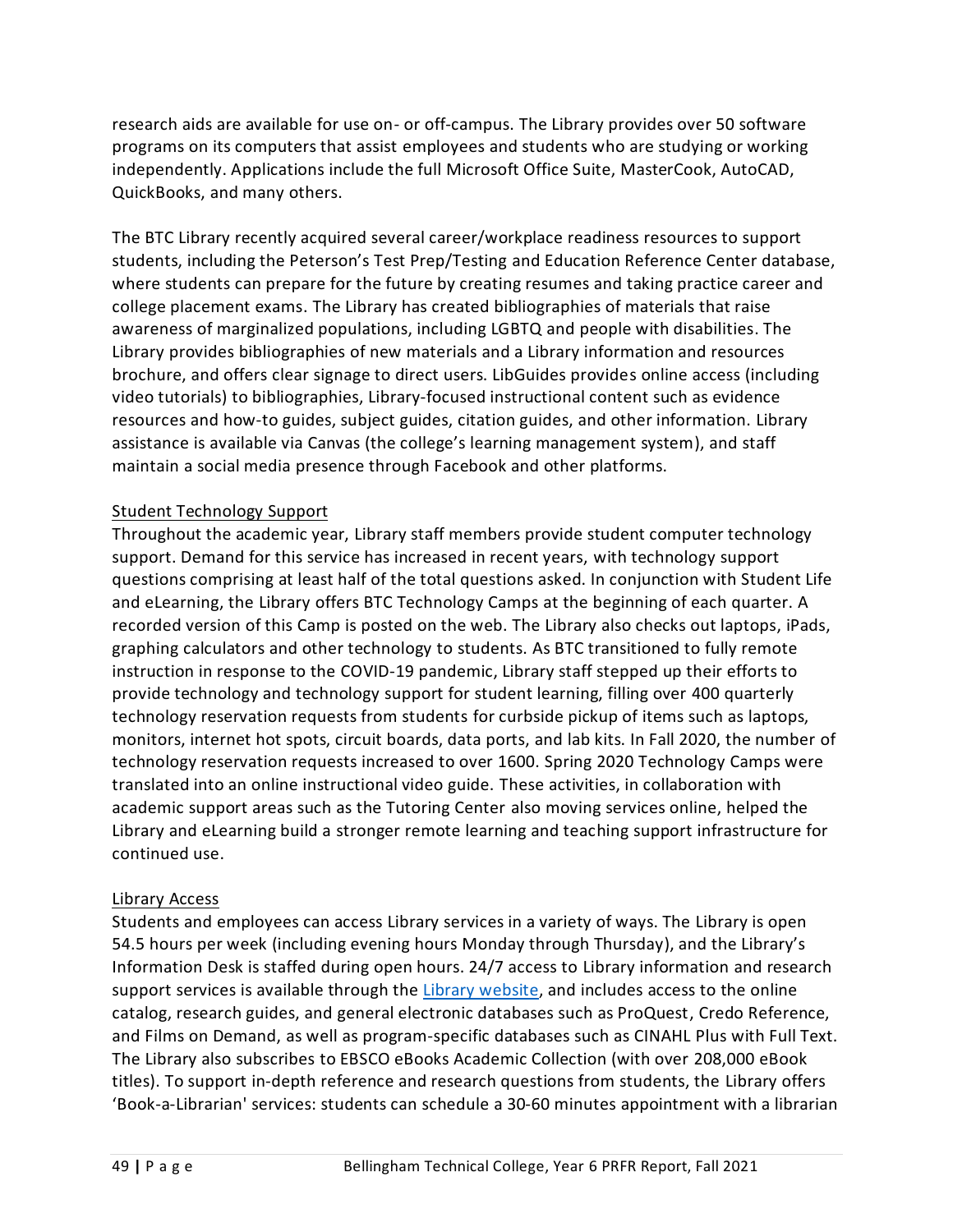to assist them with their research. The Library uses Ex Libris' Primo Discovery Service to manage and provide one-stop access to BTC's print and digital collections and pathways to many openaccess resources, and is part of the nationwide consortium of academic and public libraries that supports the LibAnswers 24/7 chat reference service.

### Library Collections

The depth and breadth of the college's collection is guided by its [Collections Development](https://btc.ctc.libguides.com/btclibrarypolicies/collectiondevelopment)  [Policy,](https://btc.ctc.libguides.com/btclibrarypolicies/collectiondevelopment) available online. The Library acquires, catalogues and processes an average of 642 titles and 1,275 volumes per year. The Library withdraws volumes each year in order to keep its collection current and support the unique needs of the college's professional technical curriculum. In addition to its general collection, the Library maintains several specialized collections, including a Faculty Teaching and Learning collection and an English Language Acquisition collection. The Library also manages reserve materials. Media and reference materials are interfiled with the other collections and grouped by subject. The Library's collection includes over 13,000 physical titles, 212,000 eBooks, 76 print journals, and over 1,130 DVDs and videos, as well as streaming media. Employee and student feedback guide Library and information resource development. Approximately half of the materials purchased are the result of instructor, student, or staff recommendations or requests.

### Stakeholder Feedback

The Library gathers [data](https://drive.google.com/file/d/1P6b727p3P1qgIDk7a-jAMcKV7OvYav9D/view) and receives feedback in a variety of ways. Library staff look at data sources such as circulation counts, front door and group study room statistics, and database usage statistics. Comment cards and "Suggestion for Purchase" forms are available at the front desk, and the Library regularly accepts suggestions via online form, email and in-person. In BTC's Fall 2020 student survey, nearly 80% of students using the Library reported that their needs were met. The Library regularly contributes its data to national surveys such as the annual Academic Library Trends and Statistics Survey and the U. S. Department of Education's National Center for Education Statistics, Academic Libraries Survey.

More recently, Library staff have been looking at additional ways to authentically assess Library services. The Library records reference and student technology help-desk questions. To enhance communications with different campus constituencies, Library staff serve on several governance and other [committees](https://sharepoint2013.btc.ctc.edu/sites/accreditation/Shared%20Documents/Committees-and-Councils/Councils,%20Committees,%20and%20Taskforces%20-%202014-2015.docx) across campus, including the Accreditation Steering Committee, College Assembly, Opening Day Planning Committee, Instruction Council, Technology Committee, Planning and Resource Allocation Committee, and Student Access and Success Committee. General input and suggestions for improvement received from campus employees and students through venues such as daily interactions or committee or workgroup meetings are discussed in weekly staff meetings: feedback is shared and included whenever appropriate in resource planning.

In the Library's planning cycle, a [Library Strategic Plan](https://btc.ctc.libguides.com/c.php?g=473768&p=7578488)—based on the college's current mission, vision and goals—is developed every three years. Each year, the staff revisit the Plan to revise the action plans for the upcoming year.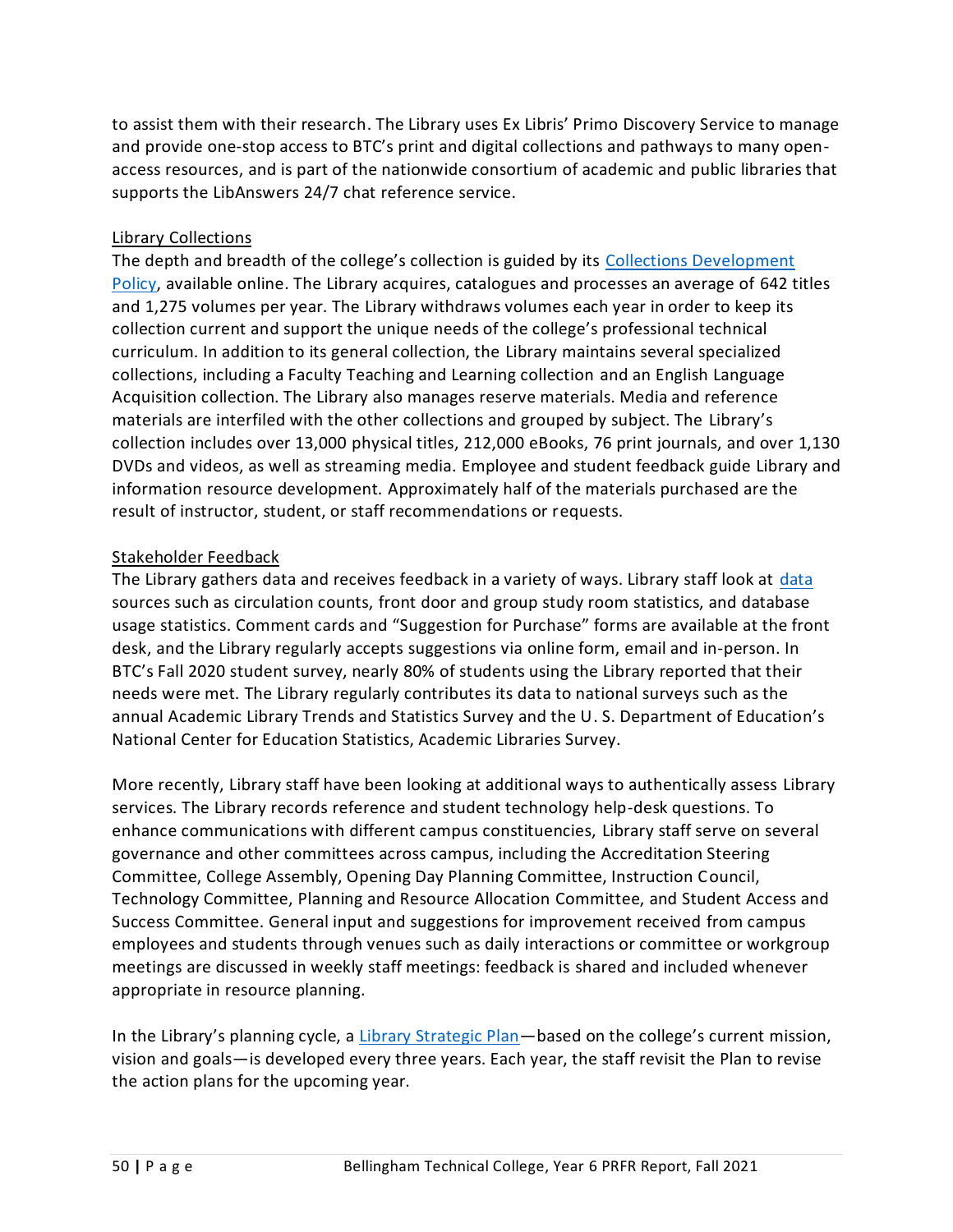### Library Collaborations

The Library provides global, web-based [interlibrary lending](https://btc.ctc.libguides.com/InterlibraryLoan) and borrowing services through OCLC's WorldShare and WorldCat. In addition, reciprocal borrowing agreements exist between Bellingham Technical College and Western Washington University, Whatcom Community College, the Whatcom County Library System, Bellingham Public Library, and Northwest Indian College, as well as with all community and technical college libraries in Washington State. Agreements between these organizations increase access to informational resources for students and employees. The Whatcom County library directors' group, called Whatcom Libraries Collaborate, meets quarterly to discuss more ways to work together to expand library access for better stewardship of resources and greater community impact. They also collaborate on the *Whatcom READS! One Book Together* program and on joint staff training. The One Card program provides access to all Whatcom County libraries with the patron's home library card. Whatcom County public libraries also support the BTC Connection, in which students, employees, and neighborhood residents can come to BTC's Library to pick up public library holds.

The BTC Library participates in several collaborative statewide arrangements, including the Washington Community and Technical College Library Consortium (WACTCLC), whose members consist of all community and technical college libraries in Washington State. The WACTCLC strives to work cooperatively to achieve common goals and greater efficiency, and to enhance access to evolving content, services, and technology. The Library also participates in the Statewide Database Licensing Program, the Orbis-Cascade Digital Services Program, and the ORCA Consortium (a consortium of 16 community and technical college libraries in Washington State). ORCA coordinates services and activities related to shared use of a processor and the Ex-Libris Alma integrated library management system. The Executive Director of Library, eLearning and Academic Support participates in the statewide Library Leadership Council (LLC) and represents two-year colleges on the state library's Library Council of Washington.

Over the past several years, the Library has participated in grant projects that involved curriculum development work with faculty. For example, in 2019-20, Library staff gave a presentation on their original research called "Information Literacy: Student Self-Confidence and Course Success" at the Assessment in Action Fall Research Symposium at Highline College. This project was part of a Retention, Classroom Success, Engagement, and Equity, a Library Leadership Council (LLC) grant project funded by the Washington State Library. Library staff and faculty worked with English course students on this research project. Many of these activities and initiatives are supported with Library Services and Technology Act (LSTA) Information Literacy grants through the Washington State Library.

# Patron Confidentiality and Collection Maintenance

Library staff protect user contact and check-out information, and temporary workers are trained to maintain patron confidentiality. The Library uses CheckPoint to ensure the security of BTC's collection with the use of radio frequency tags. Library materials are barcoded, labeled and stamped with property information. Staff conduct ongoing collection inventories, which help identify any missing or misplaced materials. The Library has a fine and fee policy that is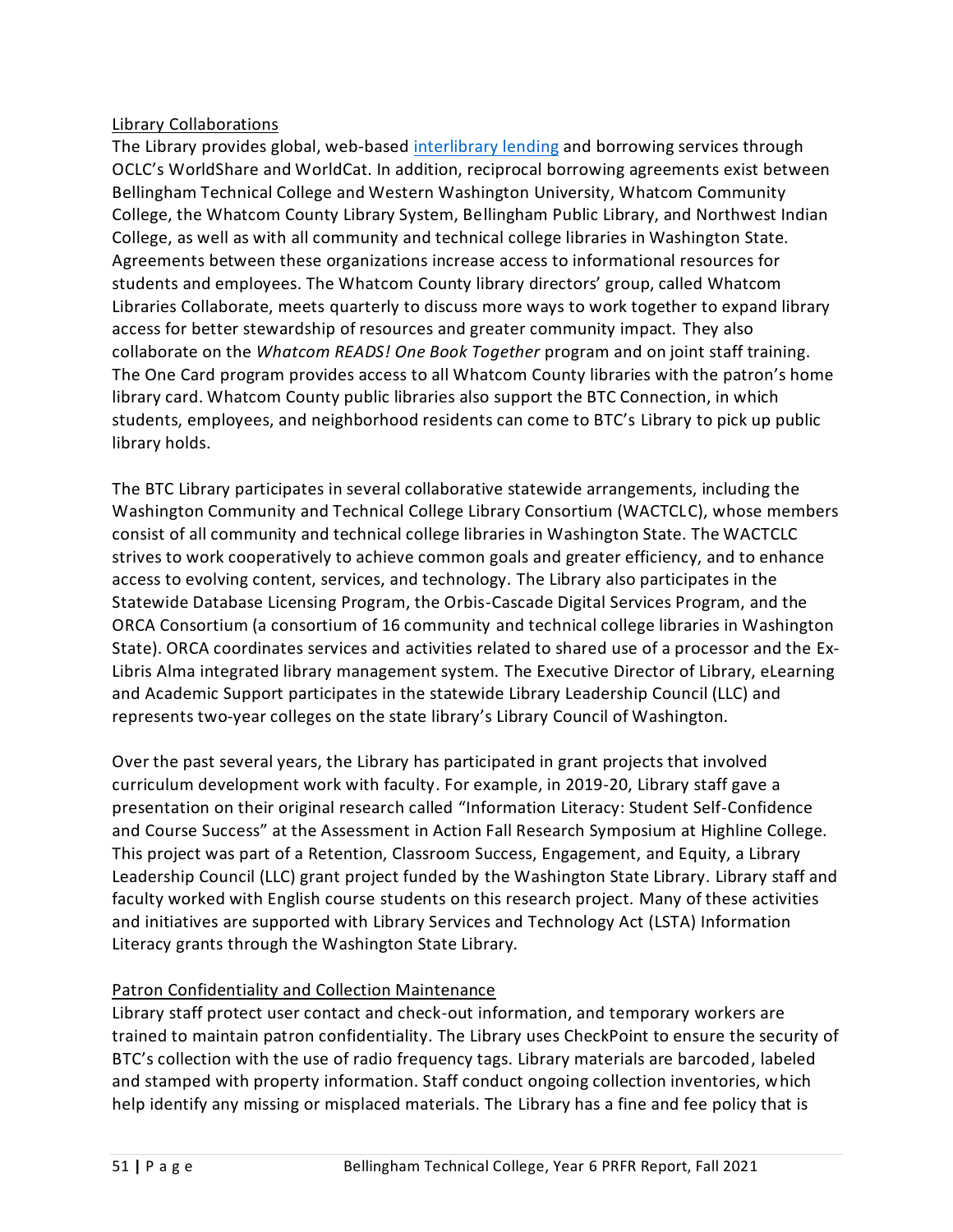available online and helps deter theft. Databases accessed off-campus require authentication through EZProxy, an authentication software that validates BTC affiliation credentials.

### Library Safety

Library staff plan and discuss procedures to use during different types of emergencies and have made modifications, such as having bookcases secured to walls and to the ceiling in case of earthquakes, to create a safer environment. The Library has a supply of emergency food and first aid kits, and staff are trained to use the automated external defibrillator. The [Safety](https://sharepoint2013.btc.ctc.edu/sites/accreditation/Shared%20Documents/Committees-and-Councils/Councils,%20Committees,%20and%20Taskforces%20-%202014-2015.docx)  [Committee](https://sharepoint2013.btc.ctc.edu/sites/accreditation/Shared%20Documents/Committees-and-Councils/Councils,%20Committees,%20and%20Taskforces%20-%202014-2015.docx) regularly performs a safety check of the Library. Staff have ongoing conversations about new security and emergency procedures.

### <span id="page-54-0"></span>PHYSICAL AND TECHNOLOGY INFRASTRUCTURE

<span id="page-54-1"></span>2.I.1 **Consistent with its mission, the institution creates and maintains physical facilities that are accessible, safe, secure, and sufficient in quantity and quality to ensure healthful learning and working environments that support and sustain the institution's mission, academic programs, and services.**

### Facilities Layout

BTC's learning and working environments support the college's mission, programs, and services. The college is situated on 32 acres of land, and the main campus is comprised of 17 buildings. BTC also has two primary off-site instructional locations, including the Perry Center for Fisheries and Aquaculture Sciences and the Technology Development Center on the Bellingham waterfront, which currently houses BTC's Engineering Technology: Composites program as well as a BTC local labor organization partner: the Association of General Contractors. The college provides related instruction courses at the Technology Development Center for the AGC apprenticeship program. The college also has one off-site storage building, the Marine Drive Annex. The college develops community and private partnerships to use 1) off-site facilities for BTC classes or other activities and 2) BTC facilities to host community education and training classes or events. Facilities on the main campus include classrooms, labs, administrative offices, Library, bookstore, cafeteria, Café Culinaire restaurant, Dental Clinic, and parking, while the Perry Center facility includes a working hatchery, operated by BTC in collaboration with the Department of Fish and Wildlife.

### Accessibility

The college is required to provide unrestricted access for all constituencies, including Americans with Disabilities, and accommodations are part of the college's capital project planning. All new and renovated construction projects meet applicable Americans with Disability Act (ADA) standards. The college engages in periodic Office of Civil Rights (OCR) surveys through the State Board of Community and Technical Colleges, which includes checks of facilities to ensure that these standards are met. The college works to meet the guidelines set forth by the ADA in older, existing buildings by expanding access in the form of parking, specialized building doors, restroom design, and signage. New construction meets all current regulations and codes.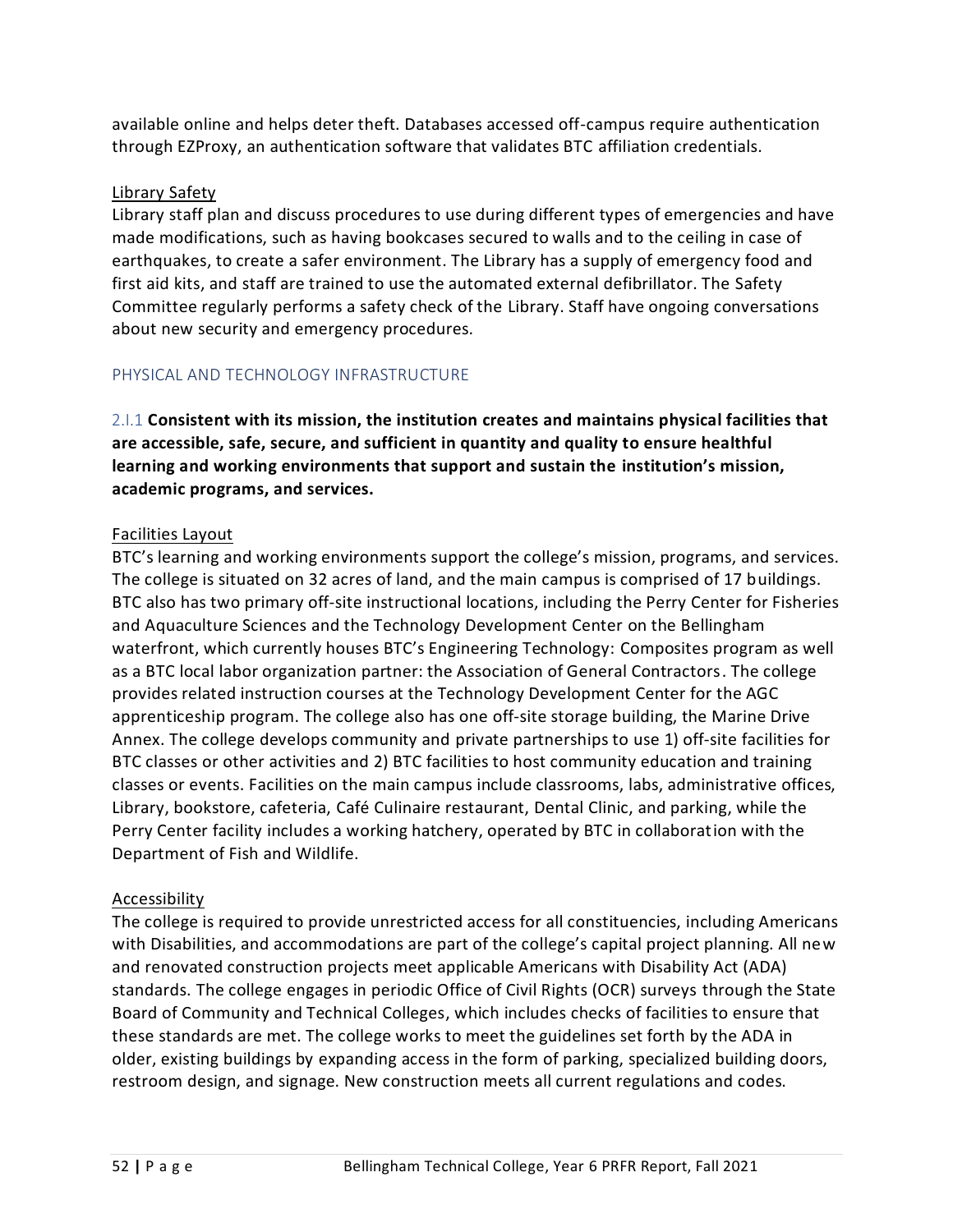### Facilities Oversight

Management, maintenance and operation of institutional facilities are adequate to ensure their continuing quality, security and safety. The Vice President of Administrative Services oversees college facilities and infrastructure, with the Director of Facilities providing oversight of the Maintenance, Grounds and Utilities, and Custodial Services functions and staff. The Vice President and Director work together to review all campus projects for feasibility and contribute their input to other administrators as well as the Board of Trustees. The biannual SBCTC Facility Condition Survey and various local, state and federal agency regulations guide the college in continuing high levels of facility functionality, accessibility, and campus safety. Campus maintenance is conducted on a regular annual schedule and as needed. BTC uses a campus-wide Computerized Maintenance Management System (CMMS)—DirectLine—which is available to all campus sectors.

### Facilities Conditions

The college's physical facilities are generally sufficient in quantity and quality to ensure healthful learning and working environments. The biannual SBCTC Facility Condition Survey, conducted by a professional architect employed by the SBCTC, provides information regarding the structural integrity and state of repair of BTC facilities. Overall, survey results show that college buildings are in conditions ranging from "Renovate" to "Superior," taking into consideration their use and age. Most recently, the 2019 Facility Condition Survey identified a total of 11 capital repair deficiencies, with an estimated repair cost of \$880,000 for the college. These needed repairs are typically funded through the legislative capital allocation proc ess each biennium. BTC is one of the smallest colleges in the Washington State Community and Technical College system, and space on the campus is at a premium. The college currently has approximately 335,000 square feet of floor space, and that space is used as efficiently as possible; the college staggers program hours whenever possible, recently implementing updated space scheduling software (*25 Live*) and centralizing scheduling services to help maximize space use and efficiency. As a result of the COVID-19 pandemic, many employees have been working remotely since Spring 2020; the college anticipates reassessing and possibly restructuring space needs and use as employees transition back to working on campus.

# Facilities Planning

The 2020 BTC [Facilities Master Plan](https://nwccu.box.com/s/pd1d5uox3f2xa93lovrkgwacpfhrjf0x) (FMP) has been updated to provide guidance related to future campus development and facilities improvements for both building- and grounds-related projects. The FMP is driven by and serves a critical role in supporting BTC's Strategic Plan and the college's capital expenditure feedback and evaluation processes.

The college developed its first 20-year [Campus Master Plan](https://sharepoint2013.btc.ctc.edu/sites/accreditation/Shared%20Documents/Administrative-Services/Facilities/Campus%20Master%20Plan.pdf) in 1993. Periodic updates to the [Master Plan](https://sharepoint2013.btc.ctc.edu/sites/accreditation/Shared%20Documents/Administrative-Services/Facilities/Campus%20Master%20Plan.pdf) prioritize campus build-out based on the needs of the community and priorities identified in the college's Strategic Plan. For the most recent round of revisions, the Facilities Planning Committee (which is one of BTC's nine governance committees) reviewed BTC's existing Institutional Master Plan (IMP), completed in 2014 by Schreiber Starling and Lane, and compared it to the Master Plans of other higher education institutions within and outside of Washington State. Based on this review, the Facilities Planning Committee decided to develop a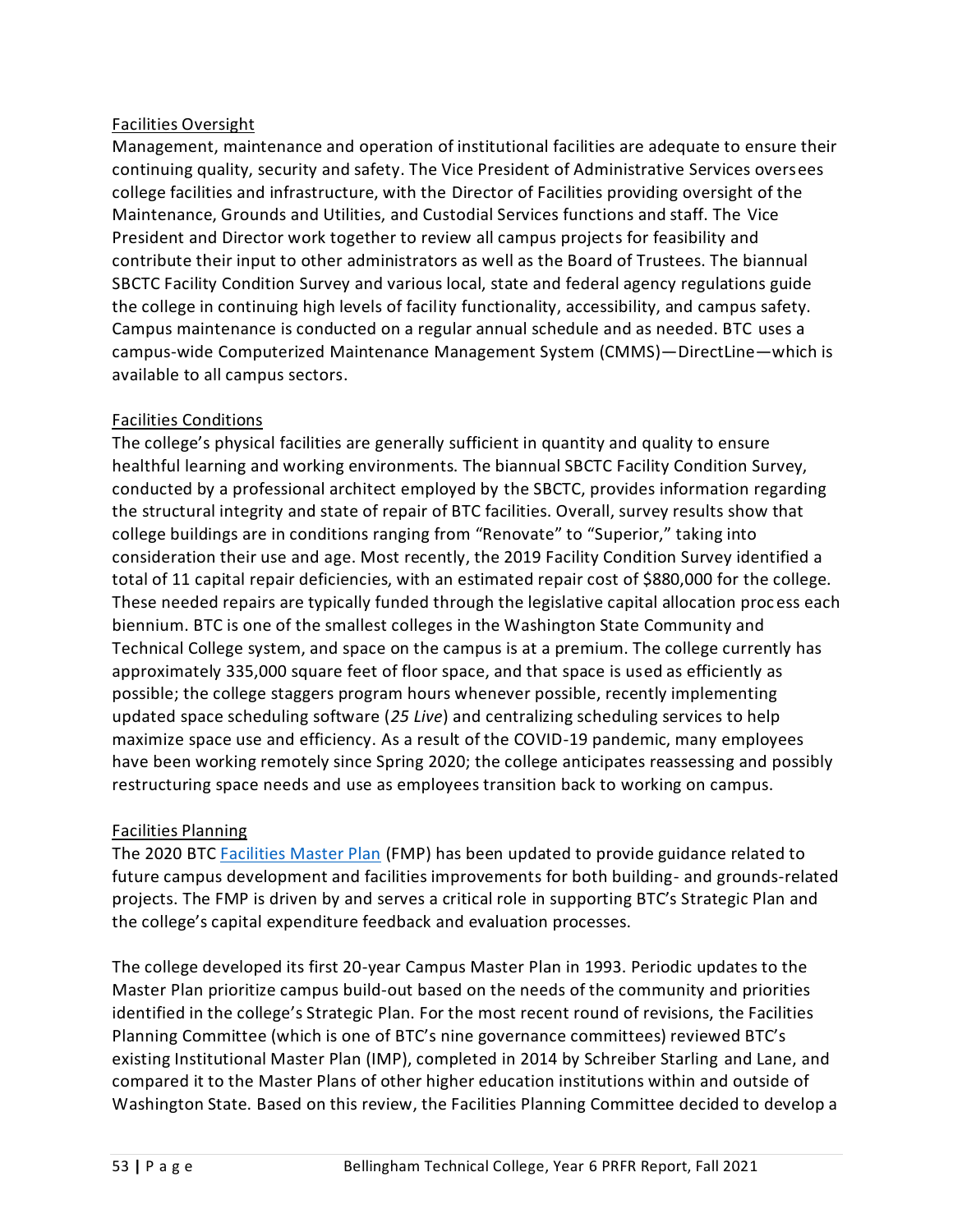new FMP, with the goal of creating an internally-driven, simplified, and more condensed version of past Master Plans. The 2020 FMP, and subsequent future updates, supplies current and updated facilities-related information in a more condensed format that is more costeffective and efficient. The FMP will serve a critical role in both BTC's Strategic Plan process and creation of the college's Major Project Request Reports (PRR). The college's Facilities Master Plan: 2020-2023 was approved by the College Assembly, administration, and Board of Trustees in Spring 2020.

Major Project Request Reports (PRR) are based on th[e Master Plan](https://sharepoint2013.btc.ctc.edu/sites/accreditation/Shared%20Documents/Administrative-Services/Facilities/Campus%20Master%20Plan.pdf) and have historically been submitted to the Washington State Board for Community and Technical Colleges (SBCTC) each capital budget biennium. The 34 community and technical colleges compete for capital funds by submitting PRR's for system-wide review in four different categories: growth, replacement, renovation and match. In December 2017, the college submitted a PRR for a 42,000 sq. ft. renovation of the building housing its Engineering Technology programs, which was placed on the list of State projects.

# Campus Safety

Safety and personal security for everyone on campus is a primary goal for the college. [Emergency procedure handbooks](https://nwccu.box.com/s/ihqqje5abs9soeyj2ese0k496ffez02z) are regularly updated and posted throughout campus. Key members of BTC's Emergency Response Team, composed primarily of administrators, are trained in federally-recognized National Incident Management System (NIMS) and Incident Command System (ICS) certifications, per national expectations. The campus regularly conducts fire and emergency situation drills. Facility quality and safety are reviewed by the campus-wide [Safety Committee,](https://sharepoint2013.btc.ctc.edu/sites/accreditation/Shared%20Documents/Committees-and-Councils/Councils,%20Committees,%20and%20Taskforces%20-%202014-2015.docx) which is one of BTC' nine governance committees. This crossrepresentational group meets regularly throughout each year to review accident and incident reports, monitor any safety-related concerns, and plan educational safety workshops and other activities for campus. BTC's campus safety manager sends out a link to the SBCTC safety survey each year. The Safety Committee reviews the results specific to BTC to identify trends and any campus safety processes that may need improvement.

BTC posts [safety resources](https://nwccu.box.com/s/soyju9nenk39d142i11snf30bv0zwi46) on the BTC [Safety Information](https://www.btc.edu/AboutBTC/ReportsandPolicies/SafetyInformation.html) page, including BTC's online Incident and Behavior Report Form, which is used to submit information regarding an individual's behaviors of concern to the Campus Assessment, Response, and Evaluation (CARE) Team. This team is composed of select employees from across campus who are trained in confidentiality and pool resources and experience to investigate situations and respond appropriately. Members of BTC's CARE Team led the update of the CARE Team's charge and related policy [\(460.A\)](https://nwccu.box.com/s/qdolio2a8w2087n8c5mowk9bjgdzfxen) in Fall 2020, to assist the college in better responding to behaviors of concern. The CARE Team has shifted from engaging in reactive response to a proactive, solutions-based approach. Safety videos and slideshows are also posted on the site, along with BTC's Emergency Flowchart and Handbook.

BTC students are required to complete an online course through the Foundry platform called *Sexual Assault Prevention for Undergraduates*. This course provides an opportunity for students to learn important information about the prevention of sexual violence and substance abuse.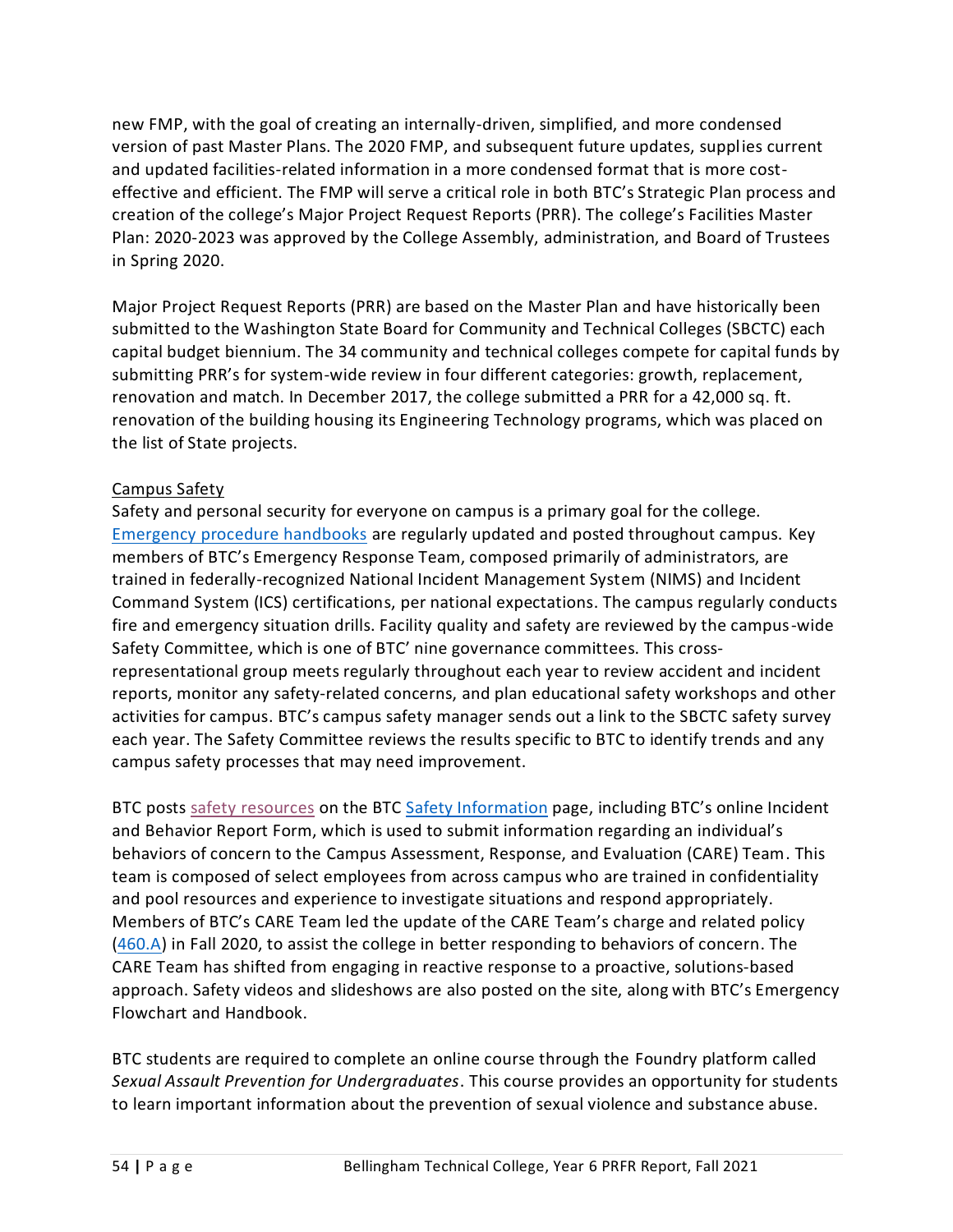The Bellingham Police and Fire Departments conduct periodic assessments to review campus safety conditions and infrastructure, and their recommendations are included in priority assignments for Facilities. Program-specific safety training is part of multiple professional technical programs, particularly those with labs that contain industrial equipment.

BTC established a COVID response team with a cross-section of employees to plan and implement the college's [response to the pandemic.](https://nwccu.box.com/s/vovefr7lmdblluuyypg1jq7vn16h1e6n) This Team ensures BTC compliance with safety requirements from the State and County Departments of Health.

### Disposal of Hazardous Materials

The college is committed to the safe use, storage and disposal of hazardous materials. The college developed and implemented [Policy 260](https://nwccu.box.com/s/5nc9qow824ijcu2052da4ilmu97rem8r) (Hazardous Waste Material Disposal) in 2000, [Policy 215](https://nwccu.box.com/s/zbj1eg2rxgk6opaz8ojb75fhy1balqdy) (Hazardous and Suspicious Mail) in 2001, and [Policy 260.1](https://nwccu.box.com/s/zbj1eg2rxgk6opaz8ojb75fhy1balqdy) (Prohibit Illicit Discharges, Activities, and Connections to Separate Storm Sewer System) in 2008. All policies are published and available to employees via the Human Resources department's SharePoint page. BTC's Emergency Procedures Handbook also addresses hazardous materials handling and disposal and other safety-related procedures. Th[e Global Harmonized System](https://sharepoint2013.btc.ctc.edu/sites/accreditation/Shared%20Documents/Administrative-Services/Facilities/Global%20Harmonized%20System%20(GHS)%20Implementation.pdf) (GHS) of labelling chemicals was updated and revised in 2014. A related system for maintaining appropriate Material Safety Data Sheets [\(224\)](https://nwccu.box.com/s/1w1tcpf6c86c2fk9qn1gpd56rzldzl1m) for all programs on campus is in place. The college works to refine and update this system as new standards are developed. Instructional areas and other departments can individualize their Safety Data Sheets and store them electronically and in hard copy as needed.

Areas of the college that use potentially hazardous materials are outfitted with appropriate equipment and supplies to properly handle and dispose of those materials. Instructors are responsible for meeting the applicable labeling and storage requirements in their departments, and non-hazardous materials are used whenever possible in the instructional spaces. The college's Custodial department strives to use sustainable cleaning products in order to reduce the amount of hazardous materials on campus. Used hazardous materials are removed from the campus and disposed of in compliance with applicable laws by a variety of approved contractors. Facilities collaborates with the campus' Emergency Preparedness and Safety Manager to manage and facilitate the removal of hazardous materials from the campus. This team also monitors the hazardous waste and communicates with the handler as appropriate. As a Phase 2 Secondary Storm Water permit holder, the college submits an annual report to the Washington State Department of Ecology regarding its [Storm Water Management Plan](https://sharepoint2013.btc.ctc.edu/sites/accreditation/Shared%20Documents/Administrative-Services/Facilities/Stormwater%20Management%20Plan.pdf) (SWMP). Good Faith surveys (which help identify potential hazardous materials that may be encountered during construction) are updated when construction takes place on campus. In addition, Hazardous Communications Training is a required part of every new employee's orientation through Human Resources.

### Instructional Equipment

One of the college's top priorities is obtaining and maintaining training equipment similar to the equipment that students will encounter in their fields after graduation. Each program's [advisory](https://sharepoint2013.btc.ctc.edu/sites/accreditation/Shared%20Documents/Instruction/Faculty/rptActiveMembers-ByProgram.pdf)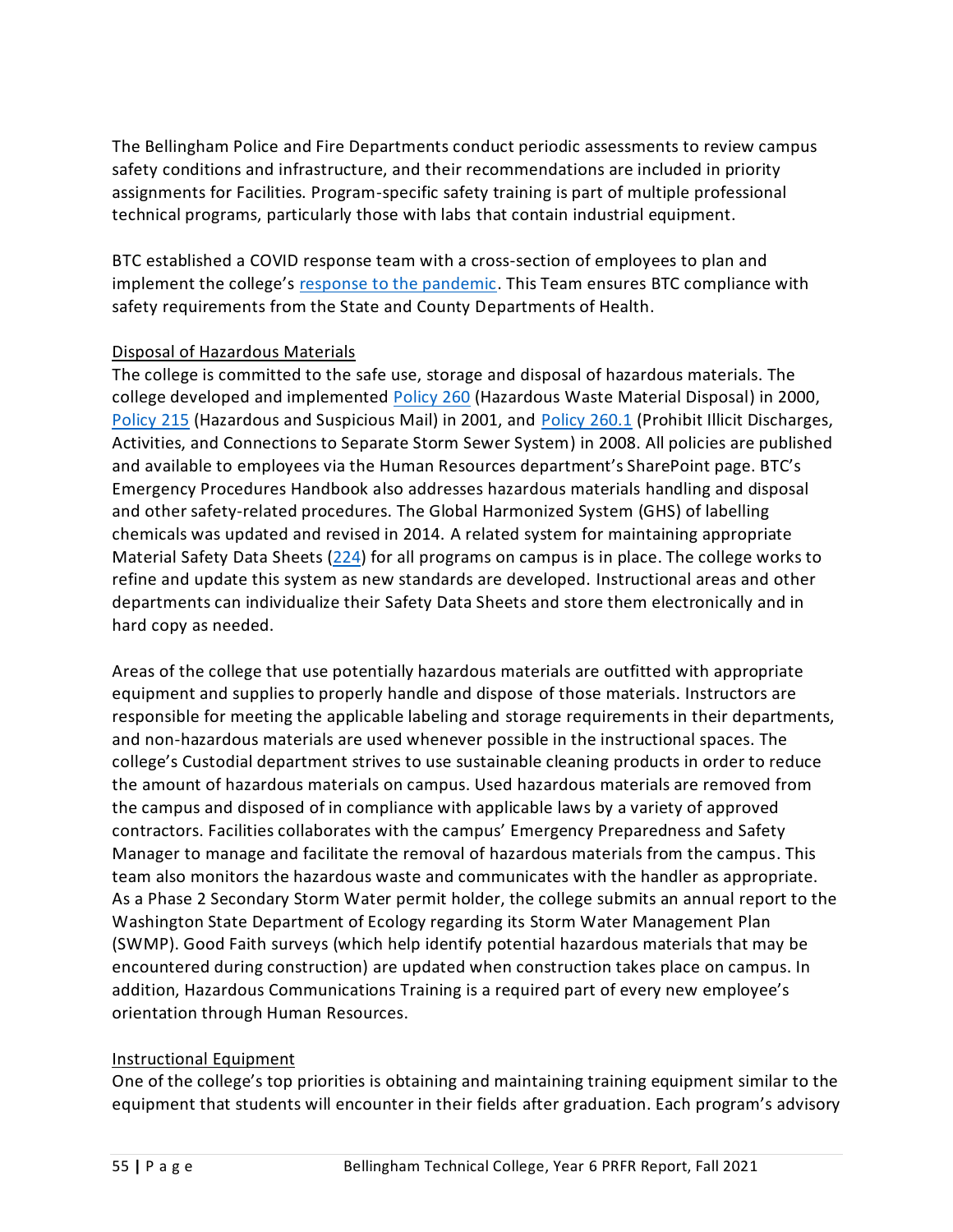[committee](https://sharepoint2013.btc.ctc.edu/sites/accreditation/Shared%20Documents/Instruction/Faculty/rptActiveMembers-ByProgram.pdf) conducts an [annual program review](https://sharepoint2013.btc.ctc.edu/sites/accreditation/Shared%20Documents/Instruction/2013-14%20Advisory%20Committee%20Annual%20Program%20Reviews-All.pdf) that includes a review of program training equipment and facilities. Based on committee input, instructors compile a list of needed tools, equipment or equipment repairs, replacements or updates. Working with their area administrator, faculty prioritize and incorporate minor requests into the program's annual operating budget request.

Each department can also make material and equipment upgrade, replacement and addition requests through BTC's annual, campus-wid[e Resource Request process.](https://nwccu.box.com/s/1lev4ny7vn4rb397klah04uxmmxbnx73) These requests are generated by any employee; are submitted by area deans, directors or coordinators; and are reviewed and assessed by the representative Planning and Resource Allocation (PARA) governance committee. One key criterion for fulfilling these requests is that requestors show a clear connection between their request and the college's strategic goals. Final review and prioritization is completed by the President's Leadership Team to ensure that amounts spent are within the annual budget approved by the Board of Trustees. Program equipment is an ongoing need for the college, and the PARA Resource Request process helps meet this gap; the college is committed to developing an equipment replacement fund, continuing to fine-tune the resource request process, and locating additional funding sources to fulfill these requests.

Community and industry partners also help support program equipment needs through Program Advisory Committee work and by providing equipment resource referrals and donations. State, Federal and private grant awards and additional funding requests through state programs such as Worker Retraining have also resulted in additional funds to support equipment purchases.

Policies and procedures for [purchasing equipment](https://nwccu.box.com/s/w46jutx0liqgw8satupxrv2weeuxd6no) are clearly outlined in BTC Purchasing Policy [\(204\)](https://nwccu.box.com/s/jckjgclj7wdgvd4e7oxliaogbsw6caxp), and a biannual fixed-asset [inventory](https://sharepoint2013.btc.ctc.edu/sites/accreditation/Shared%20Documents/Administrative-Services/Budget-Financial/Business%20Office%20Inventory%20Database.xlsx?Web=1) is conducted by the Business Office. The Business Office inventories all equipment and maintains up-to-date and accurate records of all items based on State and BTC guidelines. The college's official [inventory](https://sharepoint2013.btc.ctc.edu/sites/accreditation/Shared%20Documents/Administrative-Services/Budget-Financial/Business%20Office%20Inventory%20Database.xlsx?Web=1) is maintained by the Business Office and is audited by the state. All items are held in one database that resides with the financial management system of the college. When inventorial items are purchased, an RFID tag is attached with the equipment's specific number, and its location is entered into the database. When an item is removed, Facilities sends that information to Business Services to update the [inventory.](https://sharepoint2013.btc.ctc.edu/sites/accreditation/Shared%20Documents/Administrative-Services/Budget-Financial/Business%20Office%20Inventory%20Database.xlsx?Web=1) In 2019-20, Business Office staff improved BTC's Fixed Asset and Equipment (FAE) list, merging the FAE list with the college's Computerized Maintenance Management System (DirectLine). This change allows BTC to more easily locate and track the campus location of equipment items. The Business Office has also eliminated no-longer existing items and has tagged all inventory items with new RFID tags. This clean-up process required intense collaboration and three years to complete. When equipment is no longer useful, beyond repair, or is too costly to repair, it is sent to surplus. The college formally removes the surplus items from it[s inventory](https://sharepoint2013.btc.ctc.edu/sites/accreditation/Shared%20Documents/Administrative-Services/Budget-Financial/Business%20Office%20Inventory%20Database.xlsx?Web=1) when items are sold or eliminated. The college's Director of Enterprise Services leads this effort, and BTC's Facilities area coordinates and supports this process.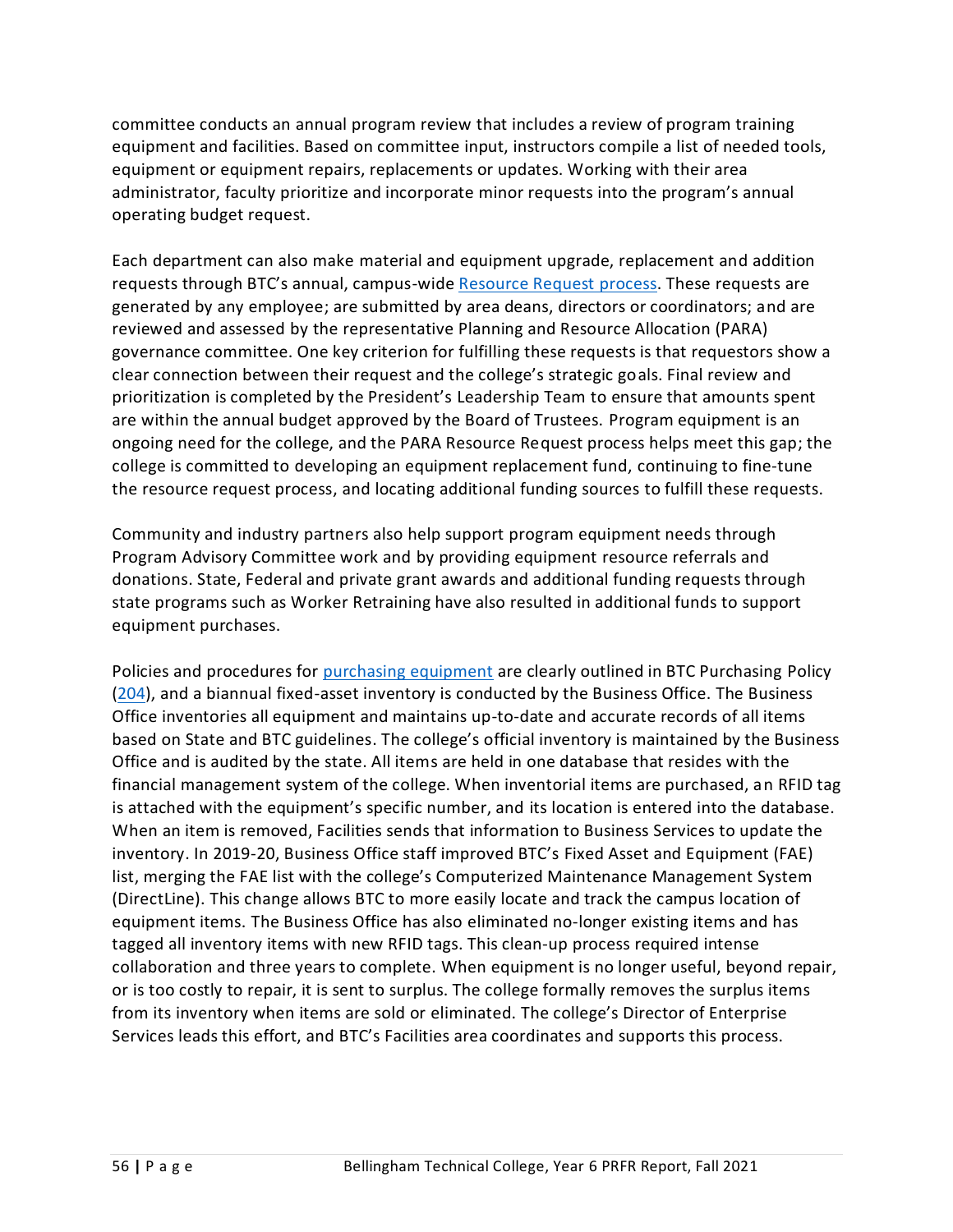# Technology Infrastructure

BTC has developed technology systems and infrastructure to support its management and operational systems. BTC's network infrastructure is made up of servers (including virtual servers), network appliances (including firewalls, print servers), switches, and both cabled and wireless endpoints. The college maintains an employee and student network and a campuswide student and employee email system and other local and web services. The Computer and Information Support Services (CISS) department supports computer labs, employee offices, and classroom and lab computers, including program-specific computer technology, software and equipment, and network systems. The department also maintains the college's website and intranet site for all employees. During the COVID-19 pandemic, the department responded promptly to student and employee needs by strengthening the college's remote technology infrastructure with virtual servers and additional internet hot-spots, as well as facilitating the purchase and use of virtual training software and acquiring laptops and other technology that the Library catalogued, processed and circulated to students.

The CISS department maintains an online SharePoint system for employees. The college utilizes a Mitel VoIP communications system, which has phone, fax and unified messaging capabilities. BTC's CISS department (which includes Media Services staff) work closely with the Library to provide enhanced media, printing and copying equipment and services to students and employees. Campus departments use specialized state data systems to support operational functions such as student support services, human resources, data and research, accounting, and other business services.

# **Cybersecurity**

BTC maintains an [IT Security Plan](https://nwccu.box.com/s/p29w1bsg2hd55nvfyx35shgi0ew1rjgl) and has recently hired an IT Security Specialist who is reviewing all BTC policies and security plans. This employee will audit and test college IT security processes to find gaps and weak points within the college's IT security and data systems.

# Teaching Technology

Technology support for BTC's instructional program teaching stations in every classroom includes computers, video players, projectors, document cameras, and capabilities for podcasting and lecture capture. BTC strives to update classroom lectern technology every five years in accordance with the college's [Technology Plan.](https://nwccu.box.com/s/96gbjpzbxycjk9i2296n6gfam8pq4xac) The college maintains a media studio and eLearning Lab within the eLearning area in the Library, as well as a digital classroom which can be used for employee professional development. The Library also offers a Faculty Resource Room, which includes computers, printer, and a teaching and learning materials collection. BTC's eLearning department provides faculty and students with orientations, tutorials and troubleshooting for Canvas, Panopto, Big Blue Button and other educational technology. Students in every degree program have an associated computer lab loaded with a general software suite and any field-specific software as requested by faculty. Laptop carts and tablets are available for use in any classroom. Computers and media equipment such as portable cart technology, large screen monitors, laptops, document cameras, video capability (including iPads), Apple TV, and wireless microphones are also used in lab settings, along with simulation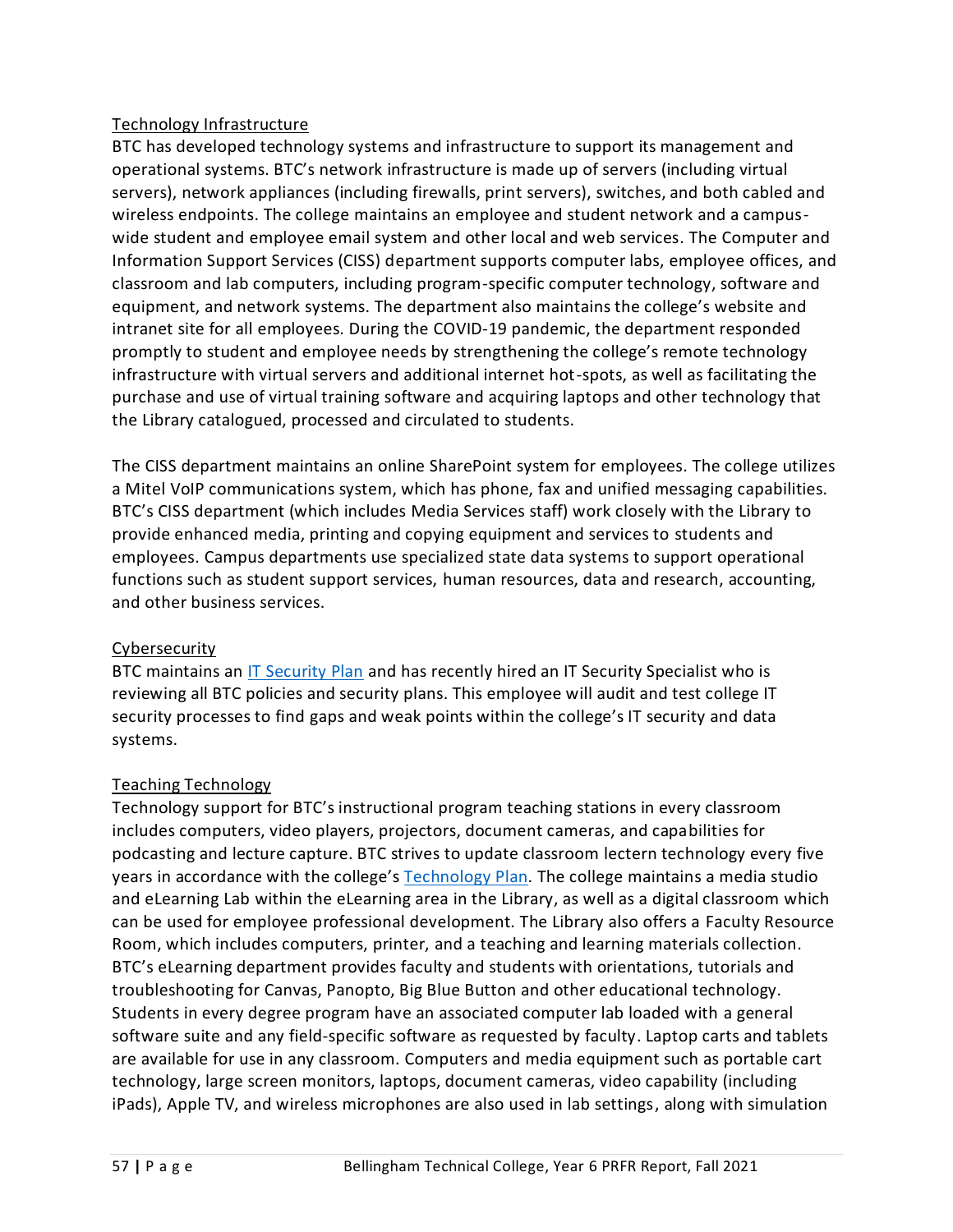software and equipment. Wi-Fi is available in all buildings on campus. Students can access their email and other student resources and applications while using the study/work space provided for students in several buildings on campus, including the Library and cafeteria.

CISS also works with the AR department to ensure that all technology used for teaching and for any other employee operations meets accessibility requirements and Web Content Accessibility Guidelines (WCAG) 2.0 standards, which are Americans with Disabilities Act (ADA)-compliant. The department also works with AR to help meet student accessibility needs and with HR to help meet employee accessibility needs. The Director of CISS is a member of BTC's Accessibility Team and conducts testing of new software and hardware to ensure that products meet accessibility standards.

# Student Technology Support

Through the BTC Library, students have access to group meeting spaces with large monitors upon request, and a computer lab. Library staff members offer research and technology assistance, and consistently increase the technologies and equipment available to students. Students may check out technology items through the Library, and access kiosk computer stations in College Services (which are restricted to Registration, Student Financial Resources and other Student Services functions). Students may also access computer study stations in the Desmond McArdle, Morse and Haskell buildings. BTC's Assessment and Tutoring Centers have computer labs available for student testing and other functions.

BTC technology support services for students include BTC Technology Camps (offered by Library and eLearning staff) at the beginning of each quarter, which both new and continuing students are invited to attend. These Camps include information on BTC email, network, and online instructional systems. Online tutorials and videos on how to use the Learning Management System and how to be a successful online learner are also available on the BTC website and through the online Canvas system. All BTC Library staff members provide assistance to students with general computer, network, and software support questions throughout the year. eLearning support for students is also available via dedicated email and phone lines throughout the academic year.

# Employee Systems and Training

BTC student support services use state systems such as the Student Management System (SMS) and Financial Management System (FMS) to provide centralized support to students. The statewide SMS system is currently transitioning from the current system to a new PeopleSoft Enterprise Resource Planning (ERP) system. The college is scheduled to make this transition in Fall 2021.

The college has implemented an online Microsoft Dynamics Communications Relationship Management (CRM) system, which tracks student/college communications and activities, and includes a[n Academic Early Warning function.](https://sharepoint2013.btc.ctc.edu/sites/accreditation/Shared%20Documents/Instruction/Faculty/Academic_Early_Warning_Instructor_Overview.doc) This system helps all employees who work with and advise students to communicate more effectively. The college has adopted state systems such as Degree Audit to help students and staff track student progress towards degree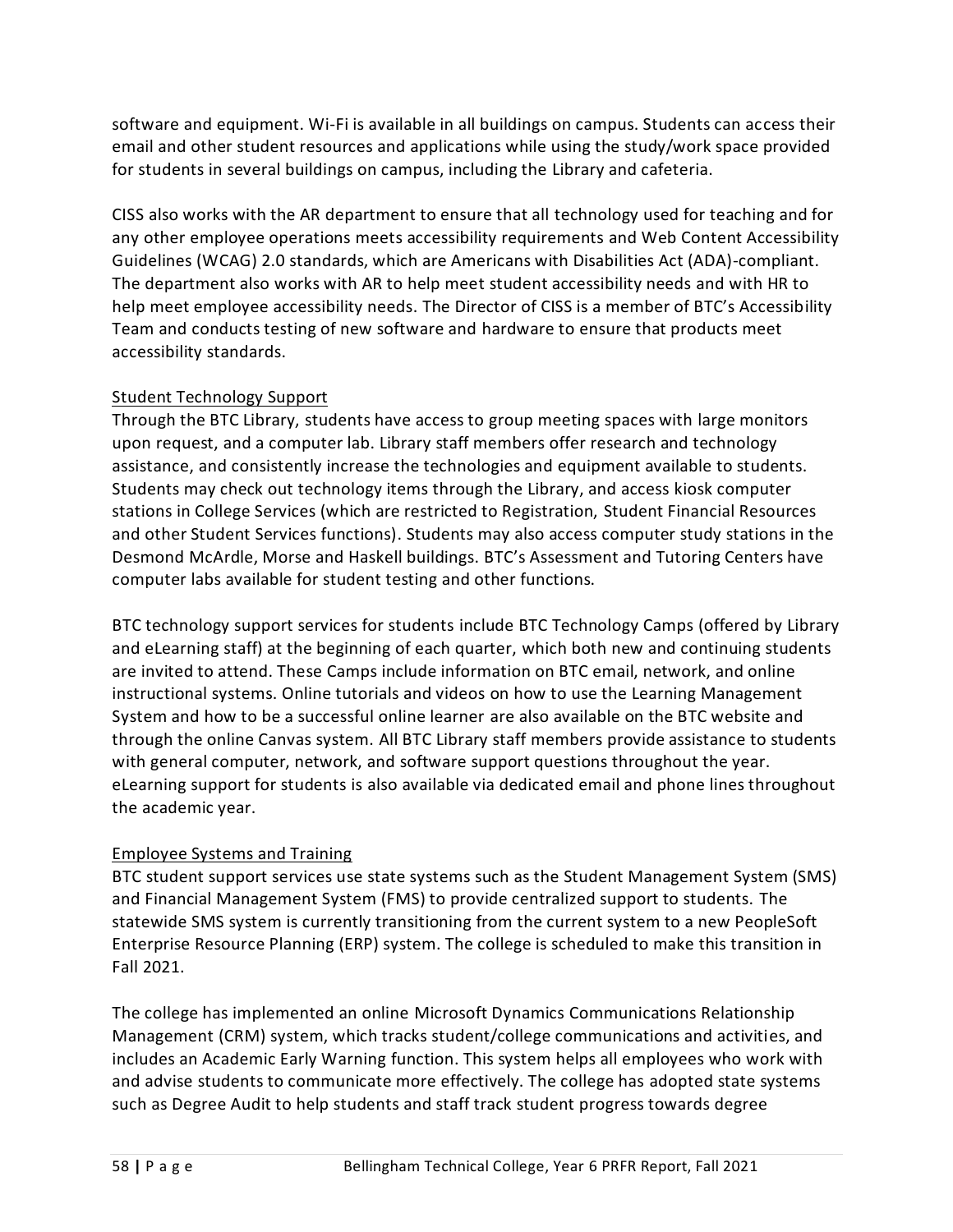completion, developed a web tool to identify students who have completed all the requirements for a credential but didn't apply for it, and utilized independent systems such as BankMobile to help streamline financial aid disbursement.

CISS offers regular workshops to all employees on commonly-used computer software, new software applications or data systems, and software upgrades. The department operates a Help Desk to help address employee questions on computers, communications systems, AV, media, and software use. When problems cannot be resolved over the phone or email, a technician will provide individualized, in-person assistance. CISS provides a mandatory orientation of BTC's phone and computer systems for all new employees, and new faculty members also get an overview of their classroom and program technology. Library staff also offer support to employees through periodic presentations to employees in areas such as copyright laws and regulations. Employees are also trained through the services of the media/copy service technician and other CISS and Library staff in the use of copiers and media equipment and systems.

BTC has increased its support for employees using hybrid and online learning environments through the addition of an Executive Director of Library, eLearning and Academic Support position. This employee represents BTC at the State eLearning Council, and supervises a dedicated eLearning Instructional Technician II. The eLearning department provides orientation and support for the college's learning management system and associated and integrated technologies. eLearning facilitates employee-led workshops and drop-in sessions focusing on online and hybrid instructional design, educational technology, and open and inclusive instructional strategies.

The college has developed a Teaching and Learning Academy, where faculty mentors are assigned to mentees as part of the onboarding process, to help them explore instructional practices and technology and develop teaching and learning strategies for their classrooms. New faculty orientations include information on technology resources, and BTC's newlydeveloped faculty peer mentoring program also assists new faculty navigate the teaching environment online.

# Technology Planning and Maintenance

Representatives from the CISS and eLearning departments are consulted when new technology models for instructional delivery are investigated in order to help the college determine if the new systems are feasible and compliant with Washington State's [Policy 188](https://nwccu.box.com/s/vzqktjmtmijp3lafborhk4w9zvfad6m4) and BTC's security and accessibility standards. CISS works collaboratively with all other employees to help select, purchase, install and maintain software and hardware upgrades as well as other types of multimedia equipment. All IT hardware and software purchases must be signed off by the Director of CISS, and all technology project requests for computer or classroom media equipment go through the annual Resource Request process.

The [Technology Committee](https://sharepoint2013.btc.ctc.edu/sites/accreditation/Shared%20Documents/Committees-and-Councils/Councils,%20Committees,%20and%20Taskforces%20-%202014-2015.docx) is a cross-representational governance committee that advises BTC's CISS department (including helping to prioritize CISS projects and providing feedback on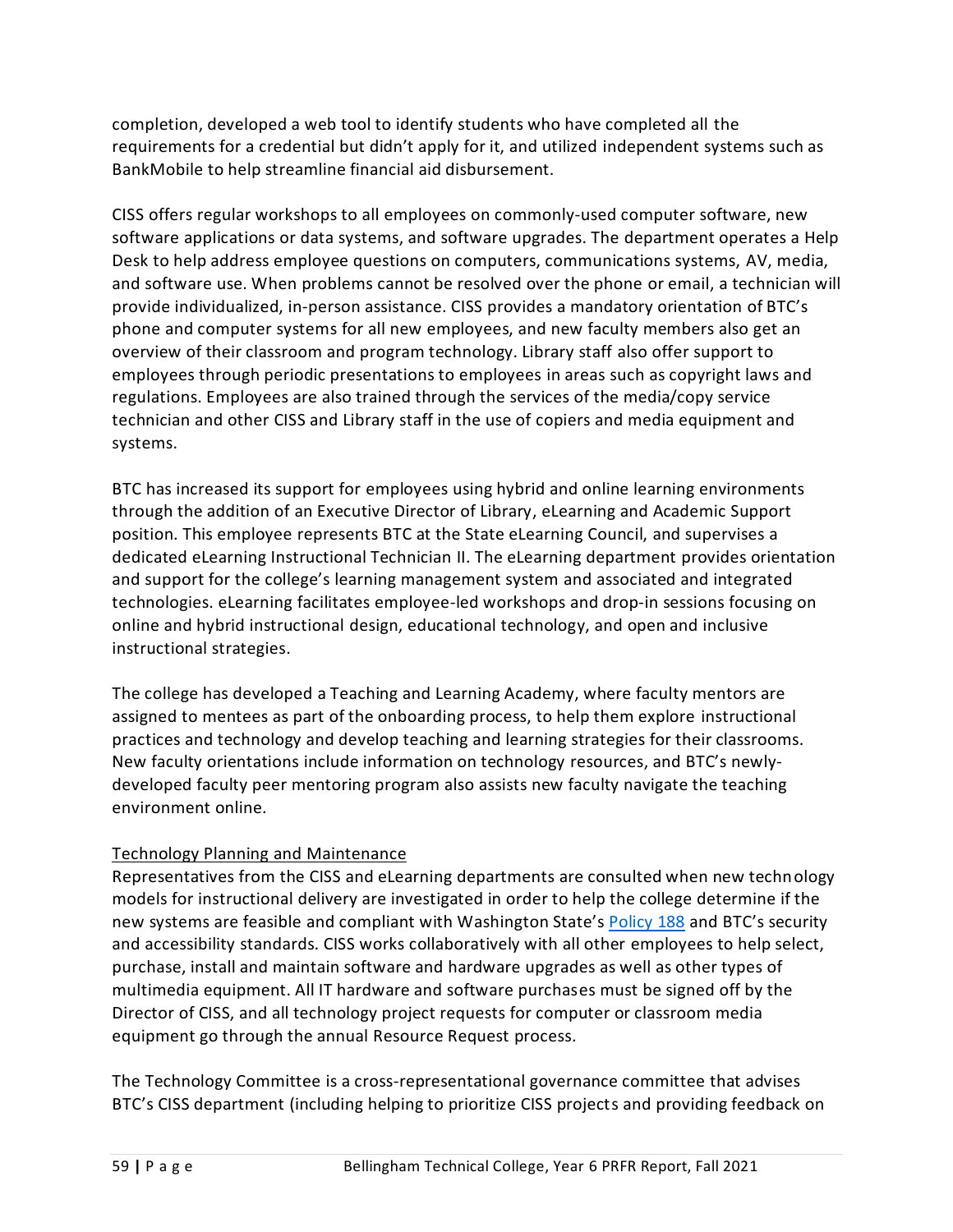planned hardware and software changes), develops and updates for the BTC Technology Plan, and provides feedback to and gathers input from stakeholder groups on BTC's technology systems. The Technology Plan provides a technology guide for the college and is meant to be a practical outline for identifying and developing initiatives that should be implemented to best support the college's mission and vision. The Plan is designed to work in tandem with the college's Strategic Plan. The committee's most recent update of the college's Technology Plan was approved in 2021.

The college conducts yearly computer lab updates. Labs that use software requiring more robust hardware get replaced on a four-year cycle, with the older computers cascading down to less frequently used labs. This cycle is staggered so that a few labs are completely replaced each year. Campus-wide computer standards are guided by the Technology Plan and are posted (along with the Plan) on the employee intranet.

### Media Services

Media Services staff meet with instructors to determine their classroom and/or laboratory media needs, and help design, purchase, and install classroom and laboratory media equipment. Staff train faculty to operate their classroom lecterns and other classroom AV equipment. Under the supervision of the Director of CISS, Media and Copy Services staff design, engineer, and install media in classrooms and labs, troubleshoot media problems, provide media support at large events, facilitate large copying and printing jobs with offsite vendors, and provide media and copier training for employees. In addition, Media and Copy Services supports and manages the campus-wide student printing software and the campus photocopiers. Media Services work is aligned with the priorities established through the BTC Technology Plan.

# Stakeholder Feedback

CISS sends evaluation forms regarding its services to employees and uses the results for customer service improvements. The department also gathers information on employee technology issues and uses the information to create a database that is used to track issues and establish training needs. CISS department members also get feedback from users at group and one-on-one meetings and activities. Additionally, a Spring 2021 survey of employees asked respondents to indicate interest in receiving training across a wide variety of technology content areas (e.g., Microsoft Office, Microsoft Teams, data security) and training modality preference.